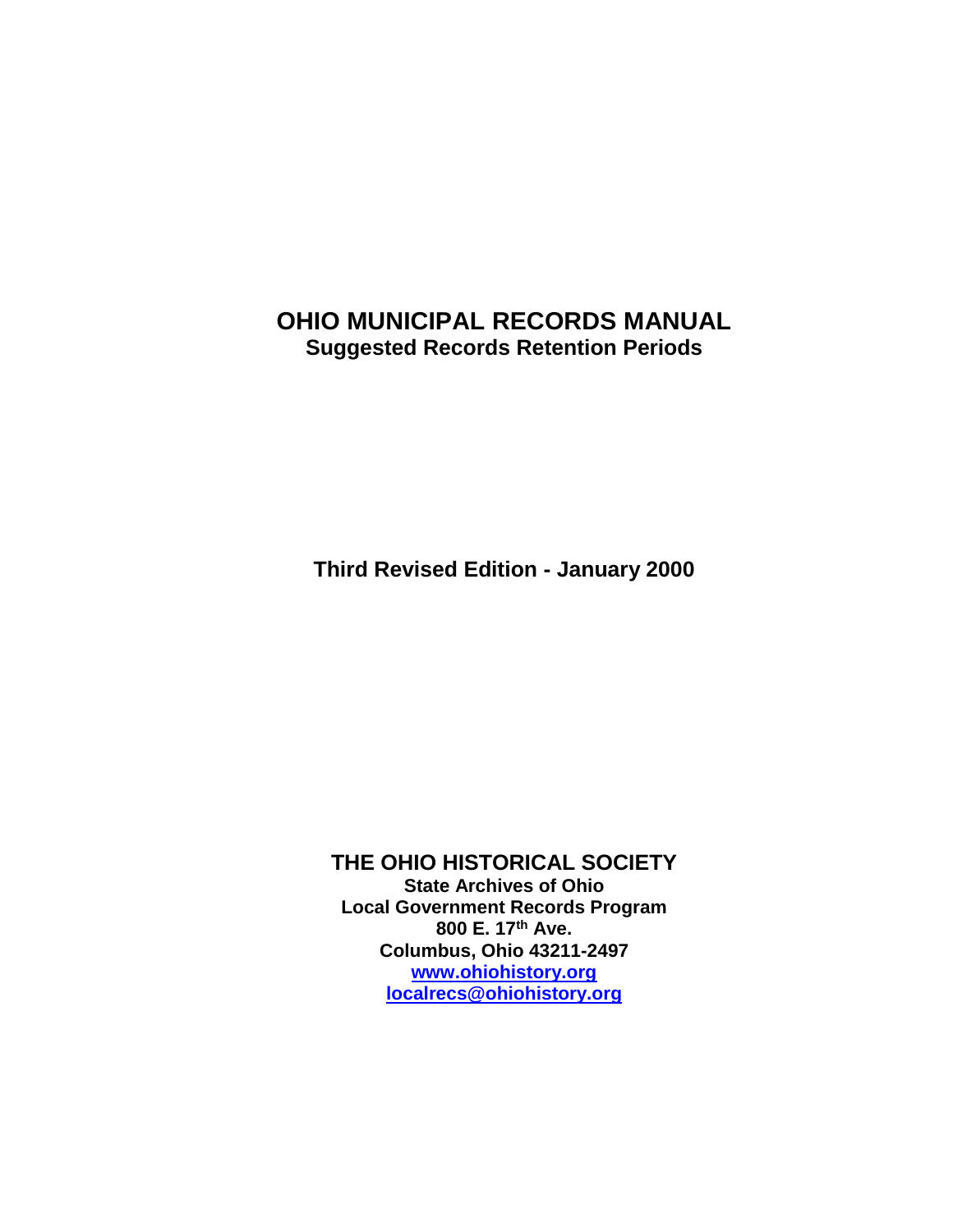### **TABLE OF CONTENTS**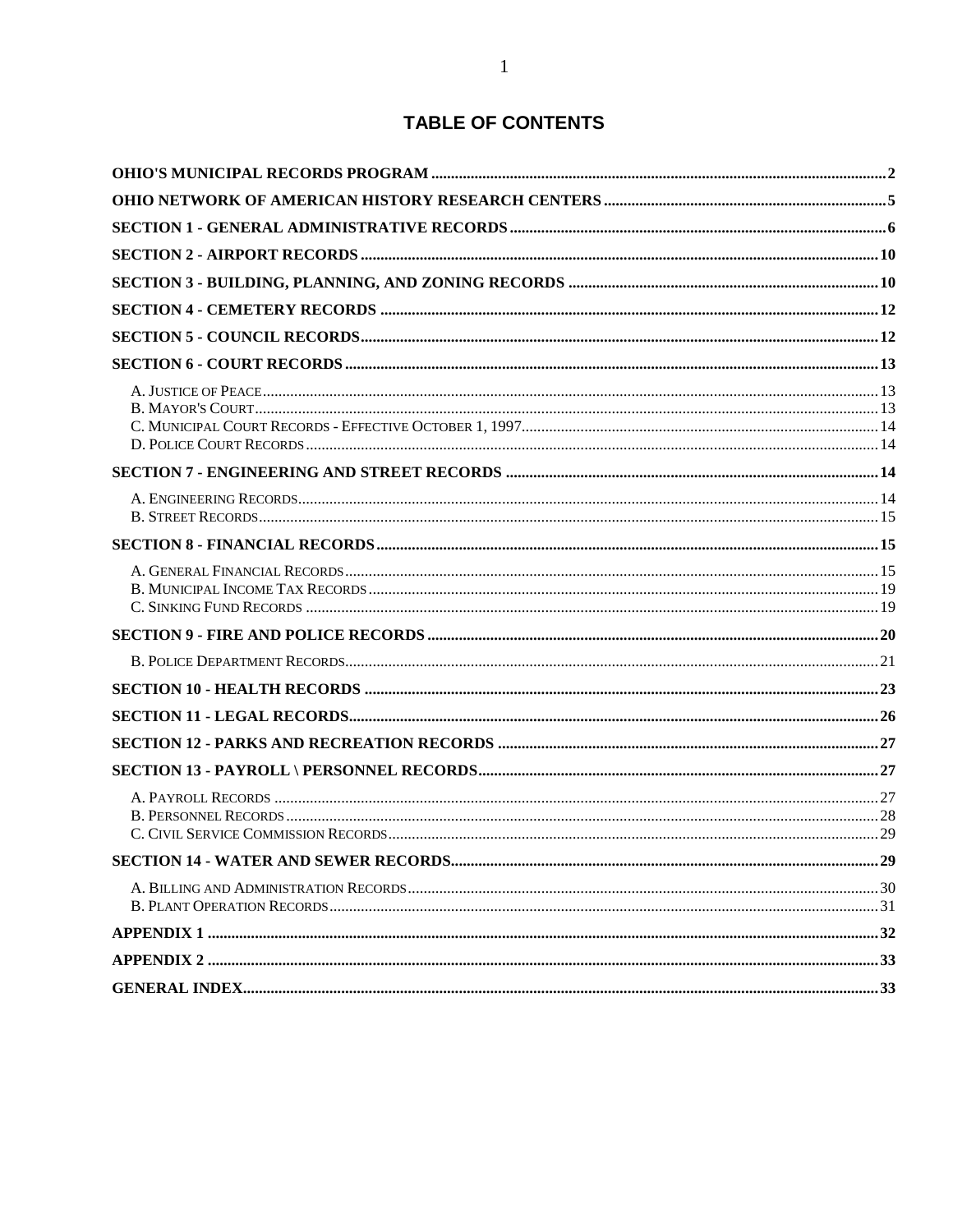### Ohio's Municipal Records Program

Government cannot function without the records that serve as an institutional memory. If they are created, maintained, and disposed of in an orderly manner, the records will serve their purpose well and be an asset to the public office that created them. If, on the other hand, they are created, maintained, or disposed of in a haphazard manner, the same records will become a legal liability, waste valuable space, increase operating expenses, and squander staff time.

The purpose of this manual is to provide a foundation for Ohio municipal officials who wish to establish and maintain a basic records management program. Although many municipal record series are listed, some are not. To establish a retention period for a record series, use the four values listed under Appraisal. The retention periods found in this manual are only suggestions. Before any municipal records may be disposed of in any manner, the municipal records commission must approve the action in an open meeting (Sec. 121.22 ORC) and submit the approved forms to the Ohio Historical Society's Local Government Records Program (OHS-LGRP). The OHS-LGRP will then send the forms to the Ohio Auditor of State. The Auditor of State returns the approved forms to the OHS-LGRP, which retains the original and sends a copy back to the municipal records commission. The commission should send a copy to the originating office. Questions about this manual or records retention and disposition should be addressed to Ohio Historical Society, State Archives of Ohio, Local Government Records Program (LGRP), 800 E. 17th Ave., Columbus, Ohio 43211-2497, (614-297-2553), or [localrecs@ohiohistory.org.](mailto:localrecs@ohiohistory.org)

#### ESTABLISHING A RECORDS PROGRAM

*There are five basic steps in establishing a sound record management program.*

**1) Inventory.** The ideal is to inventory all the records found in each municipal office. The reality is that a total inventory is difficult unless a full-time records manager does it. However, it can be done if you divide up the work by office and each office completes a records inventory. The basic unit of the inventory is the records series. A records series is a sequence of records classified and filed as a single filing system. Examples of separate record series are checks, vouchers, minutes, and leave requests. A records inventory should include all records series whether they are located in an office or storage area.

**2) Appraisal.** This second step is difficult and generally raises the most questions. Appraisal is the determination of the appropriate retention period of each record series, based on its administrative, legal, fiscal, and historical value to the municipality or the State of Ohio.

A record has administrative value if it is needed to conduct the current business of the public office that creates it. Administrative value diminishes over time because it is no longer needed for current business.

A record has legal value if it documents or protects the legal rights of the public entity that created it. Records possessing legal value should be retained until the legal rights or obligations to which they pertain expire.

A record has fiscal value if it is used in accounting for public funds. Records having fiscal value must be retained at least until the accounts have been audited. Records of local activities funded with combinations of state and federal funds might have to be retained longer than records pertaining solely to local funds.

A record has historical (archival) value if it has continuing historical value to the State of Ohio and its citizens. The Ohio Historical Society Local Government Records Program staff makes this determination.

The retention periods suggested in this manual are based upon the application of each of the four values of records to each records series. Records often possess more than one value; retention periods are based on satisfying the value with the longest retention need. For example, a records series having administrative value of one month may be required to be retained for two years to be audited; therefore, the retention period should be three years. A city may adopt retention periods different from those suggested in this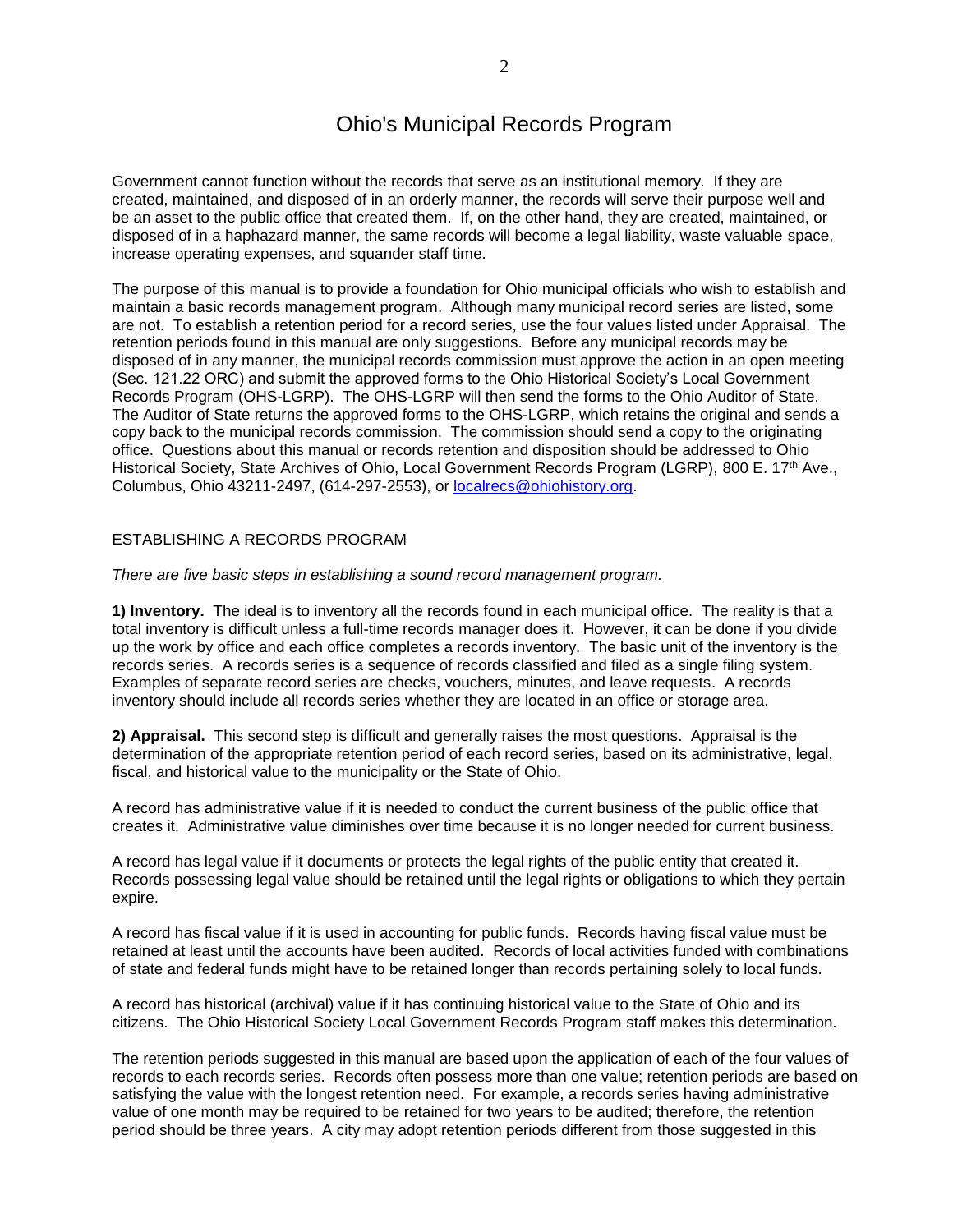manual. Please contact the OHS Local Government Records Program (LGRP) if you have questions concerning these suggested retention periods or the disposal process.

**3) Adopt Retention Schedules.** Municipal records may be disposed of only through the process mandated in section 149.39 Ohio Revised Code. Only three forms are used in the LGR Program. Master copies can be found on our website at [http://www.ohiohistory.org/lgrforms.](http://www.ohiohistory.org/lgrforms) A properly approved Records Retention Schedule (RC-2) constitutes continuing authority to dispose of records when the scheduled retention period has expired.

An Application for One-Time Record Disposal of Obsolete Records (RC-1) is used for the one-time disposition of obsolete records, and does not represent continuing authority to destroy records. Obsolete means that the records were only created once or are no longer created and were never properly scheduled on an RC-2. The RC-1 is valid for only the obsolete records listed on the form and can only be used for one disposal.

Retention periods may be expressed in one of three ways:

- 1) As a specific time period (e.g., retain five years, then destroy);
- 2) In relation to an event (e.g., destroy after audited by the Auditor of State and audit report is released);

3) As a combination of both of these (e.g., retain five years after audited, then destroy).

Retention periods should always be clearly stated to avoid confusion or improper disposal. The best retention period is one that everyone can follow. Therefore, a specific time period is probably the safest one to use.

**4) Disposal.** Once a records retention schedule has been properly approved for a municipal department it should be followed and reviewed annually. Following an approved schedule is a good business practice that will prevent an unwanted accumulation of useless records that have outlived their value.

During the review process for RC-2 forms, the OHS-LGRP will mark which records series require a Certificate of Records Disposal (RC-3) prior to disposal. Records not marked can be disposed once they meet their retention period. The OHS-LGRP strongly suggests that an internal and permanent record of all public records disposals be maintained by the municipal records commission. If a records series has met the appropriate retention period and requires an RC-3 form, please file it at least fifteen (15) business days before the proposed disposal or destruction date. RC-3 forms should be mailed, emailed, or faxed to the OHS-LGRP. They are no longer reviewed by the Auditor of State's office. These procedures only apply to RC-2 forms signed on or after September 29, 2011 by the municipal records commission. To prevent improper records disposal, all municipal employees involved with records retention or disposition activities should be familiar with Sections 149.31, 149.351, and 149.39 of the Ohio Revised. Errors can cost the municipality both money and embarrassment. Consult your legal counsel if you have any doubts concerning records disposal. To safeguard and protect public records, Section 149.31 ORC requires a written agreement between the Ohio Historical Society and certain entities concerning the transfer of records.

**5) Maintenance of Records of Long - Term Value.** Records with retention periods exceeding 10 years are often viewed as being long-term. Providing appropriate storage facilities is essential for the preservation of long-term records. Most municipalities can not afford record storage centers or the latest equipment for controlling temperature and humidity. Nevertheless, it is important to provide a cool, dry, and secure storage area for municipal records, especially records having a long-term value. Exhaust fans, portable dehumidifiers, fire extinguishers, metal shelving, and regular cleaning will go a long way toward increasing the life span of paper records. Storing records in leaky attics, musty basements, and unheated outdoor storage sheds goes against common sense and good business practices. Commercial records storage may provide an alternative economic storage solution for seldom-needed records. However, examine all storage charges and access fees for a complete cost benefit analysis. Microfilm is another storage medium which, when properly utilized, can be a valuable asset in a records program. It can be used to reduce bulk or to provide security copies of vital records. Before beginning a microfilm program, thoroughly evaluate and cost justify it. Be sure to include the cost of a reader-printer if you wish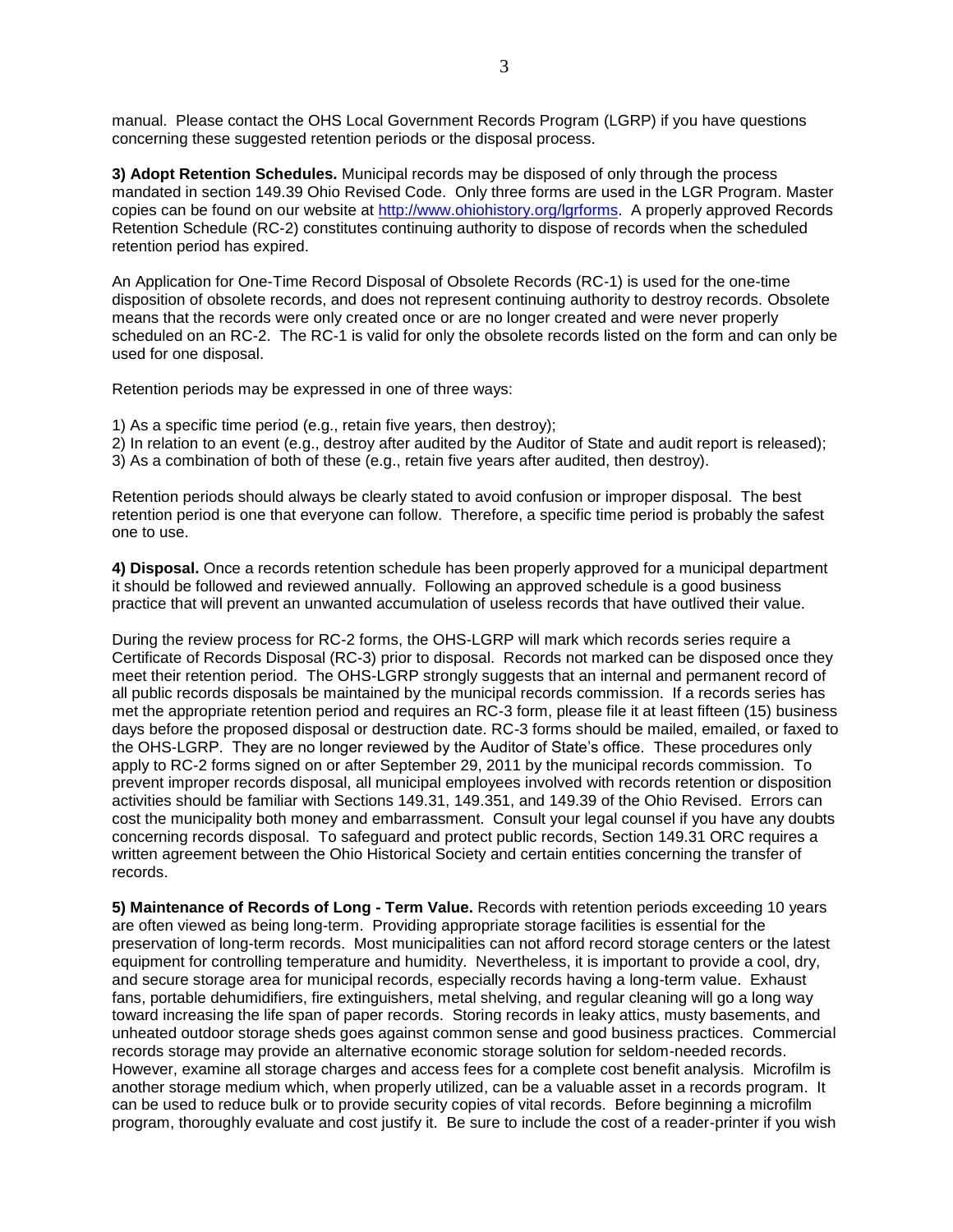to use the microfilm in lieu of the original (Sec. 9.01 ORC) or for public access (Sec. 149.43 ORC). All microfilming should meet or exceed American National Standards Institute (ANSI) standards. Currently, there are no ANSI standards for retaining permanent records either on optical disks or in other electronic formats.

The Ohio Historical Society, through the Ohio Network of American History Research Centers (ONAHRC), administers a program for the preservation of local government records that have continuing historical value. Municipalities devoting space to the storage of historical records that have outlived their administrative, legal, and fiscal value should consider transferring these records to the appropriate network center for permanent preservation in a true archival setting at no cost to the municipality and while permitting access to researchers.

#### *Using this Manual*

This manual is presented in a columnar format for quick and easy reference. The chapters correspond to major functional divisions common to municipal governments in Ohio. All municipal departments, boards, commissions should use the General Records Retention Schedules and other entities associated with municipality. The more complex functions are further divided when appropriate. Each entry includes the title of a record series and the suggested retention period. It is extremely difficult to create a comprehensive list of all municipal records therefore some records are not listed. Contact the OHS State Archives Local Government Records Program (614-297-2553) with your constructive comments and suggestions. Our email address is: [localrecs@ohiohistory.org.](mailto:localrecs@ohiohistory.org)

#### *Role of the Ohio Historical Society*

The Ohio Historical Society (OHS) is designated by section 149.31, Ohio Revised Code, as the "archives administration for the State of Ohio and its political subdivisions." It also has the first right to select for historical purposes local records which have continuing historical value to the State of Ohio and its citizens (Sec. 149.39 ORC). To fulfill these responsibilities, OHS administers the Local Government Records Program (OHS-LGRP). The OHS-LGRP works with municipalities to develop a practical records management program. The Ohio Historical Society has designated six Ohio Network of American History Research Centers (Network Centers) as depositories for local government records within their respective regions. Municipal records transferred to the custody of a network center retain their own identity as records belonging to the originating municipality, and are available to the originating municipality should the need arise.

#### Note:

"Audited" and "Provided Audited," when used in this manual and on all RC 1, RC 2 and RC 3s, means: the years encompassed by the records have been audited by the Ohio Auditor of State and the audit report has been released pursuant to Section 117.26 Ohio Revised Code. To confirm audit periods and release dates, contact your fiscal officer or the Ohio Auditor of State's Clerk of the Bureau, Columbus.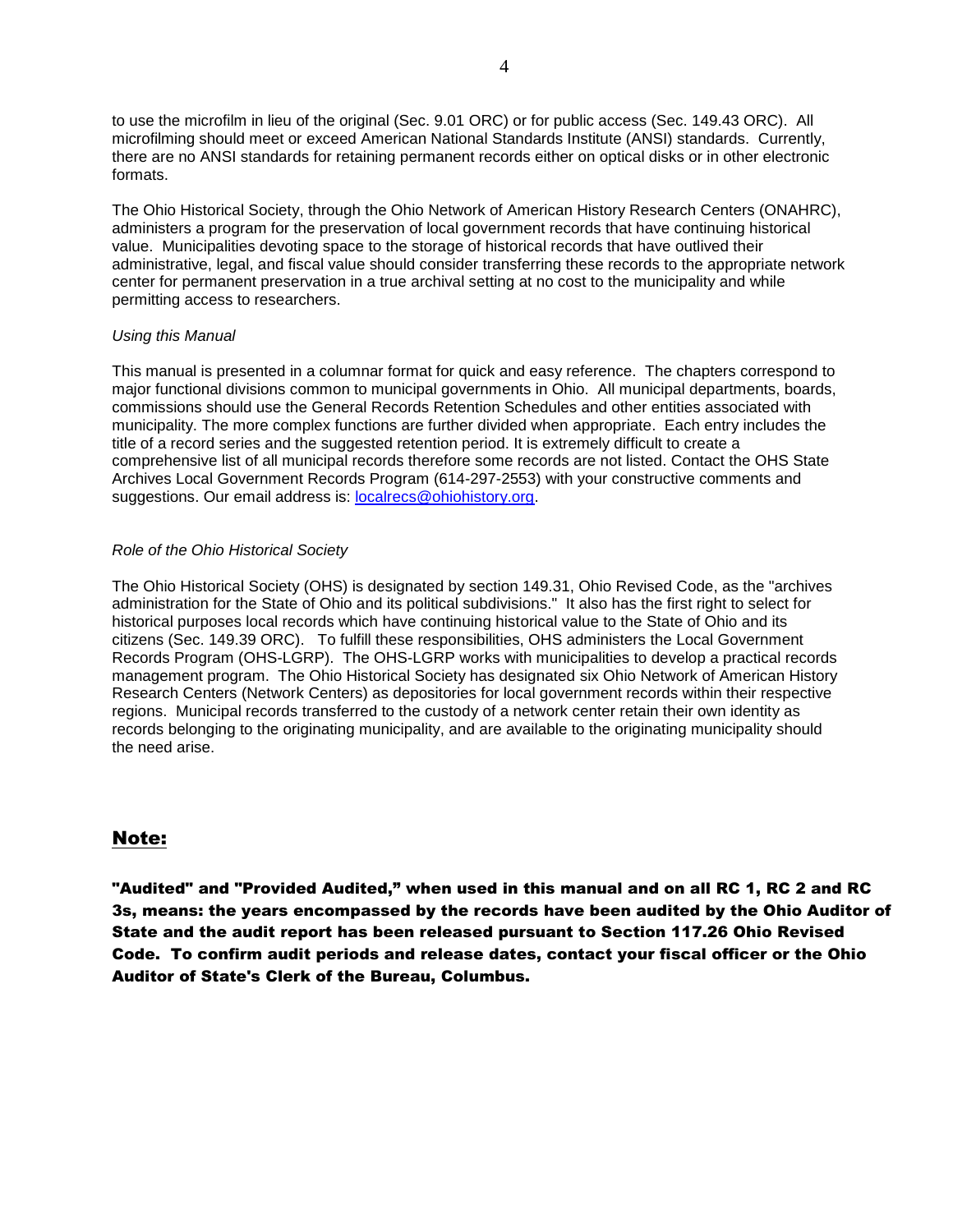#### OHIO NETWORK OF AMERICAN HISTORY RESEARCH CENTERS

- 1.University of Akron Archives Services Polsky Building 225 S. Main St. Akron, OH 44325-1702 (330) 972-7670
- 2.Archives & Rare Books Department Blegen Library - 8th Floor University of Cincinnati Cincinnati, OH 45221-0113 (513) 556-1959
- 3.Local Government Records Program (LGRP) Ohio Historical Society - State Archives 800 E. 17th Ave. Columbus, OH 43211-2497 (614) 297-2553
- 4.Western Reserve Historical Society Library 10825 East Blvd. Cleveland, OH 44106-1788 (216) 721-5722
- 5.Archives and Special Collections Wright State University - Dunbar Library Dayton, OH 45435-0001 (937) 775-2092
- 6.Youngstown Historical Center of Industry and Labor 151 West Wood Street PO Box 533 Youngstown, OH 44501-0533 (330) 743-5934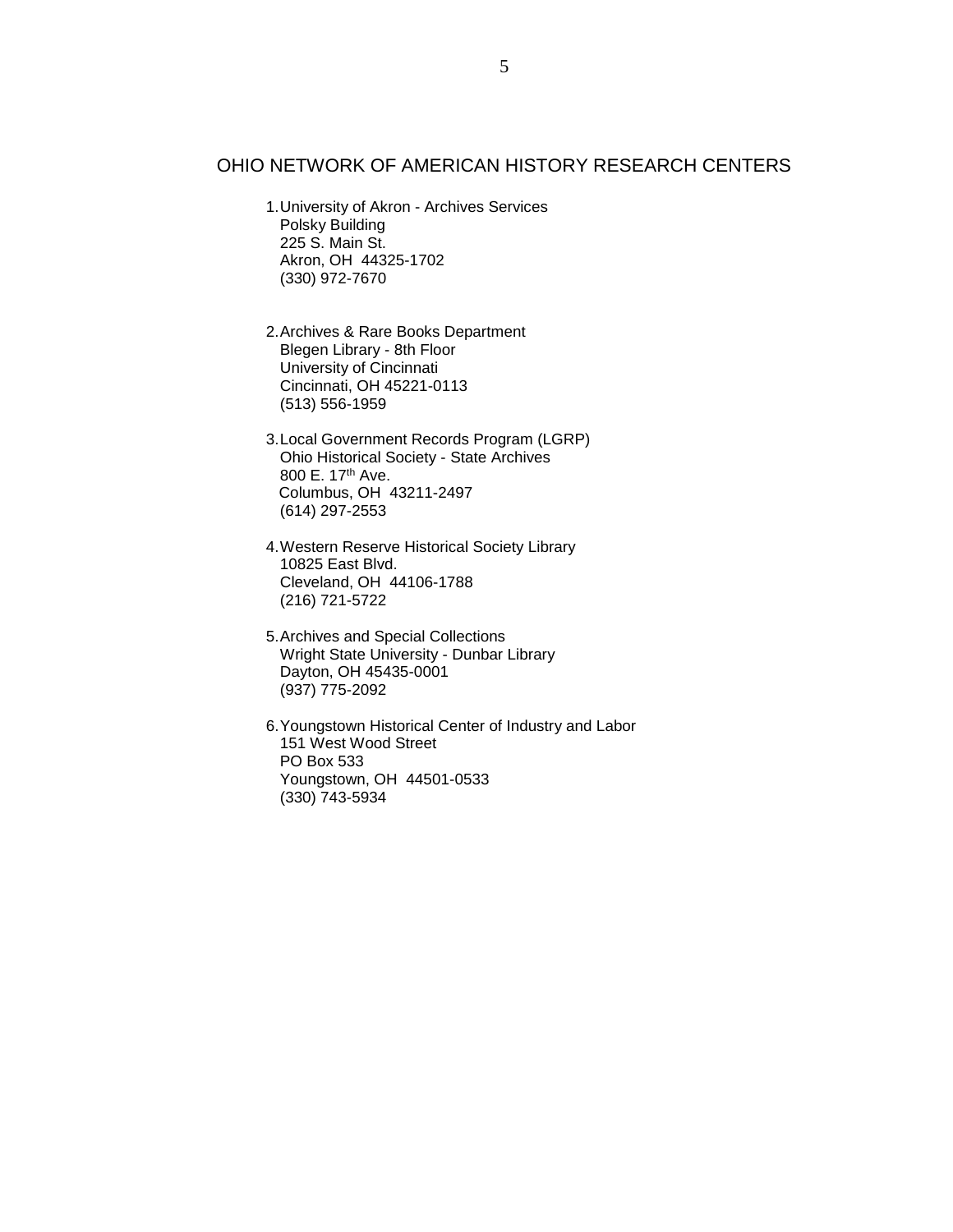#### **Suggested Records Retention Periods for OHIO MUNICIPAL RECORDS**

### Section 1 - General Administrative Records

Records listed in this section are generally found in most municipal offices. These General Administrative and General Financial record retention schedules (Section 8) apply to every municipal department, board, commission or other municipal related entities unless superseded by a specific schedule.

| <b>Record Series Title</b>                                                                                                        | <b>Suggested Retention Period</b>                                                                   |
|-----------------------------------------------------------------------------------------------------------------------------------|-----------------------------------------------------------------------------------------------------|
| 1. Accident Reports \ Files<br>Employee Injury Report<br>Bodily Injury to non-employee<br>Damage to Municipal Vehicle or Property | Place in personnel file<br>6 years provided no action pending<br>6 years provided no action pending |
| 2. Activity Reports - All types                                                                                                   | 2 years                                                                                             |
| 3. Agendas                                                                                                                        | 6 years                                                                                             |
| 4. Annual Departmental Budget                                                                                                     | 5 years                                                                                             |
| 5. Annual Departmental Report                                                                                                     | Permanent - at 50 years appraise for historical value                                               |
| 6. Annual Municipal Budget                                                                                                        | Permanent - at 50 years appraise for historical value                                               |
| 7. Annual Municipal Report                                                                                                        | Permanent - at 50 years appraise for historical value                                               |
| 8. Attendance Reports \ Records                                                                                                   | 3 years                                                                                             |
| 9. Audiovisual, PR & Training Materials                                                                                           | Until information is superseded, obsolete, or replaced,<br>then appraise for historical value       |
| 10. Badges and ID's                                                                                                               | Turn in upon termination                                                                            |
| 11. Blank Forms                                                                                                                   | Until obsolete or superseded                                                                        |
| 12. Blueprints \ Vellums                                                                                                          | Until updated, superseded or obsolete,<br>appraise for historical value                             |
| 13. Budget Preparation Documents (Working Papers)                                                                                 | 4 years                                                                                             |
| 14. Bulletins, Posters and Notices to Employees                                                                                   | Until no longer administratively necessary                                                          |
| 15. Calibration Records - All types                                                                                               | 5 years                                                                                             |
| 16. City Manager's / Mayor's Journal                                                                                              | Permanent                                                                                           |
| 17. Compliance Reports - All Types                                                                                                | 5 years                                                                                             |
| 18. Continuing Education Certifications \ Class \<br>Seminar \ Training Attendance Records                                        | Place in personnel file                                                                             |
| 19. Contracts and Agreements                                                                                                      | 15 years after expiration or termination                                                            |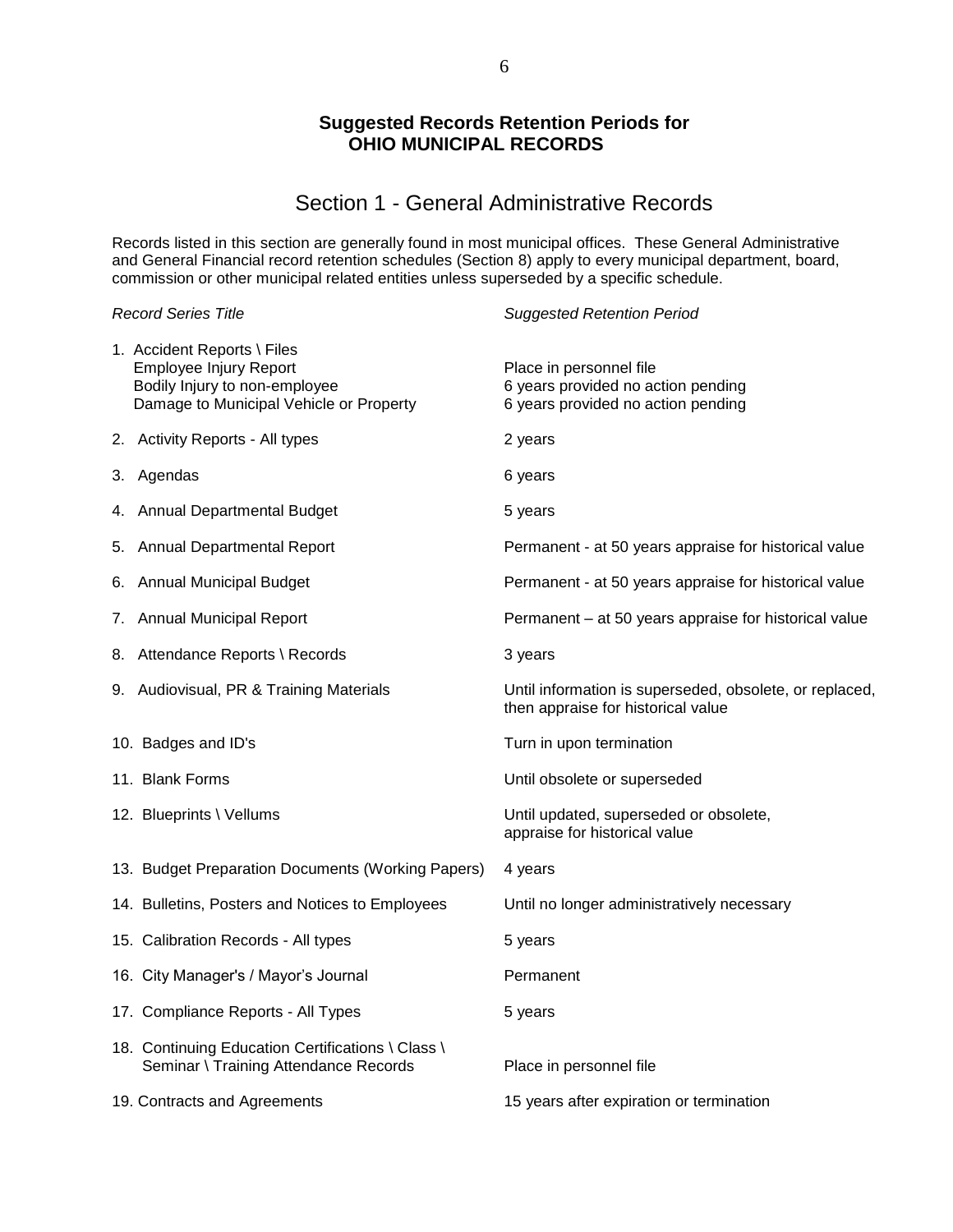| 20. Copies - All media<br>Official File copy<br>Reading \ Informational \ Reference Copy                         | Use applicable records series retention period<br>Until no longer administratively necessary |
|------------------------------------------------------------------------------------------------------------------|----------------------------------------------------------------------------------------------|
| 21. Correspondence<br><b>Routine Form Letters</b><br>General<br>With Legislative Branch<br>Executive             | 1 year<br>2 years<br>3 years<br>5 years                                                      |
| 22. Delivery Slips \ Packing Slips                                                                               | 2 years                                                                                      |
| 23. Disaster Plans                                                                                               | Until updated or superseded                                                                  |
| 24. Dispatcher Radio/Phone Calls Audio Recordings                                                                | 30 days erase and reuse provided no action pending                                           |
| 25. Drafts - All Media                                                                                           | Until no longer administratively needed                                                      |
| 26. Drawings, Tracings, Mylars                                                                                   | Until updated, superseded or obsolete, appraise for<br>historical value                      |
| 27. Equipment Inventories                                                                                        | 3 years                                                                                      |
| 28. Equipment Maintenance Records                                                                                | Life of the equipment                                                                        |
| 29. Equipment Records - Personal Use Items<br>(E.g. tools weapons, clothing etc.)                                | Until equipment returned by employee                                                         |
| 30. Executive Orders                                                                                             | Until superseded, obsolete, or replaced; then appraise for<br>historical value               |
| 31. Expense Records                                                                                              | 3 years                                                                                      |
| 32. Facsimile (FAX)<br>Logs<br>Messages                                                                          | 1 year<br>Treat as correspondence                                                            |
| 33. Flow Charts - Operations                                                                                     | 2 years                                                                                      |
| 34. Fuel Usage Records                                                                                           | 3 years                                                                                      |
| 35. General Orders, Directives, Policies,<br>Rules, Regulations or Procedures                                    | Until superseded, retain one copy until audited                                              |
| 36. Grant Files \ Records - Federal \ State                                                                      | 5 years provided audited and disputes resolved                                               |
| 37. Hearings (Not Employee Related)<br>Audio and Video Recordings<br><b>Report of Proceedings</b><br>Transcripts | 1 year<br>Permanent<br>5 years                                                               |
| 38. Leases<br>Equipment<br><b>Real Estate</b>                                                                    | 2 years after expiration<br>5 years after expiration                                         |
| 39. Licenses, Permits, Certifications                                                                            | 1 year after expiration                                                                      |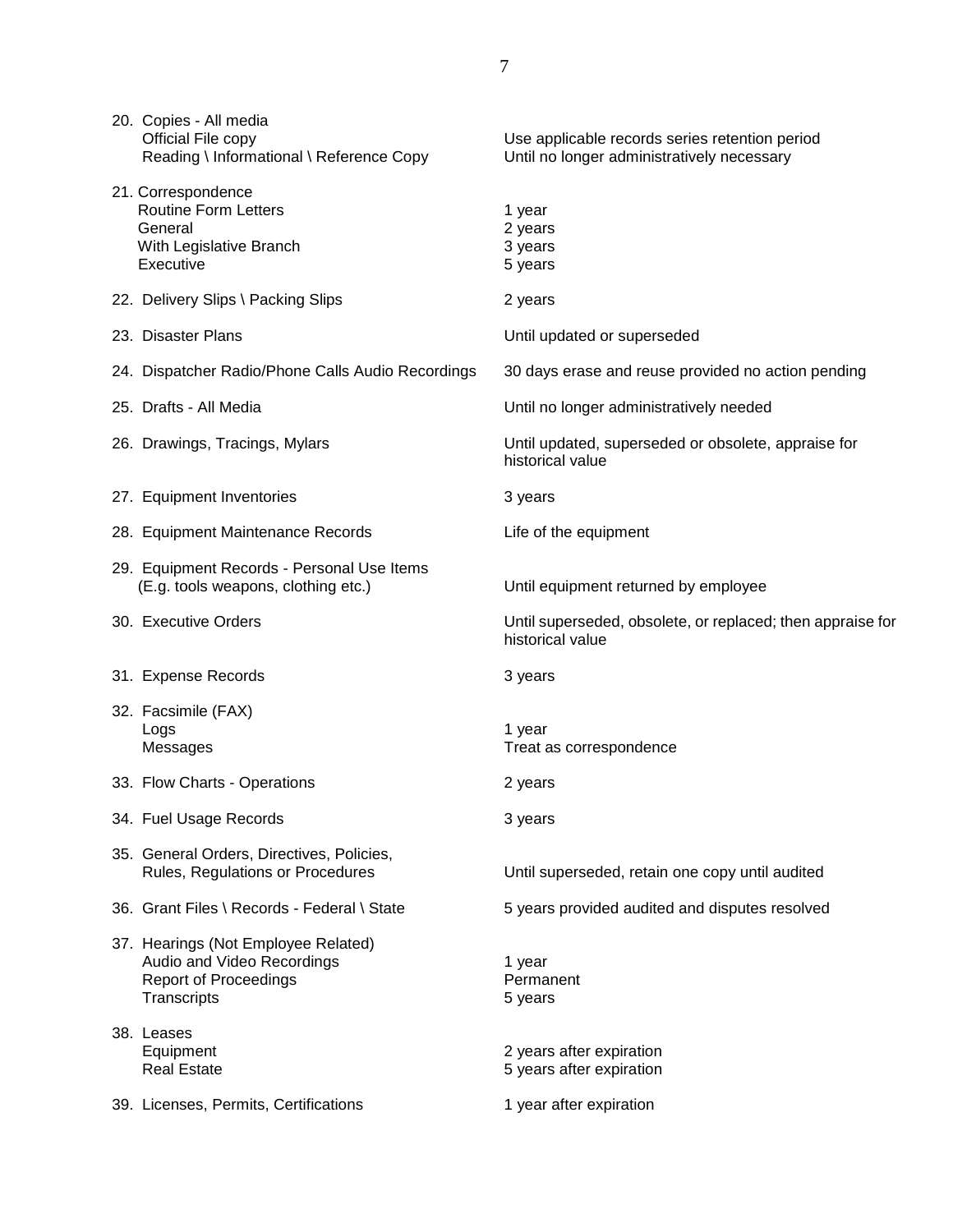| 40. Mail<br>Unsolicited Mail (e.g. anonymous \ slanderous<br>letters, groundless complaints, sales materials<br>transitory messages, informational brochures, etc.) Until no longer administratively necessary |                                                                                                                                                    |
|----------------------------------------------------------------------------------------------------------------------------------------------------------------------------------------------------------------|----------------------------------------------------------------------------------------------------------------------------------------------------|
| Postal Records (e.g. Registered \ Certified \ Insured<br>Logs or Receipts \ Postal Meter Documents)                                                                                                            | 2 years                                                                                                                                            |
| 41. Mailing Lists                                                                                                                                                                                              | Until updated, superseded or obsolete                                                                                                              |
| 42. Management \ Operations Reports<br>Monthly \ Quarterly \ Semiannual<br>Annual<br>Consultant                                                                                                                | Until incorporated into an annual report<br>5 years<br>5 years                                                                                     |
| 43. Manuals, Handbooks and Directives                                                                                                                                                                          | Until superseded, obsolete, or replaced.<br>Retain one file copy 5 years                                                                           |
| 44. Maps \ Plats                                                                                                                                                                                               | Until updated, superseded or obsolete, then<br>appraise for historical value                                                                       |
| 45. Material Safety Sheets                                                                                                                                                                                     | Until superseded                                                                                                                                   |
| 46. Meeting Notices (Sec. 121.22 ORC)                                                                                                                                                                          | 1 year                                                                                                                                             |
| 47. Memoranda                                                                                                                                                                                                  | Use correspondence retention periods                                                                                                               |
| 48. Minutes of Meetings<br>Approved Hardcopy<br>Audio and Video Recordings of Meetings<br>Drafts \ Notes                                                                                                       | Permanent<br>1 year provided information concerning the meeting<br>is substantially transcribed to hard copy<br>Until hardcopy of minutes approved |
| 49. Municipal Publications                                                                                                                                                                                     | Until superseded or obsolete, retain one copy                                                                                                      |
| 50. 911 System<br>Documentation<br>Logs<br><b>Printouts</b><br><b>Recording Tapes</b>                                                                                                                          | Life of System<br>3 years<br>1 year<br>30 days then reuse provided no action pending                                                               |
| 51. Oaths of Office of Elected Officials                                                                                                                                                                       | 10 years after leaving office                                                                                                                      |
| 52. Photo File (includes prints, slides, negatives,<br>transparencies and related photographic items)                                                                                                          | Until information is no longer current, then<br>appraise for historical value                                                                      |
| 53. Press \ News Releases                                                                                                                                                                                      | 3 years                                                                                                                                            |
| 54. Printing Orders                                                                                                                                                                                            | 3 years                                                                                                                                            |
| 55. Project Plans \ Drawings \ As Built                                                                                                                                                                        | Life of project or obsolete then appraise for historical<br>value                                                                                  |
| 56. Receipts/Receipt Books                                                                                                                                                                                     | 2 years provided audited                                                                                                                           |
| 57. Receiving Documents                                                                                                                                                                                        | 3 years                                                                                                                                            |
| 58. Records Retention Documents                                                                                                                                                                                | Permanent                                                                                                                                          |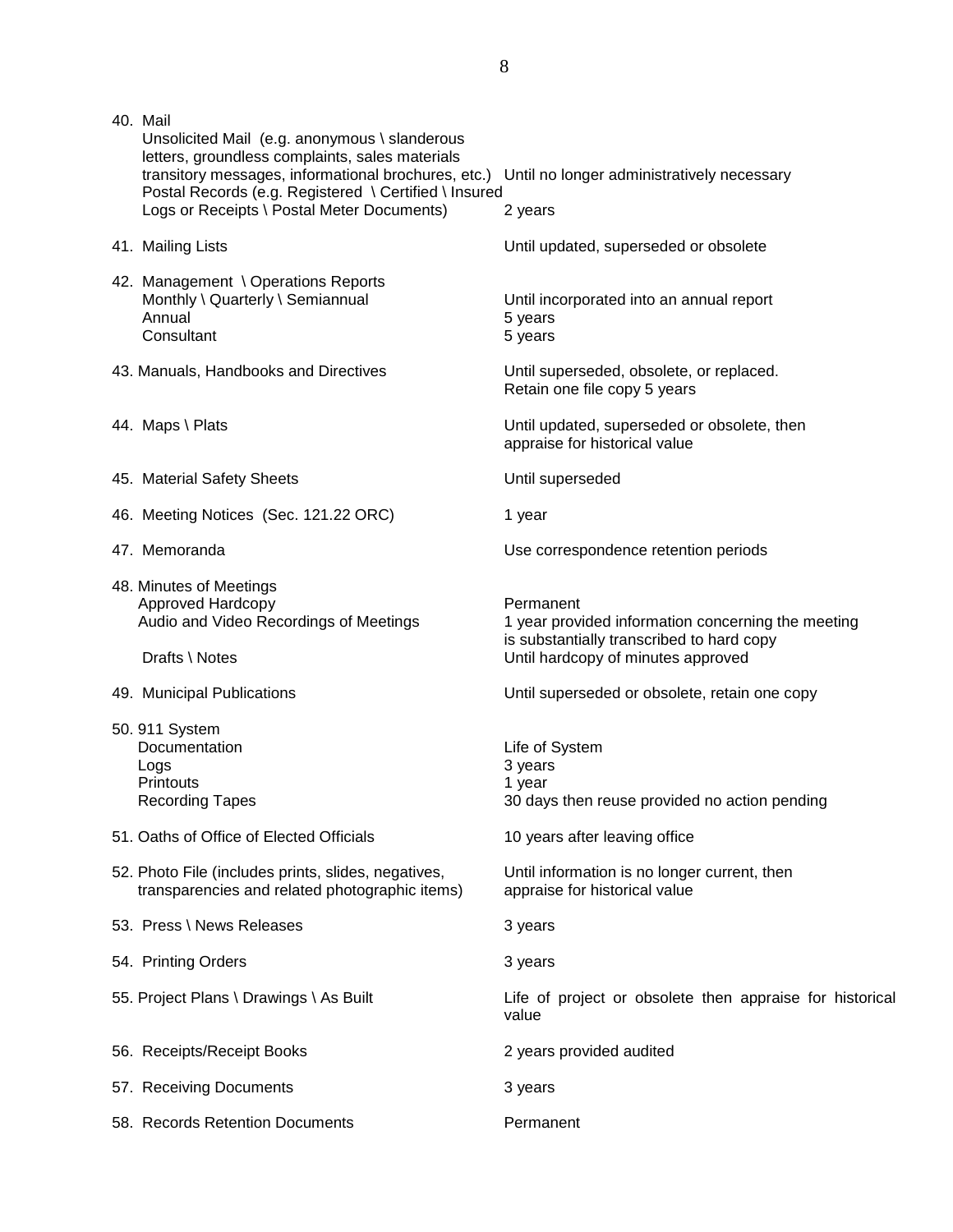RC 1, RC 2, RC 3

| 59. Records Requests                                                                                                                                                    | 2 years                                                                                                                                                   |
|-------------------------------------------------------------------------------------------------------------------------------------------------------------------------|-----------------------------------------------------------------------------------------------------------------------------------------------------------|
| 60. Reference \ Library Materials                                                                                                                                       | Until superseded, obsolete or replaced                                                                                                                    |
| 61. Requisitions                                                                                                                                                        | 3 years                                                                                                                                                   |
| 62. Research Files                                                                                                                                                      | 5 years                                                                                                                                                   |
| 63. Rosters \ Directories                                                                                                                                               | 1 year after superseded or obsolete                                                                                                                       |
| 64. Scrapbooks, Yearbooks                                                                                                                                               | Appraise for historical value                                                                                                                             |
| 65. Speeches \ Presentations                                                                                                                                            | 3 years                                                                                                                                                   |
| 66. Statistical Reports<br>Monthly \ Quarterly \Semiannual<br>Annual<br>Consultant produced                                                                             | Until incorporated into yearly compilation<br>5 years<br>5 Years                                                                                          |
| 67. Surveying - Field Notes                                                                                                                                             | Permanent                                                                                                                                                 |
| 68. Surveillance Tapes \ Videos                                                                                                                                         | 30 days then reuse provided no action pending                                                                                                             |
| 69. Table of Organization \ Organizational Charts                                                                                                                       | Until superseded                                                                                                                                          |
| 70. Telephone Messages - Telephone Records<br>Charges \ Bills \Call Detail Records<br>Documentation<br>Messages<br>Service Records<br><b>System Equipment Inventory</b> | 2 years provided audited<br>Life of system<br>Until no longer administratively necessary<br>2 years<br>Continually updated, retain superseded data 1 year |
| 71. Training Material \ Lesson Plans                                                                                                                                    | Until superseded                                                                                                                                          |
| 72. Uniform Record                                                                                                                                                      | 3 years, provided audited                                                                                                                                 |
| 73. Vehicle Maintenance Records                                                                                                                                         | Until vehicle sold                                                                                                                                        |
| 74. Vehicle Mileage Records                                                                                                                                             | Until vehicle sold                                                                                                                                        |
| 75. Visitors' Log or Sign-in Sheets                                                                                                                                     | 1 year                                                                                                                                                    |
| 76. Voice Mail<br>Messages<br><b>System Documentation</b>                                                                                                               | Until no longer administratively necessary<br>Life of system                                                                                              |
| 77. Warranties                                                                                                                                                          | 2 years after expiration                                                                                                                                  |
| 78. Work Orders                                                                                                                                                         | 2 years                                                                                                                                                   |
| 79. Work Schedules                                                                                                                                                      | 1 year after schedule changed                                                                                                                             |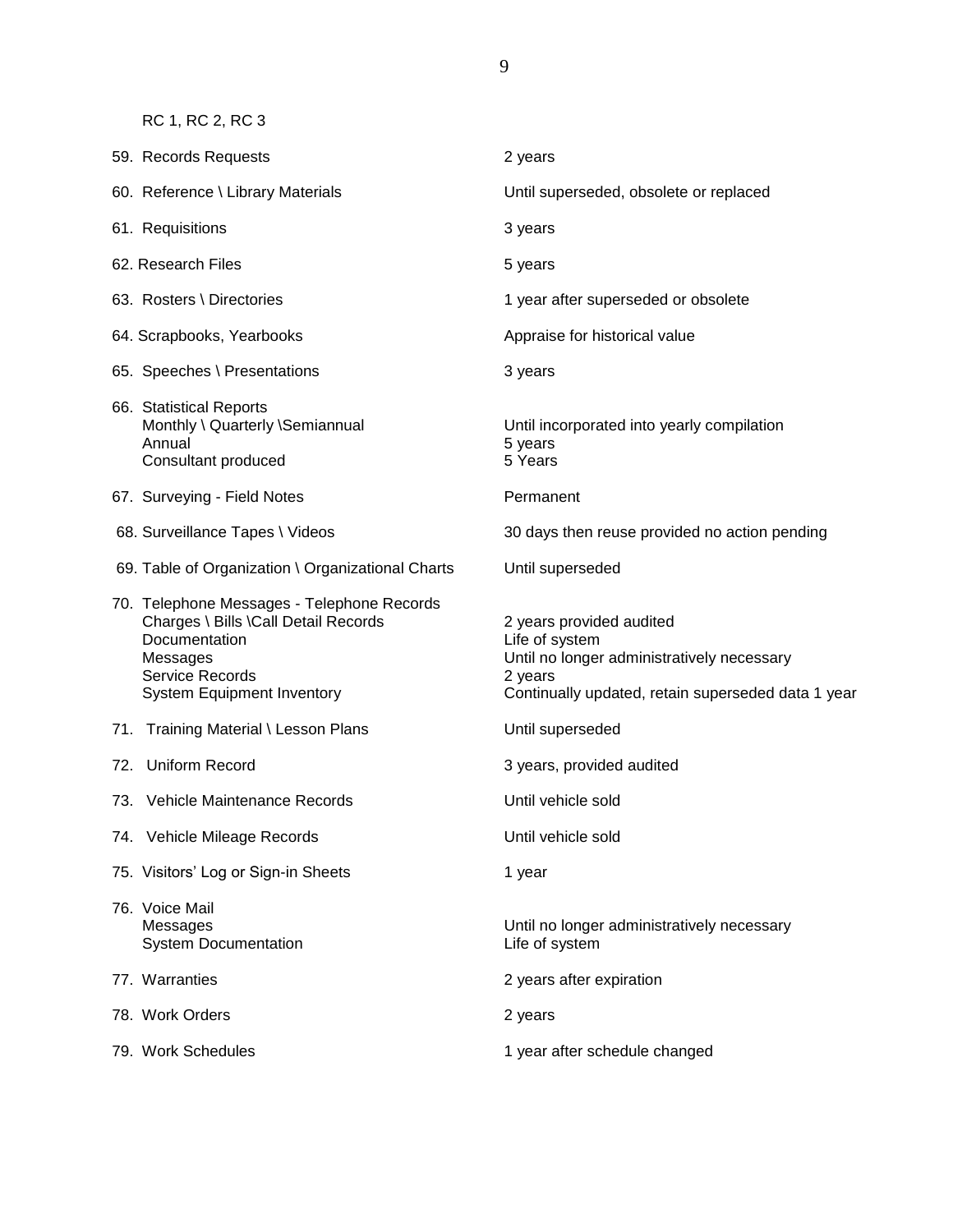# Section 2 - Airport Records

| <b>Records Series Title</b> |                                             | <b>Suggested Retention Period</b> |  |
|-----------------------------|---------------------------------------------|-----------------------------------|--|
|                             | 1. Air Traffic Reports<br>Monthly<br>Annual | 1 year<br>Permanent               |  |
|                             | 2. FAA reports                              | 5 years                           |  |
|                             | 3. Parking Lot Receipts and Ticket Stubs    | Until audited                     |  |

# Section 3 - Building, Planning, and Zoning Records

|    | <b>Record Series Title</b>                                         | <b>Suggested Retention Period</b>                                      |
|----|--------------------------------------------------------------------|------------------------------------------------------------------------|
| 1. | <b>Annexation Case Files</b>                                       | Permanent                                                              |
| 2. | <b>Annexation Record</b>                                           | Permanent                                                              |
|    | 3. Appeals on Interpretation of Code                               | Permanent                                                              |
| 4. | <b>Area Commission Files</b>                                       | 25 years                                                               |
| 5. | Board of Zoning Adjustments Case Files                             | 10 years                                                               |
| 6. | Board of Zoning Adjustments Journal                                | Permanent                                                              |
| 7. | <b>Building Applications</b>                                       | Until occupancy permit issued                                          |
| 8. | <b>Building Cards</b>                                              | Permanent                                                              |
|    | 9. Building Folders                                                | Review at 5 years                                                      |
|    | 10. Building Inspection Reports                                    | 5 years                                                                |
|    | 11. Building Permit Record                                         | Permanent                                                              |
|    | 12. Building Plans<br>Residential<br>Commercial<br>Municipal owned | 3 years<br>5 years<br>Life of structure, appraise for historical value |
|    | 13. Building Sign Inspection Files                                 | Permanent                                                              |
|    | 14. Case Files - Board of Building Standards<br>and Appeals        | 10 years                                                               |
|    | 15. Case Files - Board of Zoning Appeals                           | 10 years                                                               |
|    | 16. Certificates of Insurance                                      | 2 years after expiration, provided no claims pending                   |
|    | 17. City Building Code                                             | Until superseded; retain 1 copy permanently                            |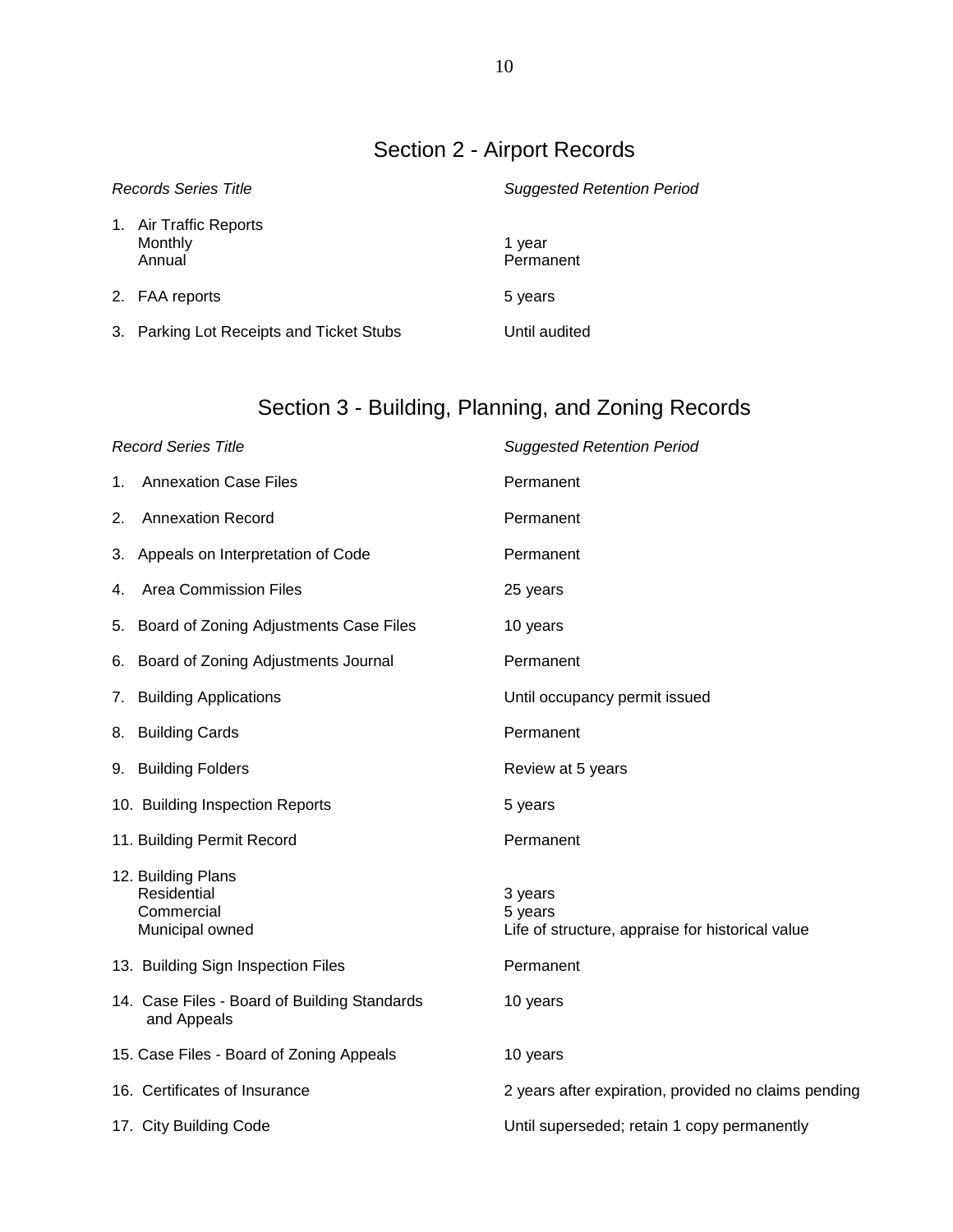| 18. Community Development Reports                                      | Until no longer of administrative value                                   |
|------------------------------------------------------------------------|---------------------------------------------------------------------------|
| 19. Complaints                                                         | 2 years, provided no action pending                                       |
| 20. Condemnation and Demolition Records                                | Permanent                                                                 |
| 21. Contractor's Registration                                          | 2 years                                                                   |
| 22. Demolition Permits                                                 | Permanent                                                                 |
| 23. House Number Record                                                | Permanent                                                                 |
| 24. Housing, Land Use, Population, and Other<br><b>Special Studies</b> | Until no longer of administrative value; appraise for<br>historical value |
| 25. Index to Board of Zoning Adjustments Case Files                    | 25 years                                                                  |
| 26. Index to Variance Record                                           | 25 years                                                                  |
| 27. Index to Zoning Case Record                                        | 25 years                                                                  |
| 28. Industrial Use Permit Reviews                                      | Permanent                                                                 |
| 29. Legislative Research Files \ Drafts                                | Until no longer of administrative value                                   |
| 30. Loan and Grant Applications (copies)                               | 3 years, provided audited                                                 |
| 31. Occupancy Permit Record                                            | Permanent                                                                 |
| 32. Performance Bonds - Contractors                                    | 10 years after expiration                                                 |
| 33. Permits - All types                                                | 3 years provided audited                                                  |
| 34. Planning Briefs                                                    | 25 years                                                                  |
| 35. Planning Commission Case Files                                     | 10 years, provided no action pending                                      |
| 36. Project Planning Files                                             | 5 years after completion of final project report                          |
| 37. Project Reports                                                    | 25 years, appraise for historical value                                   |
| 38. Quadrant Files                                                     | 5 years                                                                   |
| 39. Rezoning Applications                                              | Until final action taken and recorded                                     |
| 40. Rezoning Case Files                                                | 5 years after final decision rendered                                     |
| 41. Street Name Change Record                                          | Permanent                                                                 |
| 42. Street \ Alley Vacation Case Files                                 | Permanent                                                                 |
| 43. Subdivision Files                                                  | Permanent                                                                 |
| 44. Transportation Research Files                                      | 10 years; appraise for historical value                                   |
| 45. Urban Renewal Files                                                | Obsolete; appraise for historical value                                   |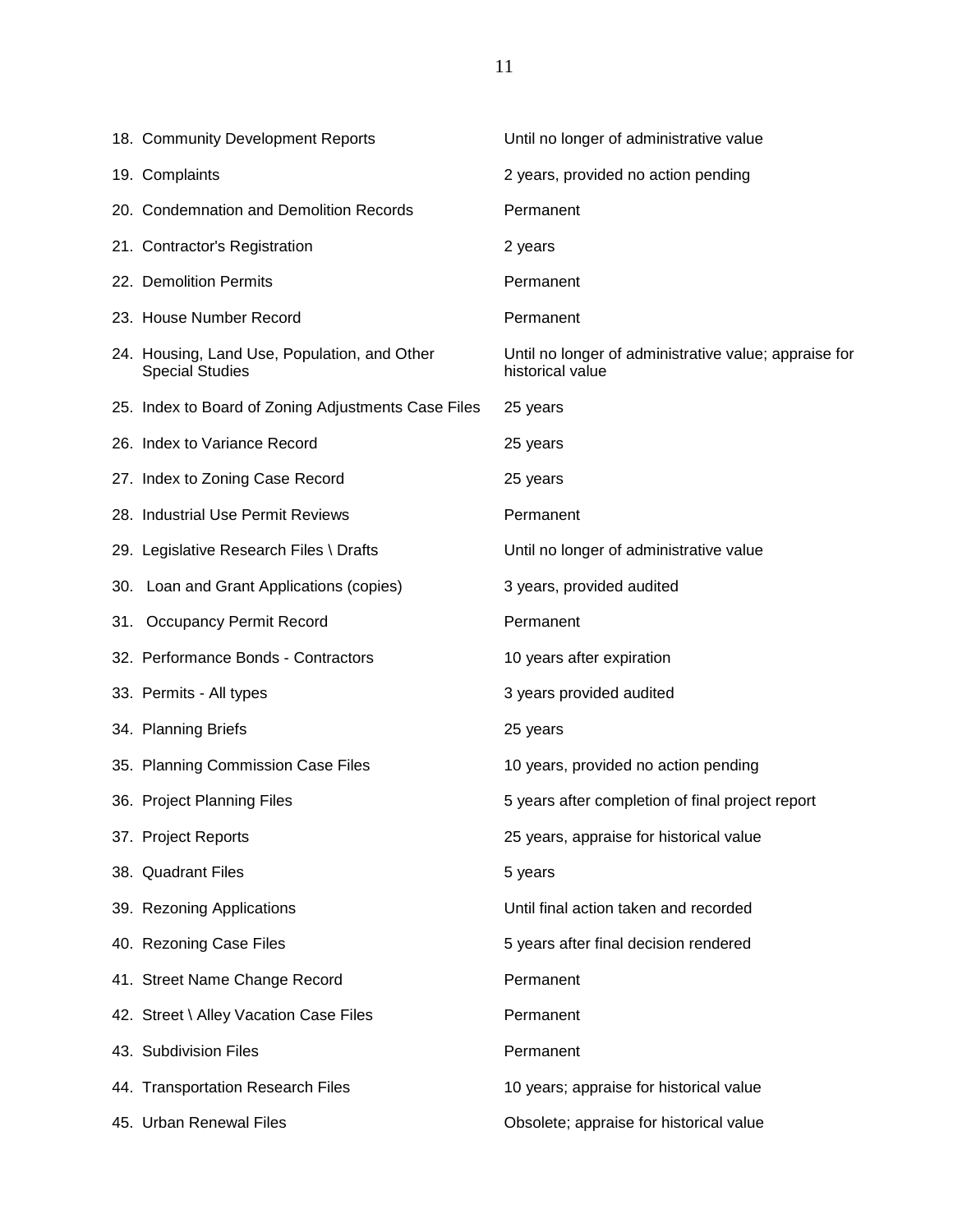| 46. Violations                                                        | Until corrected or adjudicated by a Court                |
|-----------------------------------------------------------------------|----------------------------------------------------------|
| 47. Zoning Case Log                                                   | 25 years                                                 |
| 48. Zoning Certificate for Occupancy<br>and Use of Land and Buildings | Permanent                                                |
| 49. Zoning Change Request                                             | 5 years, provided no action pending                      |
| 50. Zoning Permit Applications                                        | 1 year after final decision rendered                     |
| 51. Zoning Permit Record                                              | Permanent                                                |
| 52. Zoning Variance Case Files                                        | 5 years after final decision, provided no action pending |

# Section 4 - Cemetery Records

| <b>Record Series Title</b>         | <b>Suggested Retention Period</b> |
|------------------------------------|-----------------------------------|
| 1. Burial Fee Receipts             | 3 years, provided audited         |
| 2. Burial Transit Permits          | 5 years                           |
| 3. Burial Permit                   | Permanent                         |
| 4. Deposit Record - Perpetual Care | Permanent                         |
| 5. Deed Book                       | Permanent                         |
| 6. Index to Burial Plots           | Permanent                         |
| 7. Minutes                         | Permanent                         |
| 8. Plat Maps                       | Permanent                         |
| 9. Record of Lot Sales             | Permanent                         |
| 10. Register of Interments         | Permanent                         |
| 11. Rules and Regulations          | Permanent                         |

# Section 5 - Council Records

| <b>Record Series Title</b>           | <b>Suggested Retention Period</b>                 |
|--------------------------------------|---------------------------------------------------|
| 1. Charter and Amendments            | Permanent                                         |
| 2. Council Member's Files            | Term of Office then appraise for historical value |
| 3. Index to Council Minutes          | Permanent                                         |
| 4. Index to Ordinances \ Resolutions | Permanent                                         |

12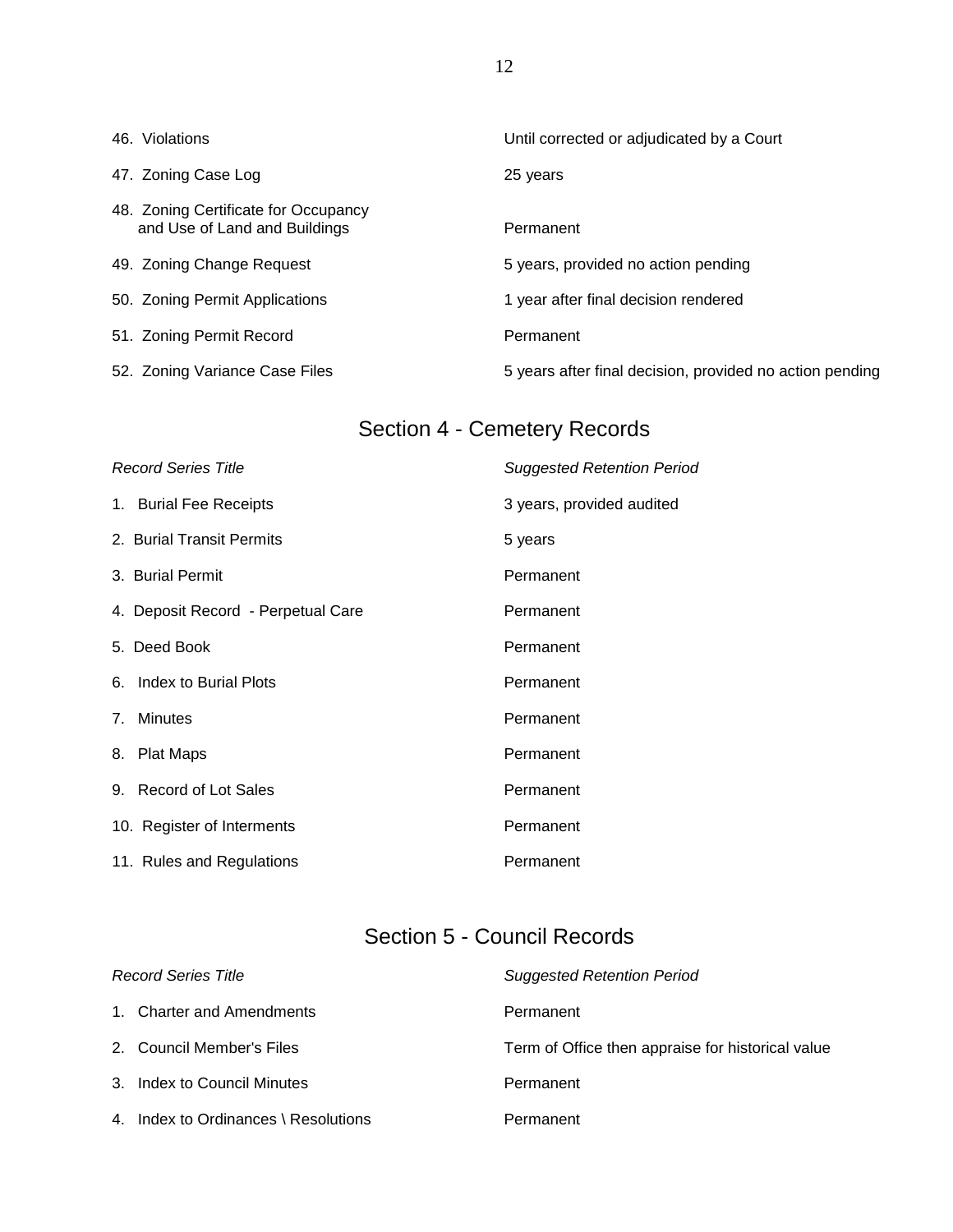|    | 5. Liquor License Requests<br>Approved<br>Denied | 3 years<br>1 year |
|----|--------------------------------------------------|-------------------|
| 6. | Ordinances                                       | Permanent         |
| 7. | Petitions (Miscellaneous not filed elsewhere)    | 5 years           |
| 8. | Proclamations                                    | 2 years           |
| 9. | <b>Reports to Council</b>                        | 5 years           |
|    | 10. Resolutions                                  | Permanent         |
|    | 11. Subject and Administrative Files             | 5 years           |

### Section 6 - Court Records

*Record Series Title Suggested Retention Period*

### *A. Justice of Peace*

| 1. Case Files                | Appraise for Historical Value |
|------------------------------|-------------------------------|
| 2. Docket                    | Appraise for Historical Value |
| 3. Execution and Lien Docket | Appraise for Historical Value |

## *B. Mayor's Court*

| 1. Annual Statement and Yearly Report               | Permanent                                                                        |
|-----------------------------------------------------|----------------------------------------------------------------------------------|
| 2. Case Files<br>Criminal<br><b>OMVI</b><br>Traffic | 5 years provided audited<br>7 years provided audited<br>5 years provided audited |
| 3. Case Transfers                                   | Transfer all relevant records per 1905.032 ORC                                   |
| 4. Cash Payment Records                             | 4 years provided audited                                                         |
| 5. Citations - Parking                              | Until paid and audited                                                           |
| 6. Citations - Traffic                              | 3 years if maintained separately                                                 |
| 7. Complaints and Warrants                          | In case files                                                                    |
| 8. Docket, Index, Journal                           | Permanent                                                                        |
| 9. Expungements                                     | Seal then destroy as Case Files                                                  |
| 10. Fine and Fee Record                             | 3 years provided audited                                                         |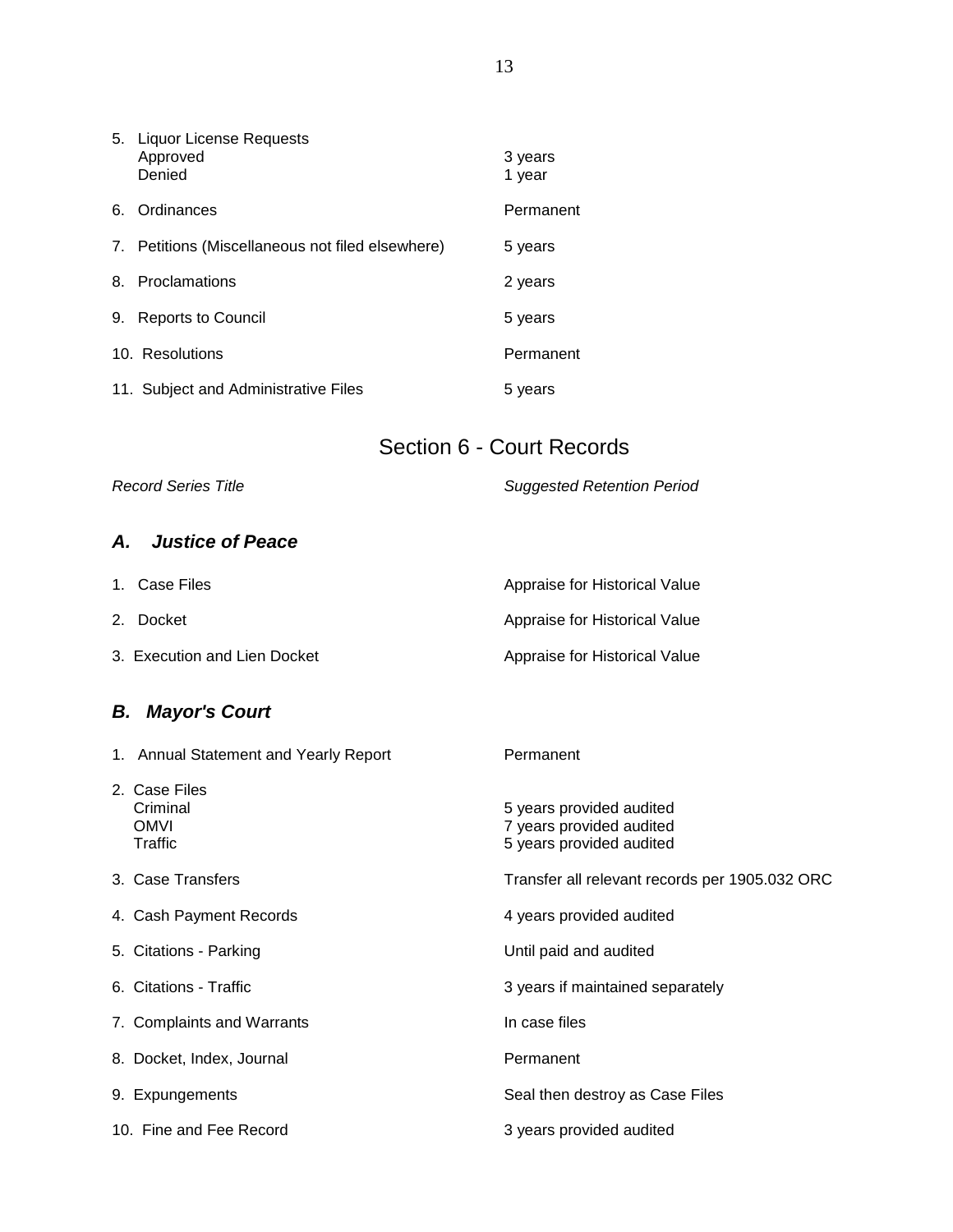| 11. Marriage Licenses              | 5 years after audited, provided Certificate sent to Probate<br>Court per Sec. 3101.13 & 3101.14 ORC |
|------------------------------------|-----------------------------------------------------------------------------------------------------|
| 12. Monthly Statements and Reports | 3 years provided audited                                                                            |
| 13. Receipt Books                  | 4 years provided audited                                                                            |

### *C. Municipal Court Records - Effective October 1, 1997*

Municipal Court Administrative and Court Records are governed by the Supreme Court Rules of Superintendence, Rules 26 to 26.05. Please thoroughly read and follow these Supreme Court Rules.

#### *D. Police Court Records*

| 1. Case Files    | Appraise for Historical Value |
|------------------|-------------------------------|
| 2.   Cash Book   | Appraise for Historical Value |
| 3. Court Dockets | Appraise for Historical Value |

### Section 7 - Engineering and Street Records

*Record Series Title Suggested Retention Period*

### *A. Engineering Records*

| 1. Aerial Photographs                   | Until superseded then appraise for historical value  |
|-----------------------------------------|------------------------------------------------------|
| 2. Bridge Plans                         | Life of bridge                                       |
| 3. Bridge Inspection Reports            | 10 years                                             |
| 4. Change Orders                        | Place in Project File                                |
| 5. City Properties File                 | Permanent                                            |
| 6. City Zoning Maps                     | Permanent                                            |
| 7. Contractors' Prevailing Wage Records | 5 years                                              |
| 8. Day Books                            | 3 years                                              |
| 9. Federal Project Files                | 5 years after completion of project provided audited |
| 10. House Number Record                 | Permanent                                            |
| 11. Job Orders                          | 3 years                                              |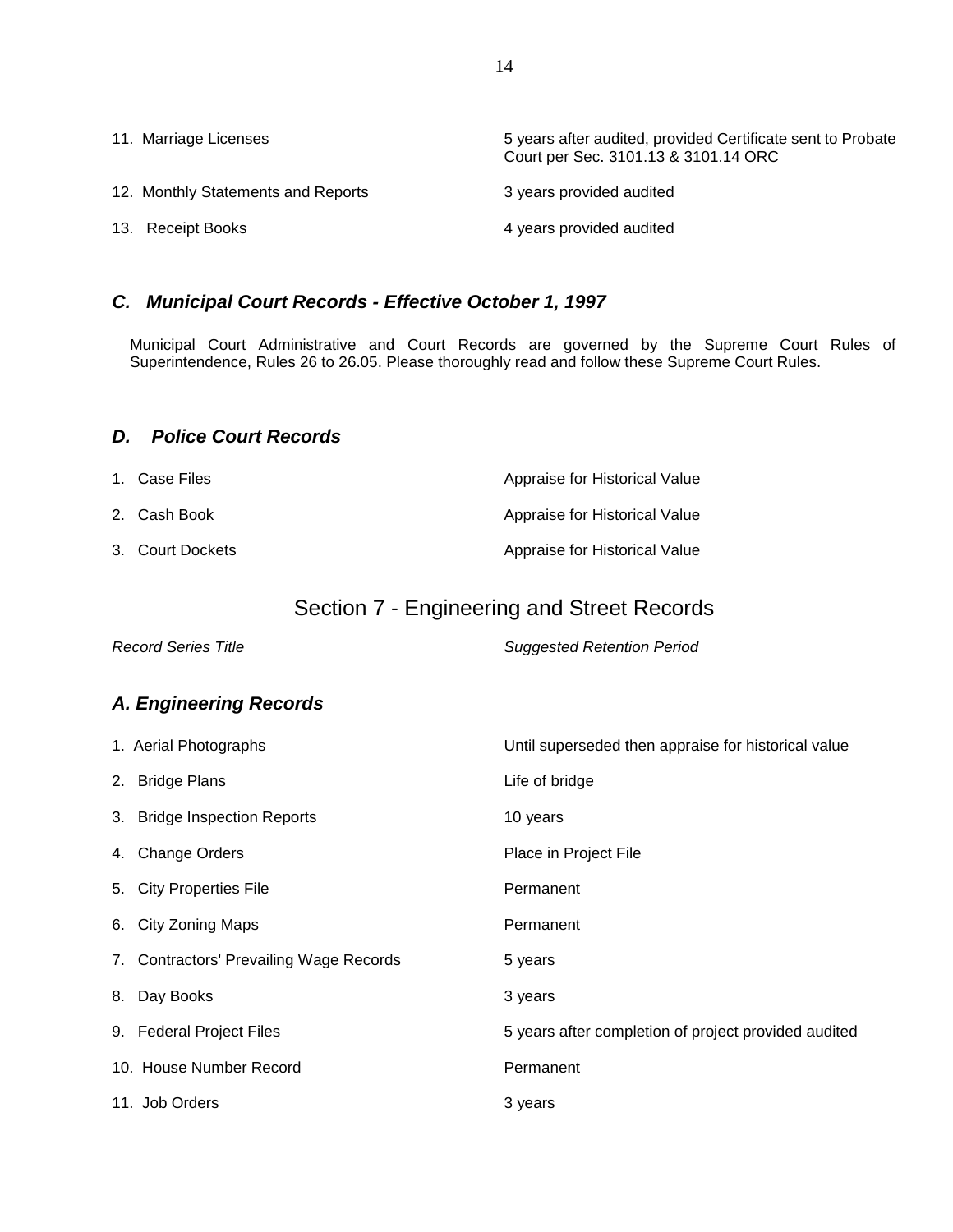| 12. Maintenance Orders                                                                 | 2 years                                       |
|----------------------------------------------------------------------------------------|-----------------------------------------------|
| 13. Project Files (Contracts, specifications,<br>change orders, progress reports etc.) | 15 years after completion of project          |
| 14. Project Inspection Records                                                         | Include in project files                      |
| 15. Sanitary Sewer Records                                                             | Permanent                                     |
| 16. Sewer Testing Records                                                              | 5 years                                       |
| 17. Special Assessments Record                                                         | 3 years after final payment, provided audited |

### *B. Street Records*

| 1. Blueprints, Maps, and Plans                                                        | Life of Infrastructure then appraise for historical value |
|---------------------------------------------------------------------------------------|-----------------------------------------------------------|
| 2. Haul Tickets                                                                       | 2 years, provided audited                                 |
| 3. Pesticide Application Records                                                      | 5 years                                                   |
| 4. Proposals for Street Improvement                                                   | Until approved or proposal rejected                       |
| 5. Sewer Repair Sheets                                                                | 10 years                                                  |
| 6. Street Lighting<br><b>Assessment Records</b><br><b>Petitions</b><br>Pole Locations | Until paid off<br>3 years<br>Until updated                |
| 7. Street Opening Permits                                                             | 3 years                                                   |
| 8. Street Repair Cost Summary Record                                                  | 3 years, provided audited                                 |
| 9. Street Repair Record                                                               | 3 years                                                   |
| 10. Traffic Study Files                                                               | Until superseded then appraise for historical value       |

# Section 8 - Financial Records

| <b>Record Series Title</b>                      | <b>Suggested Retention Period</b>          |
|-------------------------------------------------|--------------------------------------------|
| <b>General Financial Records</b><br><b>A.</b>   |                                            |
| 1. Acceptance of Utility Rate Ordinance Notices | Permanent                                  |
| 2. Accounts Ledger                              | 5 years after last entry, provided audited |
| 3. Accounts Payable Record                      | 3 years, provided audited                  |
| 4. Accounts Receivable Ledger, General          | 3 years, provided audited                  |
|                                                 |                                            |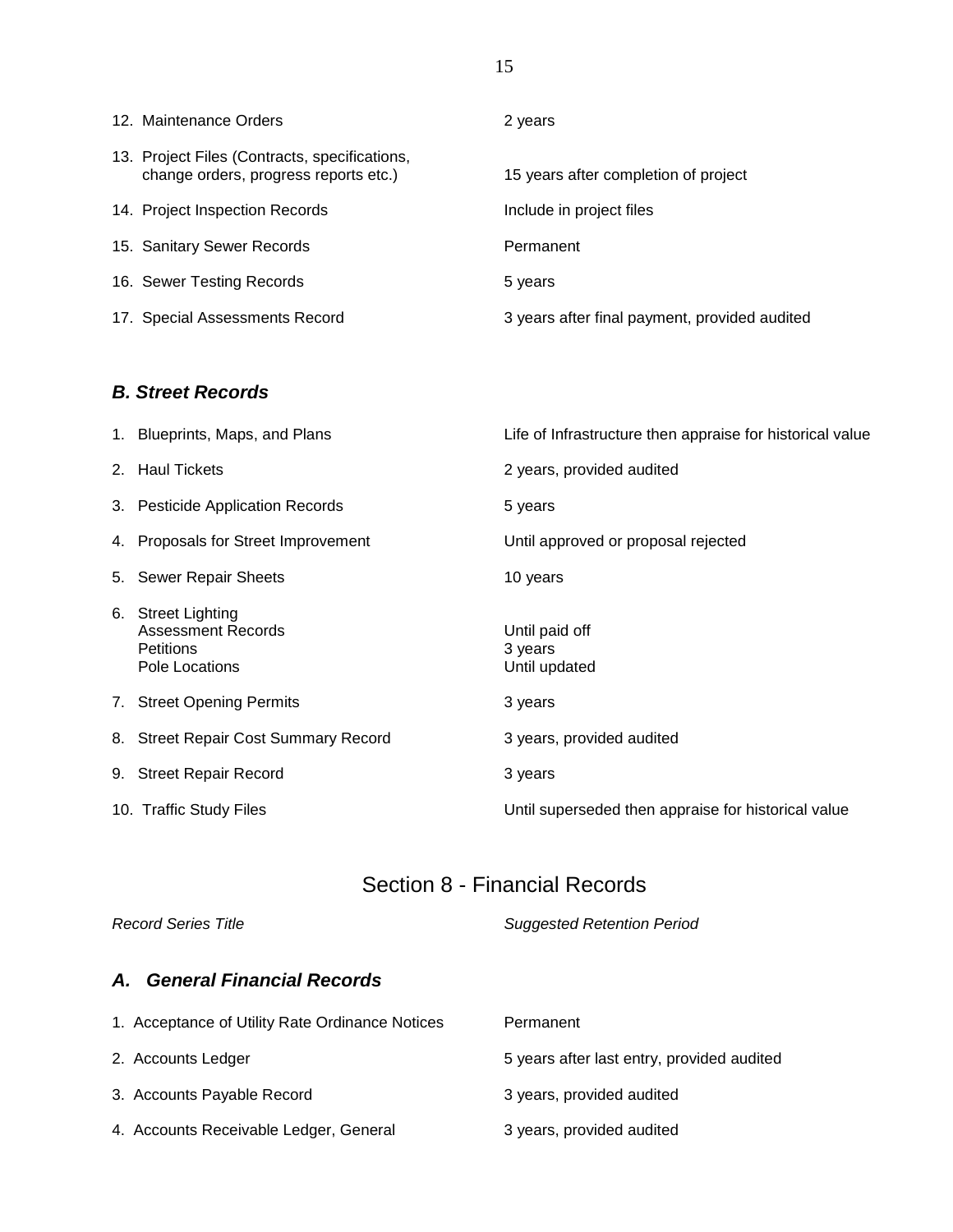| 5. Accounts Receivable Ledger, Income Tax                                       | 6 years                                                                               |
|---------------------------------------------------------------------------------|---------------------------------------------------------------------------------------|
| 6. Annual Appropriation Ordinances (copies)                                     | 5 years                                                                               |
| 7. Annual Certificate of Estimated Resources                                    | 7 years                                                                               |
| 8. Annual Municipal Financial Report                                            | Permanent                                                                             |
| 9. Annual Report to Auditor of State                                            | 5 years                                                                               |
| 10. Appropriation Ledger                                                        | 5 years, provided audited                                                             |
| 11. Assessment Record                                                           | Until paid and audited                                                                |
| 12. Audit Reports - Internal<br>Federal \ Auditor of State                      | 5 years<br>5 years                                                                    |
| 13. Bad Check or Bad Debt Records                                               | 2 years after payment or settlement                                                   |
| 14. Balance Sheets                                                              | 3 years                                                                               |
| 15. Bank Deposit Records<br>(Receipts, Reconciliation, Slips, Statements, etc.) | 3 years provided audited                                                              |
| 16. Bid Bonds<br>Successful bidder<br>Unsuccessful bidder                       | Retain until acceptance of project performance bond<br>Return after projected awarded |
| 17. Bids - Successful                                                           | 15 years after completion of project                                                  |
| 18. Bids - Unsuccessful                                                         | 2 years after letting of the contract                                                 |
| 19. Block Grant Documentation                                                   | 5 years                                                                               |
| 20. Bond Register                                                               | Permanent                                                                             |
| 21. Canceled Checks                                                             | 3 years provided audited                                                              |
| 22. Canceled Warrants                                                           | 3 years, provided audited                                                             |
| 23. Capital Improvement Bonds                                                   | Until paid off and audited, appraise for historical value                             |
| 24. Cash Books \ Cash Reports                                                   | 3 years                                                                               |
| 25. Cash Receipts and Disbursements                                             | 3 years, provided audited                                                             |
| 26. Cash Register Tapes \ Records                                               | 2 years provided internal control established                                         |
| 27. Certificate of Result of Election (Bond Issues)                             | Until expiration of bond issue                                                        |
| 28. Chargeback Reports \ Records                                                | 3 years                                                                               |
| 29. Check Registers \ Stubs \ Carbons                                           | 3 years, provided audited                                                             |
| 30. Checking Account Statement                                                  | 3 years, provided audited                                                             |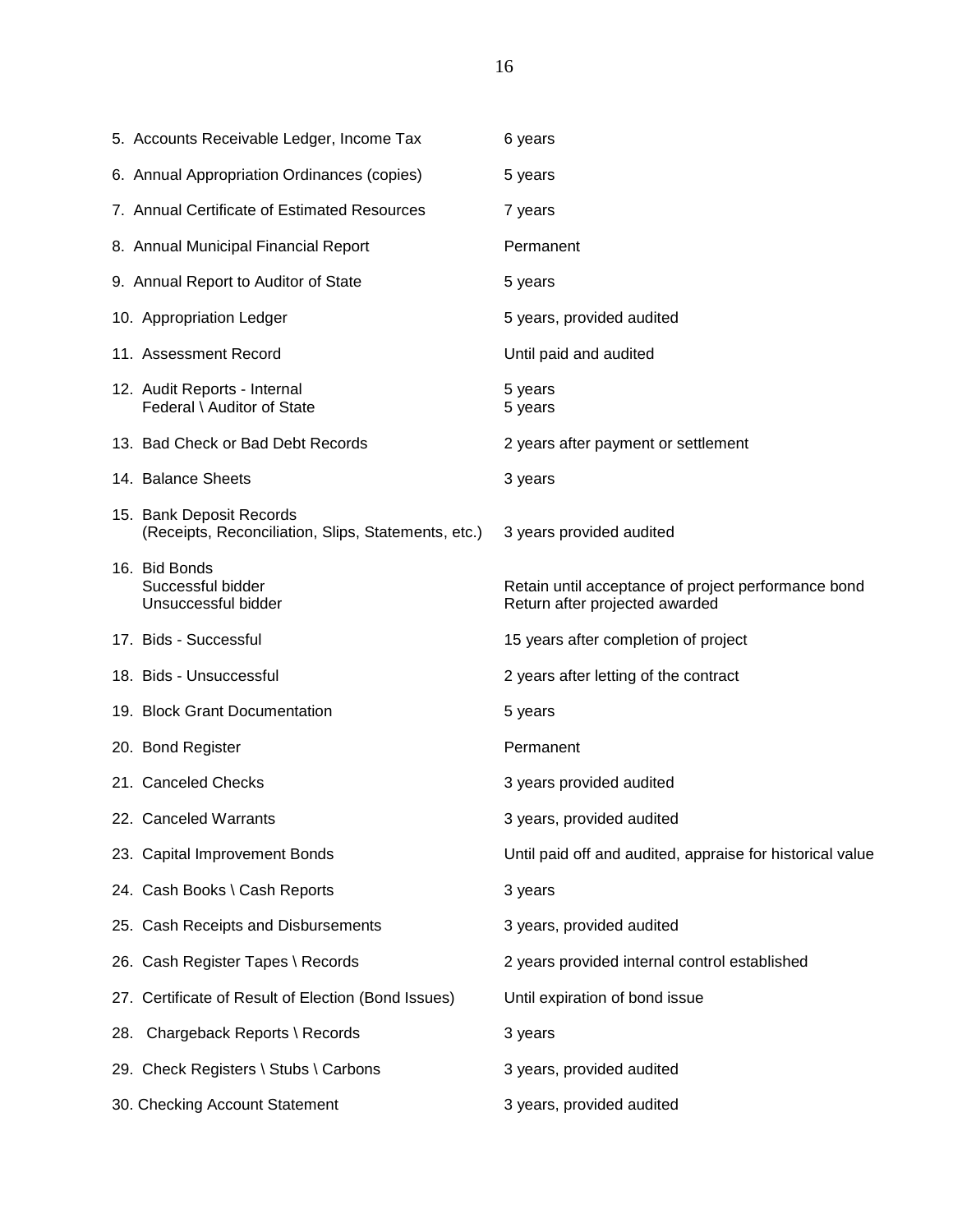| 31. Checks - Voided                                                                  | Until audited                                                              |
|--------------------------------------------------------------------------------------|----------------------------------------------------------------------------|
| 32. Client Payment Files                                                             | 3 years                                                                    |
| 33. Computer Generated Financial Reports<br>Monthly, Quarterly, Semiannual<br>Annual | Until replaced by next printout or annual report<br>printed out<br>5 years |
| 34. Cost Control Reports                                                             | 3 years                                                                    |
| 35. Report of Cash Received                                                          | 3 years, provided audited                                                  |
| 36. Damage Claims                                                                    | Until settled and all appeals exhausted                                    |
| 37. Deposit Refund Requests                                                          | Until deposit is refunded and account audited                              |
| 38. Encumbrance Documents                                                            | 3 years                                                                    |
| 39. Encumbrance and Expenditure Journal                                              | 7 years, provided audited                                                  |
| 40. Federal Revenue Sharing Account                                                  | 7 years, provided audited                                                  |
| 41. Fixed Assets Record                                                              | 10 years                                                                   |
| 42. General Ledger                                                                   | 25 years                                                                   |
| 43. Indebtedness Statement                                                           | Permanent                                                                  |
| 44. Insurance Policies                                                               | 2 years after expiration, provided all claims settled                      |
| 45. Intergovernmental Tax Receipts                                                   | 3 years provided audited                                                   |
| 46. Investment Records                                                               | 3 years provided audited                                                   |
| 47. Invitation to Bid (ITB)                                                          | 2 years                                                                    |
| 48. Invoices and Supporting documents                                                | 3 years                                                                    |
| 49. Licenses                                                                         | Term of license plus 1 year                                                |
| 50. Monthly Report of Municipal Court                                                | 3 years, provided audited                                                  |
| 51. Monthly Statement of Balances                                                    | 3 years, provided audited                                                  |
| 52. Mortgages                                                                        | Until paid and canceled, provided audited                                  |
| 53. Oil and Gas Drilling Permit                                                      | Permanent                                                                  |
| 54. Pay-In Records                                                                   | 3 years, provided audited                                                  |
| 55. Performance Bonds                                                                | After project successfully completed and accepted                          |
| 56. Permits                                                                          | 3 years, provided audited                                                  |
| 57. Personal or Professional Services<br><b>Invoice or Statement of Services</b>     | 3 years                                                                    |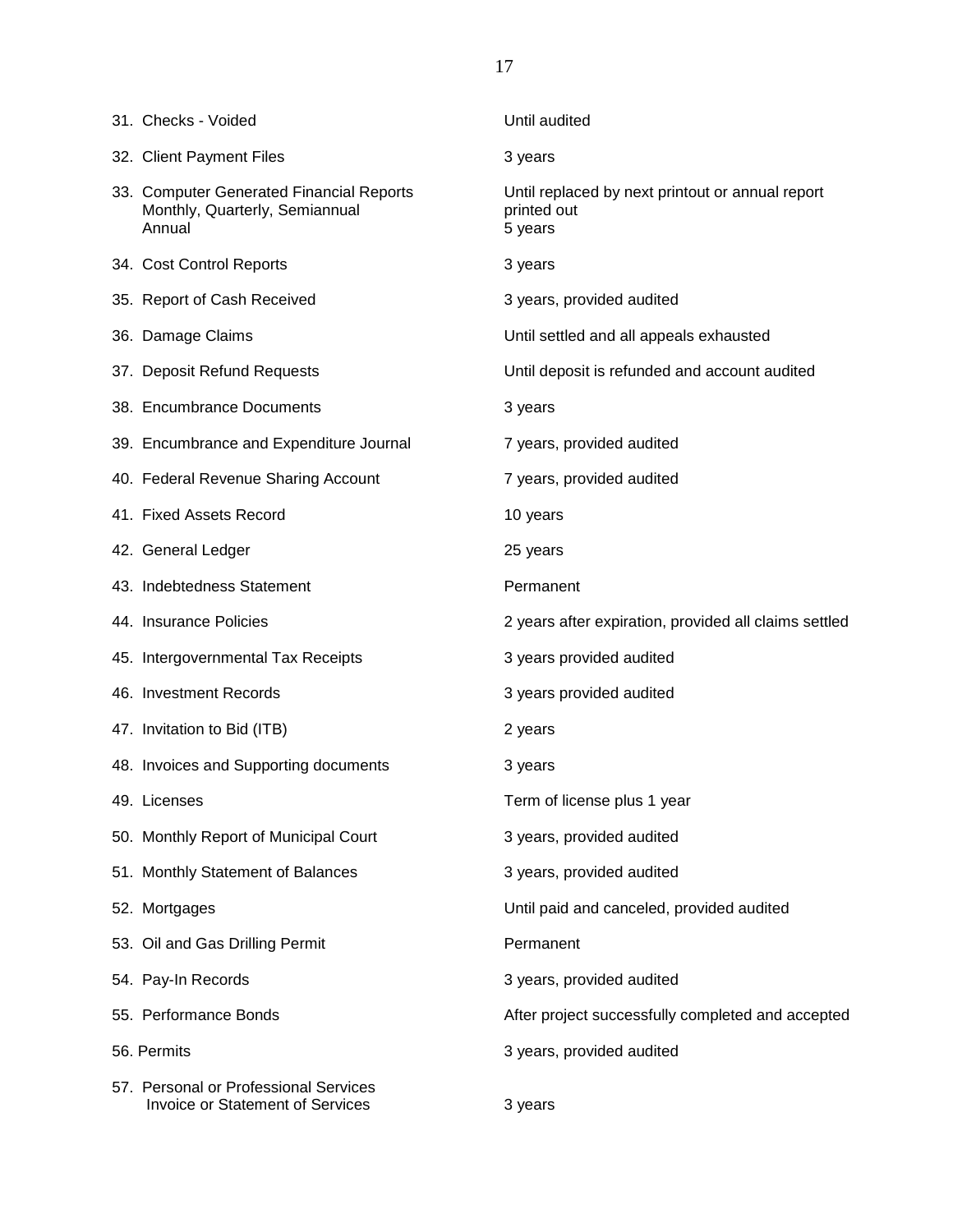| 58. Petty Cash Record                                                  | 3 years provided audited                              |
|------------------------------------------------------------------------|-------------------------------------------------------|
| 59. Phone Quotes \ Confirmations                                       | 2 years                                               |
| 60. Posting Sheets and Cards for Paid Bills                            | 3 years, provided audited                             |
| 61. Prevailing Wage Records                                            | 3 years                                               |
| 62. Property Inventories                                               | 3 years                                               |
| 63. Purchase Orders<br>Original<br>Copies                              | 3 years<br>Until no longer administratively necessary |
| 64. Receipts and Expenditures Report to Auditor<br>Of State            | 3 years                                               |
| 65. Receiving Documents                                                | 3 years                                               |
| 66. Reconciliation Sheets, Bank Accounts                               | 3 years, provided audited                             |
| 67. Record of Funds Received                                           | 3 years, provided audited                             |
| 68. Refund Check Ledger                                                | 5 years provided audited                              |
| 69. Remittance Advice                                                  | 3 years                                               |
| 70. Request for Proposals (RFPs)                                       | 2 years                                               |
| 71. Retirement System Payments \ Records                               | Permanent                                             |
| 72. Retirement System Exemption Record (Waiver)                        | Permanent                                             |
| 73. Sales Tax Records                                                  | 4 years                                               |
| 74. Settlement Sheet or Tax Distribution from<br><b>County Auditor</b> | 10 years                                              |
| 75. Solicitor's or Peddler's Permit                                    | 1 year after expiration                               |
| 76. Special Assessments                                                | Until paid off and audited                            |
| 77. Surety Bonds - Special                                             | 10 years after expiration                             |
| 78. Surety Bonds of Officials or Employees                             | 10 years after termination of officer or employee     |
| 79. Tax Abatement Records                                              | Duration of the abatement plus 1-year                 |
| 80. Tax Settlement Reports                                             | 3 years, provided audited                             |
| 81. Trial Balance Records                                              | 3 years                                               |
| 82. Transmittal of Ohio Wage and Tax Statement                         | 6 years, provided audited                             |
| 83. Travel Expense Records                                             | 3 years                                               |
| 84. Treasury Investment Board Report                                   | 10 years                                              |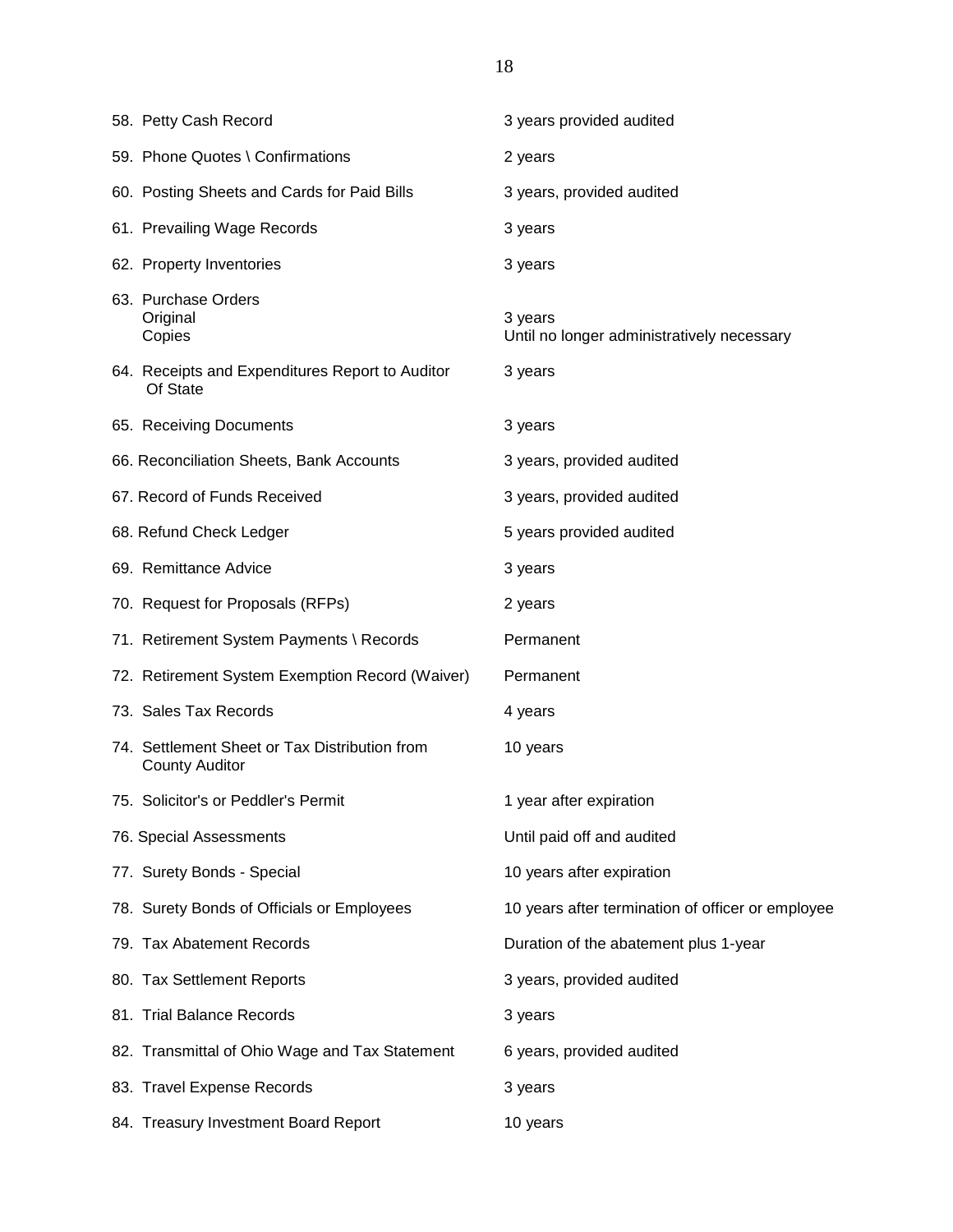| 85. Unemployment Compensation Records | 3 years, provided audited                                               |
|---------------------------------------|-------------------------------------------------------------------------|
| 86. Uniform Allowance Record          | 3 years, provided audited                                               |
| 87. Vouchers<br>Original<br>Copies    | 3 years, provided audited<br>Until no longer administratively necessary |

# *B. Municipal Income Tax Records*

|    | 1. Accounts Receivable                                              | 6 years                   |
|----|---------------------------------------------------------------------|---------------------------|
|    | 2. Annual Summary of Cash Collected,                                | 3 years, provided audited |
| 3. | <b>Business Income Tax Reconciliation Form</b>                      | 6 years                   |
| 4. | <b>Closed Account</b>                                               | 6 years                   |
| 5. | <b>Control Sheet</b>                                                | 6 years                   |
| 6. | Corporate Partnership Fiduciary Income Tax<br>Return                | 6 years                   |
|    | 7. Daily Posting Recapitulation                                     | 3 years, provided audited |
| 8. | <b>Detailed Cash Receipt Record</b>                                 | 6 years                   |
|    |                                                                     |                           |
|    | 9. Delinquent Account Records                                       | Until paid and audited    |
|    | 10. Declaration of Estimated Income Tax, Business<br>and Individual | 6 years                   |
|    | 11. Final Return for the Year                                       | 6 years                   |
|    | 12. Individual's Tax Return                                         | 6 years                   |
|    | 13. Quarterly Notice of Installment Due                             | 6 years                   |
|    | 14. Quarterly Payment Statement                                     | 6 years                   |
|    | 15. Refund Voucher                                                  | 6 years                   |

# *C. Sinking Fund Records*

| 1. Bond Issue Ledger | Permanent                     |
|----------------------|-------------------------------|
| 2. Bond Transcripts  | 10 years after issue redeemed |

19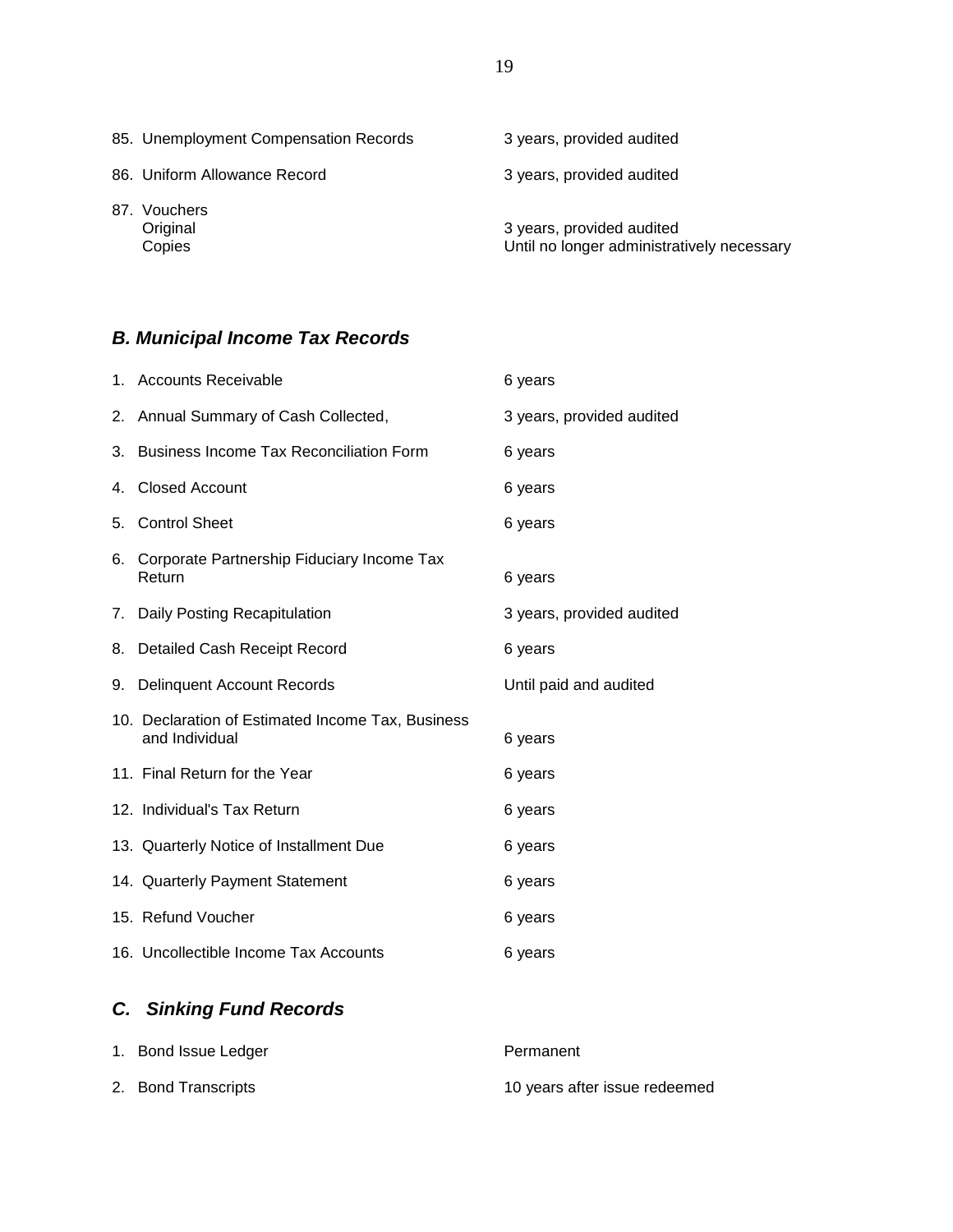| 3. Bonds (Redeemed)                 | 2 years after issue is paid off then appraise for historical<br>value |
|-------------------------------------|-----------------------------------------------------------------------|
| 4 Call Notices - Securities         | 10 years after call                                                   |
| 5. Cash Journal                     | 10 years, provided audited                                            |
| 6. Coupons (Redeemed)               | 4 years after audited then appraise for historical value              |
| 7. Electronic Fund Transfer Records | 10 years                                                              |
| 8. Monthly Financial Statement      | Until incorporated in annual report                                   |
| 9. Record of Registered Bonds       | Permanent                                                             |
| 10. Sinking Fund Ledger or Journal  | Permanent                                                             |

# Section 9 - Fire and Police Records

*Record Series Title Suggested Retention Period*

### *A. Fire Department Records*

|    | 1. Above and Underground Storage Tank Records | 10 years after tank is out of service or removed |
|----|-----------------------------------------------|--------------------------------------------------|
|    | 2. Alarm Response Reports                     | 5 years                                          |
|    | 3. Annexation Files                           | Until superseded                                 |
|    | 4. Arson Reports                              | 50 years appraise for historical value           |
|    | 5. Burning Complaint File                     | 1 year                                           |
|    | 6. Daily Alarm Log                            | 5 years                                          |
|    | 7. Dispatch Sheets \ Logs                     | 3 years                                          |
| 8. | Disaster Plan                                 | <b>Until Superseded</b>                          |
|    | 9. Emergency Medical Services Records         | 7 Years                                          |
|    | 10. EPA Burning Violation Record              | 5 years after violation corrected                |
|    | 11. Fire Code                                 | Until superseded                                 |
|    | 12. Fire Incident Reports                     | 10 years                                         |
|    | 13. Fire Investigation Files and Index        | 50 years appraise for historical value           |
|    | 14. Fire and Loss Record                      | Permanent                                        |
|    | 15. Fireworks Application and Permits         | 1 year after expiration                          |
|    | 16. Gas and Oil Disbursement Record           | 1 year, provided audited                         |

20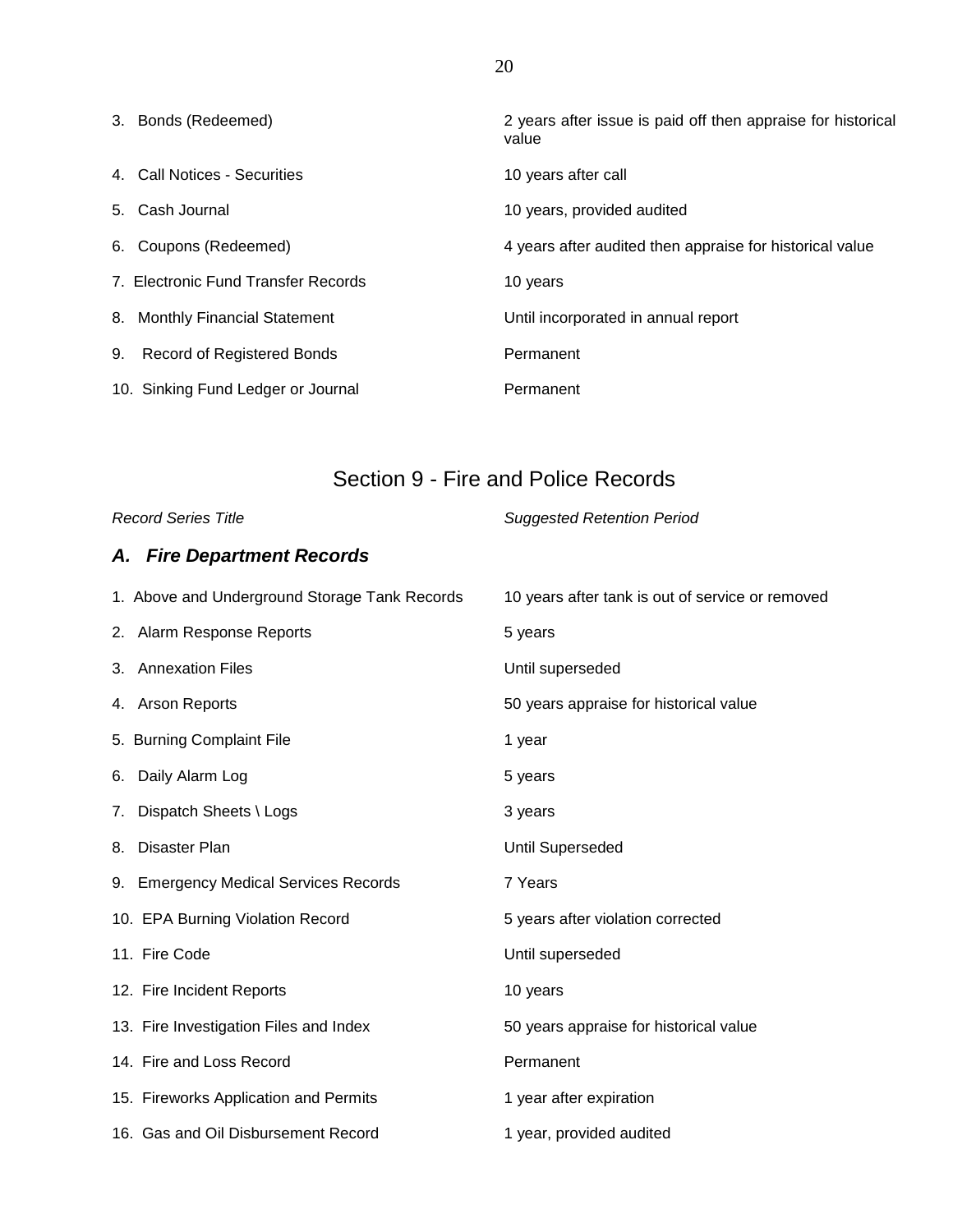| 17. Hydrant Location Record                | Permanent                                               |
|--------------------------------------------|---------------------------------------------------------|
| 18. Hydrant Maintenance Record             | 2 years after test date                                 |
| 19. Inspection Reports \ Cards - all types | 3 years                                                 |
| 20. Insurance Claim File                   | 10 years after final settlement                         |
| 21. Master Run Reports                     | 3 years                                                 |
| 22. Mutual Aid Agreements                  | 10 years after superseded                               |
| 23. Radio/Phone Calls Audio Recordings     | 30 days then erase and reuse provided no action pending |
| 24. Standpipe Test                         | 3 years                                                 |
| 25. Station House Daily Logs               | 10 years appraise for historical value                  |
| 26. Violation Notices                      | 1 year after violation corrected                        |
| 27. Water Surveys                          | 3 years                                                 |

# *B. Police Department Records*

| 1. Accident Reports<br>Property Damage, Bodily<br>Injury and Traffic                                                                                                                         | 3 years                                                                               |
|----------------------------------------------------------------------------------------------------------------------------------------------------------------------------------------------|---------------------------------------------------------------------------------------|
| 2. Alcohol Breath Testing Records<br><b>Operator Permits</b><br><b>Breath Test Result Forms</b><br><b>Calibration Records</b><br>Radio Frequency Interference Survey<br>3. Animal Complaints | Until renewed<br>3 years<br>3 years<br>Until the machine is moved<br>2 years          |
| 4. Arrest Cards \ Records (Non - Traffic)                                                                                                                                                    | 15 years                                                                              |
| 5. Arrest Cards \ Records (Traffic)                                                                                                                                                          | 10 years                                                                              |
| 6. Arrest Cards \ Records \ Reports (Juvenile)                                                                                                                                               | Until person turns 18 years of age or when<br>Expungement order received from a Court |
| 7. Arrest Reports (Adult)                                                                                                                                                                    | 50 years                                                                              |
| 8. Assignment Schedules \ Sheets                                                                                                                                                             | 3 years                                                                               |
| 9. Bicycle License Receipts                                                                                                                                                                  | 3 years, provided audited                                                             |
| 10. Bicycle License Register                                                                                                                                                                 | 7 years                                                                               |
| 11. Bicycle Theft Log                                                                                                                                                                        | 3 years                                                                               |
| 12. Block Watch Records                                                                                                                                                                      | 1 year                                                                                |
| 13. Business Security Records                                                                                                                                                                | Until superseded, review annually                                                     |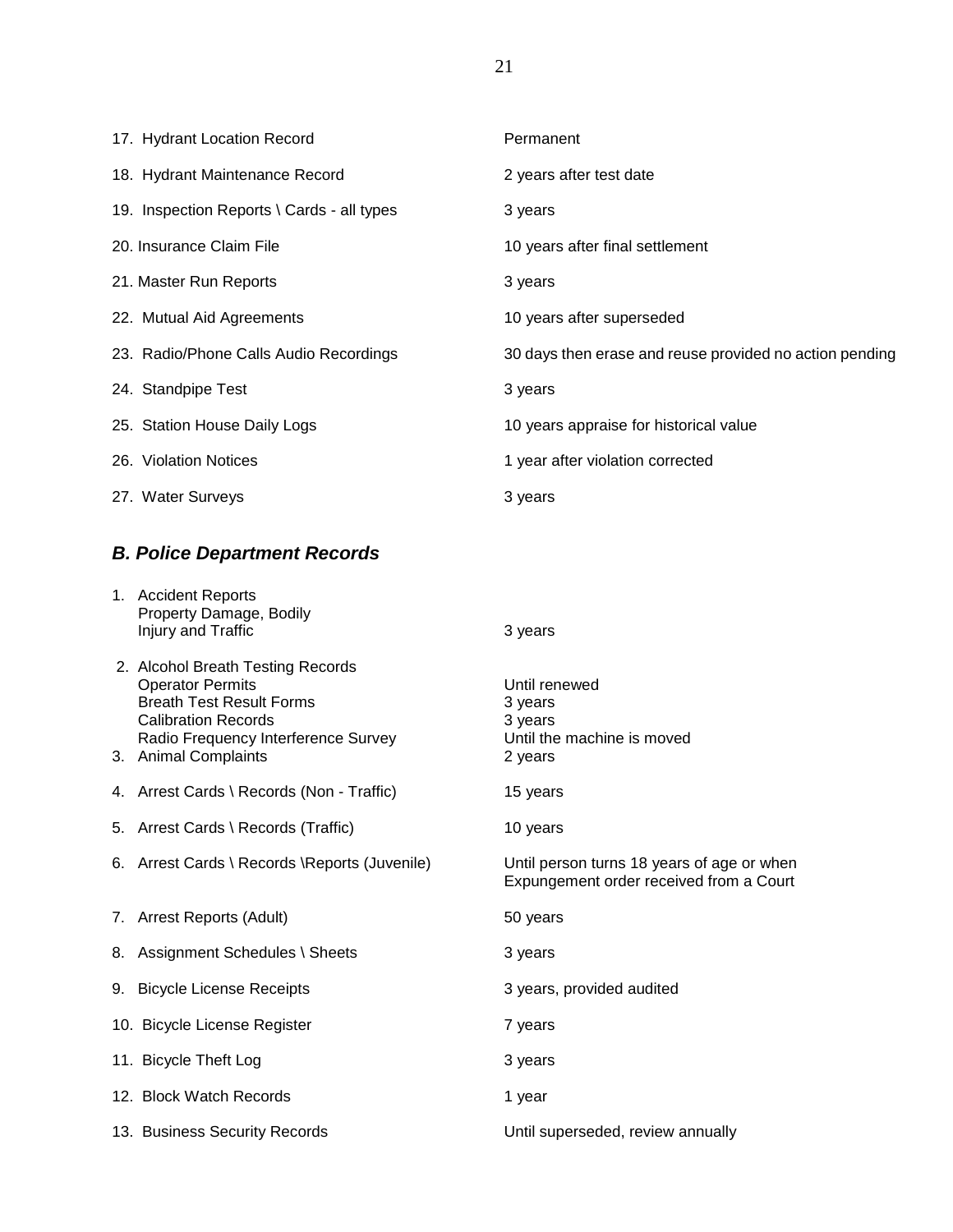| 14. Child Abuse Case Records                                                                                                               | 7 years after case closed                                                                          |
|--------------------------------------------------------------------------------------------------------------------------------------------|----------------------------------------------------------------------------------------------------|
| 15. Citizen Complaints                                                                                                                     | 4 years provided no action pending                                                                 |
| 16. Compliance Reports                                                                                                                     | 5 years, provided no action pending                                                                |
| 17. Criminal Case Files - Felonies (Except Homicide)                                                                                       | 6 years, provided no action pending                                                                |
| 18. Criminal Case files - Misdemeanors                                                                                                     | 2 years, provided no action pending                                                                |
| 19. Daily Slating Records                                                                                                                  | 1 year                                                                                             |
| 20. Dispatch Sheet \ Log (Record of Runs)                                                                                                  | 3 years                                                                                            |
| 21. Expunged Records per Expungement Orders                                                                                                | Destroy all files, records and computer references when<br>Expungement order received from a Court |
| 22. FBI \ BCI Investigation Reports                                                                                                        | 3 years                                                                                            |
| 23. Field Interrogation Cards                                                                                                              | 6 months                                                                                           |
| 24. Fingerprints                                                                                                                           | 50 years                                                                                           |
| 25. Firearm Records and Inventories                                                                                                        | 3 years, provided audited                                                                          |
| 26. Homicide Reports & Evidence (Closed cases)                                                                                             | 30 years after all appeals exhausted                                                               |
| 27. House \ Business Alarm Records                                                                                                         | 90 days                                                                                            |
| 28. Incident Log \ Reports                                                                                                                 | 5 years                                                                                            |
| 29. Investigations<br>Homicide & Rape including evidence (Pending)<br>Homicide including evidence (Closed)<br><b>Internal Affairs</b>      | Permanent<br>10 years after all appeals exhausted<br>4 years                                       |
| 30. Jail Daily Book - In Records                                                                                                           | 3 years                                                                                            |
| 31. Jail Inmate Records<br>Commissary records<br>Intake \ Discharge Records<br><b>Medical Records</b><br><b>Personal Property Returned</b> | 2 years<br>6 years<br>6 years<br>2 years                                                           |
| 32. Jail Register \ Log Book                                                                                                               | 25 years                                                                                           |
| 33. Junk Vehicle Records                                                                                                                   | 2 years after sale or other disposition                                                            |
| 34. Juvenile Records                                                                                                                       | Until person turns 18 year old or when Expungement<br>order received from a Court                  |
| 35. Law Enforcement Automatic Data System Records<br>Logs<br>Printouts                                                                     | 2 years<br>Destroy when no longer administratively necessary                                       |
| 36. Liquor Permit Records                                                                                                                  | 3 years                                                                                            |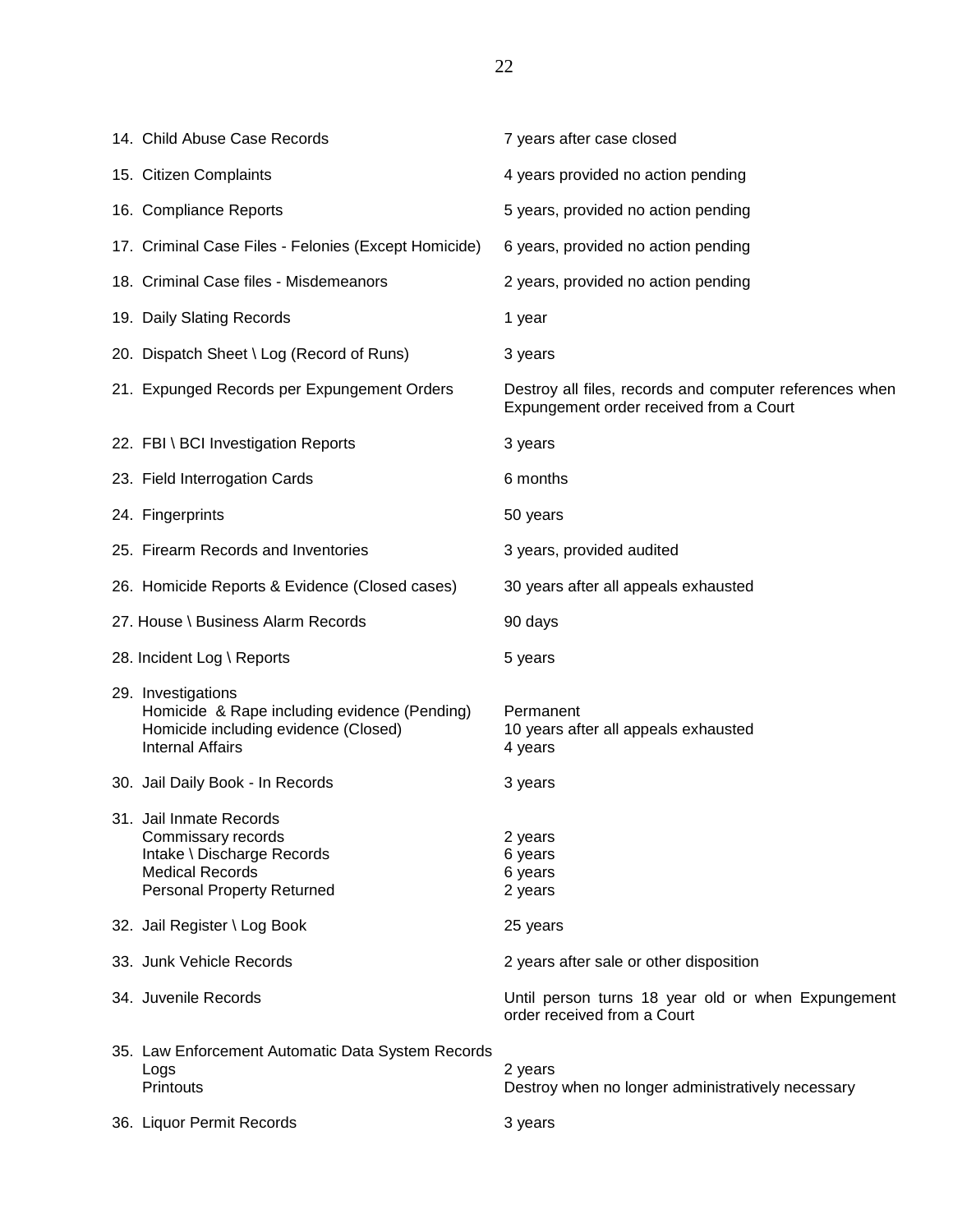37. Master Name Index **Permanent** 38. Missing Person Reports 20 years, or until found 39. Offense Reports, Felonies Except Homicide 6 years, provided no action pending 40. Offense Reports, Misdemeanors 2 years, provided no action pending 41. Parking Citations \ Infractions 3 years 42. Parking Meter Collection Record Until audited 43. Prisoner Booking Video Recording Tape 30 days erase and reuse provided no action pending 44. Property Room Log 25 years Records (Releases, Transfers, Disposals etc.) 5 years 45. Radio \ Phone Calls Audio Recordings 30 days erase and reuse, provided no action pending 46. Radio and Telephone Log 2 years 47. Records (Background) Check Requests 2 years 48. Recovered Property Record 2 years after disposal of property 49. Ride Along Forms 3 years 50. Seizure Log \ Record 6 years 51. State of Ohio Traffic Crash Reports (OH-1) 3 years 52. Stolen Property Hot List or Cards 3 years 53. Subpoenas, Summonses, or Warrants Until served, discharged, answered or withdrawn 54. Tow Tickets **3** years after paid, provided audited 55. Traffic Citations **3** years, provided audited 56. Type of Crime File **Permanent** 57. Uniform Crime Reports (UCR) 3 years 58. Vacation House Check Records 30 days after owners return

### Section 10 - Health Records

59. Wanted Posters Until person apprehended

- 1. Affidavits (Birth) **Permanent**
- *Record Series Title Suggested retention period*
- 2. Animal Bite

23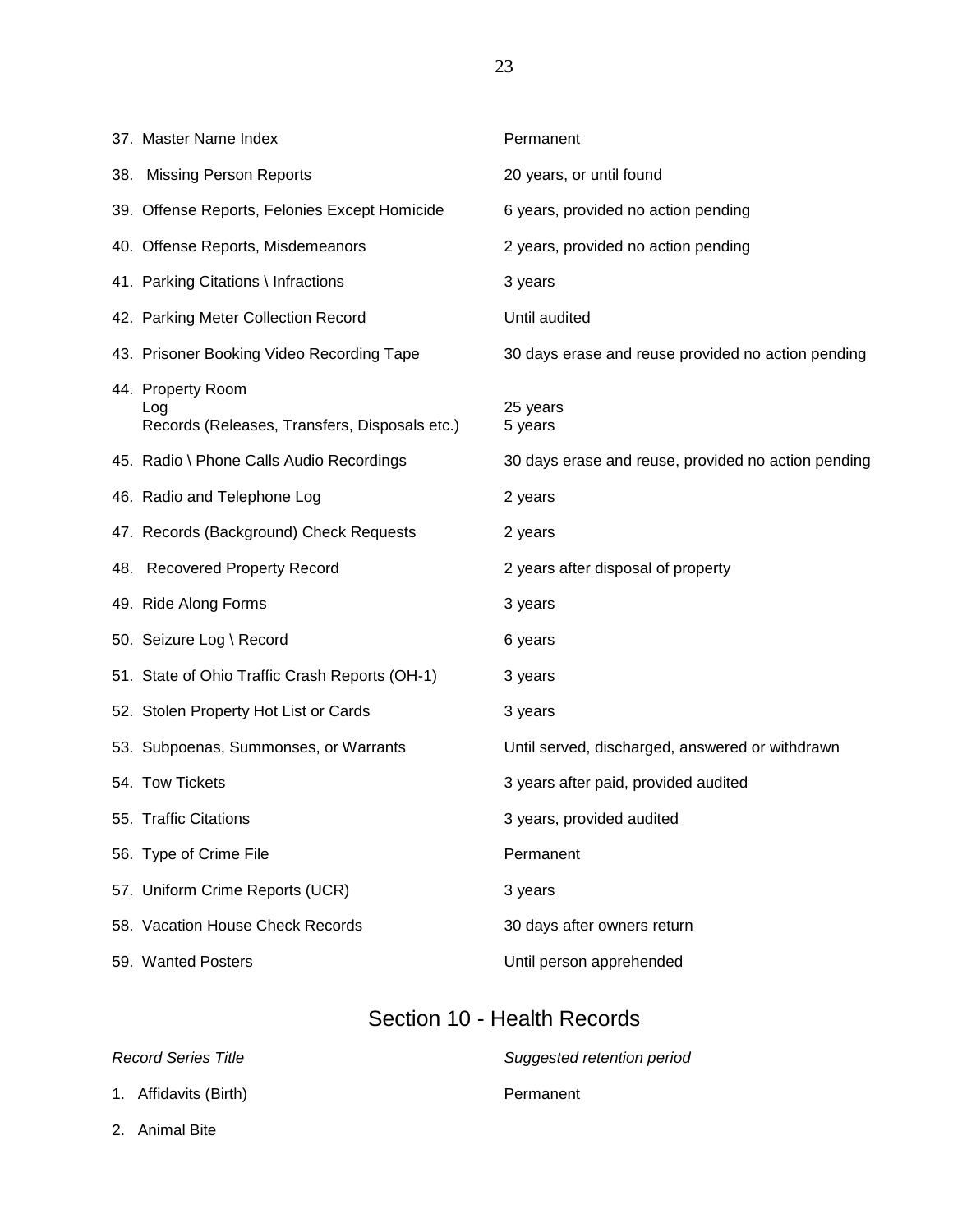| <b>Notifications</b><br>Reports                                                                 | 3 years<br>3 years                                                   |
|-------------------------------------------------------------------------------------------------|----------------------------------------------------------------------|
| 3. Applications<br><b>Birth Certificate</b><br>Death Certificate<br>License \ or permit         | 6 months after audit<br>6 months after audit<br>6 months after audit |
| 4. Biohazards Waste Destruction Records                                                         | 5 years                                                              |
| 5. Birth Certificates \ Index                                                                   | Permanent                                                            |
| 6. Burial Transit Permits                                                                       | 5 years                                                              |
| 7. Case Reports - AIDS & Selected Class A \<br>Reportable Disease Log                           | 50 years                                                             |
| 8. Certifications                                                                               | 5 Years                                                              |
| 9. Chronic Disease Records                                                                      | 1 year after final disposition of case                               |
| 10. Client Index File                                                                           | 20 years                                                             |
| 11. Client Records<br><b>Clinical Care - Adults</b><br>Children<br>Syphilis and HIV STD Records | 5 years<br>Until 18 years old<br>50 years                            |
| 12. Communicable Disease Records                                                                | Permanent                                                            |
| 13. Dairy Farm Records - All Types                                                              | 5 years                                                              |
| 14. Dairy Producers Records - All Types                                                         | 5 years                                                              |
| 15. Death Certificates \ Index                                                                  | Permanent                                                            |
| 16. Disease / Diagnosis Index                                                                   | 10 years                                                             |
| 17. Disease Statistics                                                                          | 10 Years                                                             |
| 18. Environmental Monitoring Records                                                            | 5 years                                                              |
| 19. Environmental Site Assessment                                                               | 30 years                                                             |
| 20. Epidemiological Case Records                                                                | 5 years after case closed                                            |
| 21. Family Case Files                                                                           | 5 years after last contact                                           |
| 22. Family Index Cards                                                                          | 5 years after last contact                                           |
| 23. Flu / Vaccine/ Immunization Records                                                         | 10 years                                                             |
| 24. Food Handler's Permit                                                                       | While food handler employed                                          |
| 25. Food Service \ Establishment Records                                                        | 5 years, provided audited                                            |
| 26. Hazardous Materials Emergency Response \                                                    |                                                                      |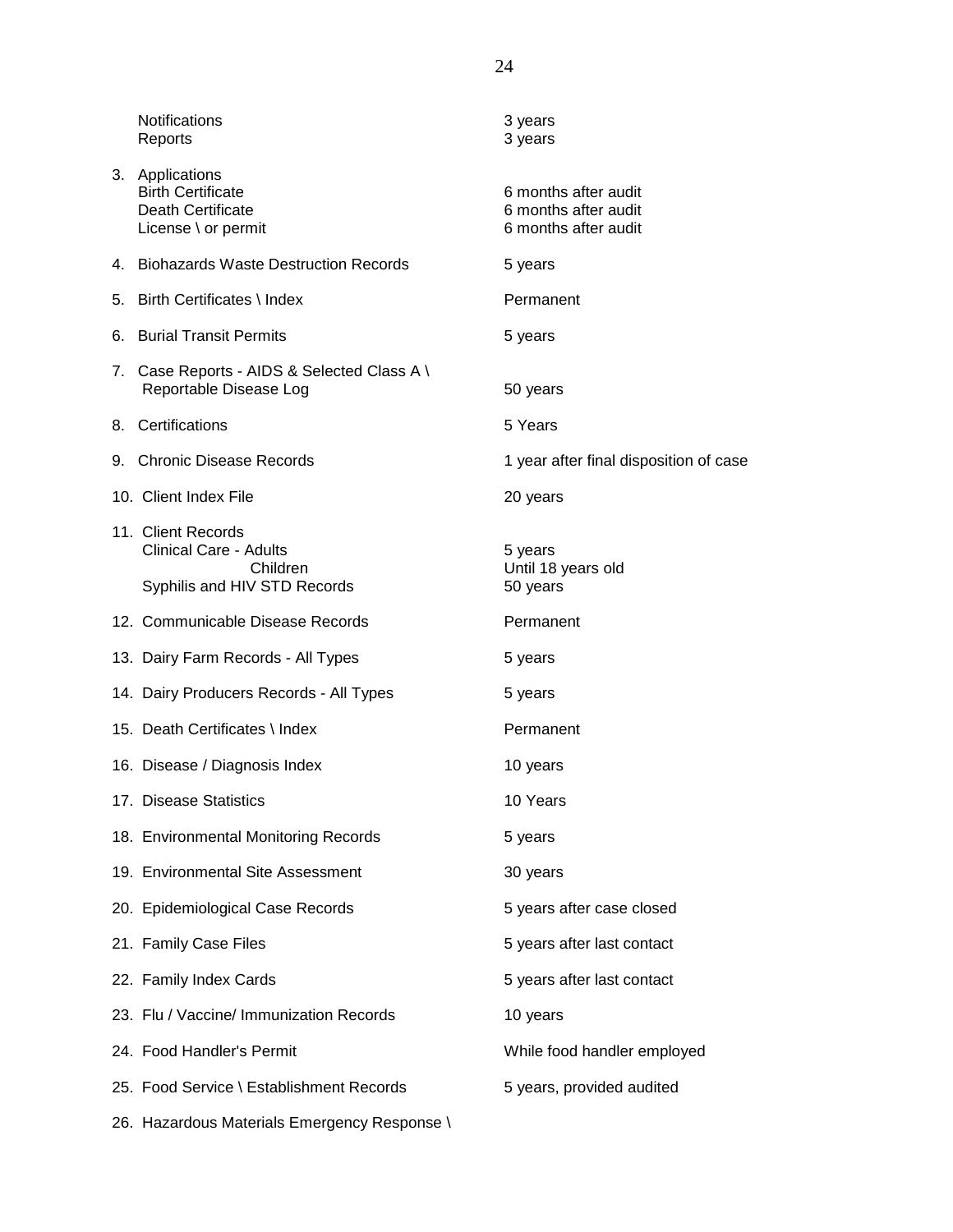| Requests \ Logs                             | 30 years                                                               |
|---------------------------------------------|------------------------------------------------------------------------|
| 27. Health Insurance Claims                 | 5 years                                                                |
| 28. Health Services Reports                 | Permanent                                                              |
| 29. HIV Counseling and Test Report Forms    | 5 years                                                                |
| 30. Immunization Cards                      | 10 years after date of last entry                                      |
| 31. Inspection Records - All Types          | 5 years after date of inspection, provided all violations<br>corrected |
| 32. Laboratory Records                      | 5 years                                                                |
| 33. License Renewals                        | 5 years                                                                |
| 34. Medicaid Records - All Types            | 5 years after last contact with patient                                |
| 35. Medicare Records - All types            | 5 years after last contact with patient                                |
| 36. Milk Plant Records - All Types          | 5 years                                                                |
| 37. Not - Admit Log \ Referral Forms        | 1 year                                                                 |
| 38. Note Books - Field Visits \ Inspections | 2 years                                                                |
| 39. Nuisance Investigation Reports          | 5 years                                                                |
| 40. Nuisance Investigation Summary Records  | 5 years after situation is corrected                                   |
| 41. Nursing Service Cards                   | 5 years after last contact with patient                                |
| 42. OSHA Logs \ Records                     | 5 years                                                                |
| 43. Registry Information                    | 50 years                                                               |
| 44. Rheumatic Fever Enrollment Records      | 5 years after last contact                                             |
| 45. Sanitation Orders                       | 1 year after compliance                                                |
| 46. Sewage Disposal System Applications     | 1 year after date of final approval                                    |
| 47. Solid Waste Site Record                 | 10 years after site ceases operation                                   |
| 48. Stillbirth Certificates \ Index         | Permanent                                                              |
| 49. Swimming Pool Operation Reports         | 1 year                                                                 |
| 50. Swimming Pool Sanitation Records        | 5 years after pool ceases operation                                    |
| 51. Test Logs                               | 5 years                                                                |
| 52. Test Results - Computer Reports         | 5 years                                                                |
| 53. Treated Sanitary Flow Agreements        | Until audited                                                          |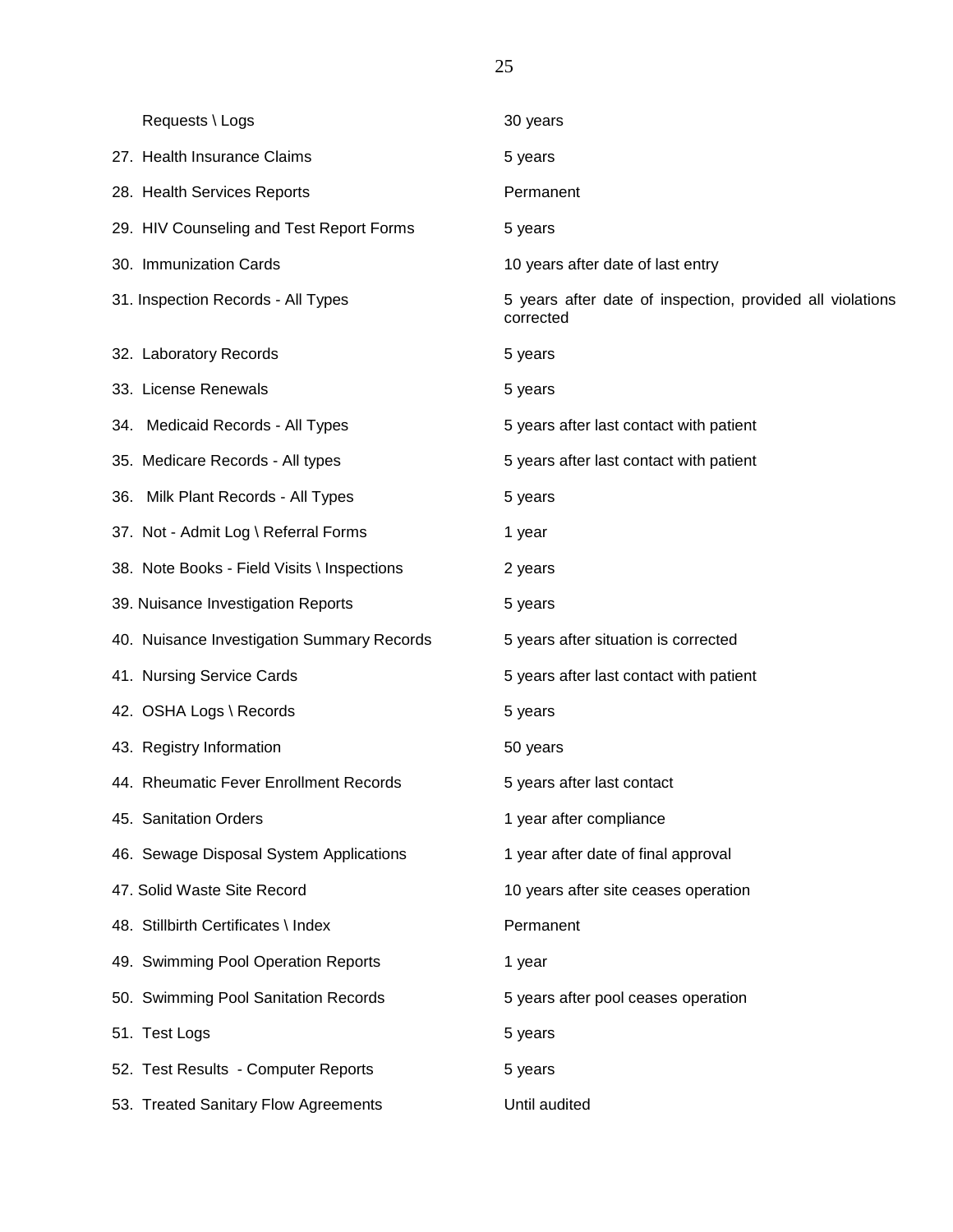| 54. Tuberculin Test Records                 | Positive results permanent; negative results 3 years                                                                   |
|---------------------------------------------|------------------------------------------------------------------------------------------------------------------------|
| 55. Tuberculosis Case Records               | Lifetime of patient                                                                                                    |
| 56. Tuberculosis Register Records           | Lifetime of patient                                                                                                    |
| 57. Venereal Disease Case Records           | Permanent                                                                                                              |
| 58. Venereal Disease Case Register or Index | Permanent                                                                                                              |
| 59. Venereal Disease Laboratory Reports     | 1 year                                                                                                                 |
| 60. Vital Statistics Reports                | 5 years after date of filing                                                                                           |
| 61. Water Bacteriological Examinations      | 2 years                                                                                                                |
| 62. Water Sample Cards                      | 1 year after date of test, provided test is negative; if<br>positive; 1 year after problem is corrected or well closed |
| 63. Water Supply Records                    | 5 years after well is closed                                                                                           |
| 64. Well Logs                               | 10 years                                                                                                               |
| 65. X - Ray Film (Employee)                 | 20 years                                                                                                               |

# Section 11 - Legal Records

| <b>Record Series Title</b>                                     | <b>Suggested Retention Period</b>                    |
|----------------------------------------------------------------|------------------------------------------------------|
| 1. Case Files, Civil                                           | 10 years, provided no action pending                 |
| 2. Case Files, Criminal                                        | 20 years, provided no action pending                 |
| 3. City Property Files                                         | Permanent                                            |
| 4. Claims for Damages                                          | 2 years after case settled and all appeals exhausted |
| 5. Court Transcripts                                           | 3 years after case settled                           |
| 6. Deeds                                                       | Permanent                                            |
| 7. Easements                                                   | Permanent                                            |
| 8. Legal Notices<br><b>Tear Sheets</b><br>Proof of Publication | 2 years<br>5 years                                   |
| 9. Legal Opinions from Municipal Legal Counsel                 | Permanent                                            |
| 10. Liability Waivers                                          | 3 years provided no action pending                   |
| 11. Settlements                                                | 3 years                                              |
| 12. Worker's Compensation Claims                               | 10 years after date of final payment                 |

26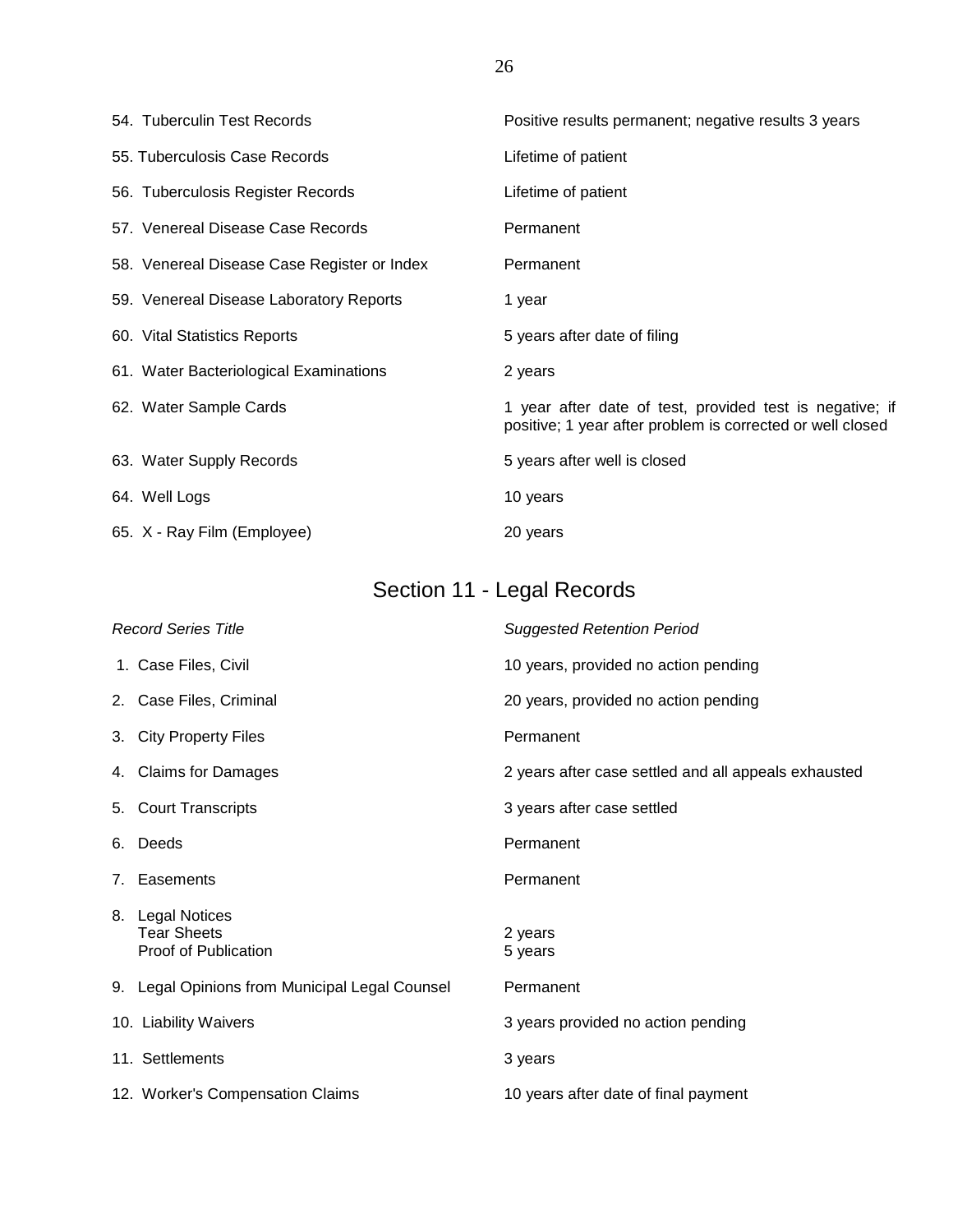# Section 12 - Parks and Recreation Records

| <b>Record Series Title</b>      | <b>Suggested Retention Period</b>  |
|---------------------------------|------------------------------------|
| 1. Fee Books                    | 3 years, provided audited          |
| 2. Golf Course Membership Cards | 2 years                            |
| 3. Golf Course Use Records      | 3 years                            |
| 4. Plans of Park Property       | Permanent                          |
| 5. Permission Slips             | 2 years provided no action pending |
| 6. Shelter House Permits        | 2 years                            |
| 7. Swimming Pool Records        | 2 years                            |
| 8. Team Rosters and Score Books | 1 year                             |

# Section 13 - Payroll \ Personnel Records

*Record Series Title Suggested Retention Period*

### *A. Payroll Records*

|    | 1. Application for PERS Refund or Waiver                                                                                                                                                      | Permanent                                                                                                                                                                                                 |
|----|-----------------------------------------------------------------------------------------------------------------------------------------------------------------------------------------------|-----------------------------------------------------------------------------------------------------------------------------------------------------------------------------------------------------------|
|    | 2. Court Orders for Payroll Deduction                                                                                                                                                         | Until employee terminates or Order rescinded                                                                                                                                                              |
|    | 3. Employee Earning Record                                                                                                                                                                    | Continually compiled and updated until termination.<br>Information placed in personnel file yearly                                                                                                        |
|    | 4. Employee Income Tax Withholding Certificate<br><b>Withholding Payment Record</b>                                                                                                           | 3 years after termination of employment, provided audited<br>6 years, provided audited                                                                                                                    |
|    | 5. Employee Pay Records                                                                                                                                                                       | Continually updated until termination then place into<br>personnel file or enter data onto Employee History Card                                                                                          |
| 6. | <b>Employee Withholding Requests</b>                                                                                                                                                          | Until replaced or revoked by employee                                                                                                                                                                     |
| 7. | <b>Employer Quarterly Federal Tax Return</b>                                                                                                                                                  | 4 years, provided audited                                                                                                                                                                                 |
|    | 8. Garnishment Orders                                                                                                                                                                         | Until employee terminates or Order rescinded                                                                                                                                                              |
|    | 9. Leave Balances \ Reports<br>BI-weekly Report of Leave Use and Balances<br>Annual Employee Leave Use \ Balances Report<br>Annual Leave Use and Balances by Muni Unit<br>Individual Employee | Until incorporated in annual leave balances report<br>5 years<br>25 years<br>Continually maintained and updated in personnel file.<br>Purge 2 years after termination provided no outstanding<br>balances |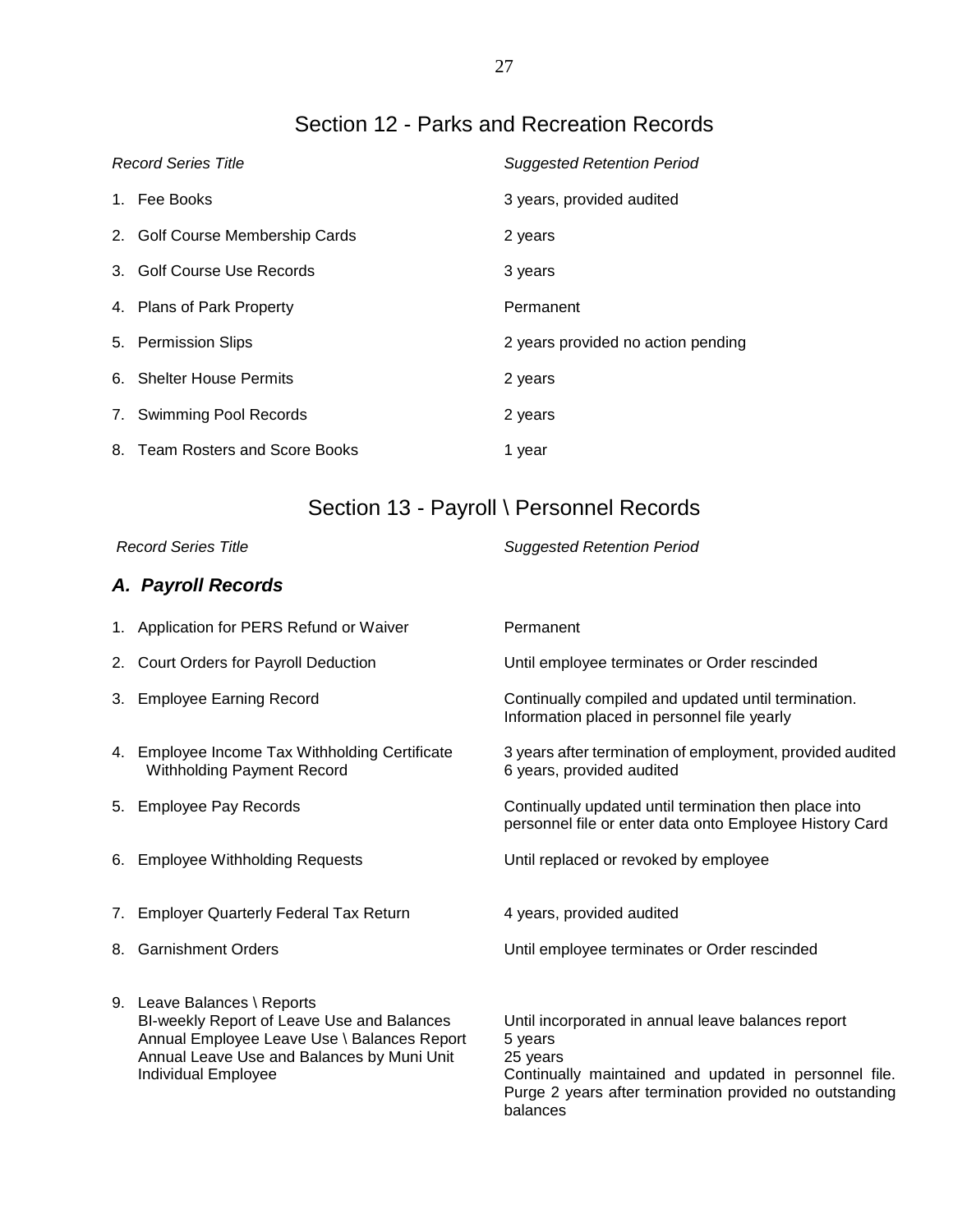| 10. Notification of Pay \ Pay Step Increase                                                    | Until superseded. Copy in personnel file                                                                 |
|------------------------------------------------------------------------------------------------|----------------------------------------------------------------------------------------------------------|
| 11. Overtime authorization                                                                     | 2 years provided                                                                                         |
| 12. Overtime Reports                                                                           | 2 years, provided audited                                                                                |
| 13. Payroll Journal \ Record<br>Annual Cumulative Printout<br>Weekly \ Monthly Payroll Journal | 50 years<br>3 years, provided audited and cumulative employee<br>payroll data retained in personnel file |
| 14. Reports to Retirement Systems                                                              | 50 years                                                                                                 |
| 15. State Income Tax Report                                                                    | 25 years                                                                                                 |
| 16. Tax Withholding Reports                                                                    | 6 years, provided audited                                                                                |
| 17. W-2 Forms                                                                                  | 6 years, provided audited                                                                                |
| 18. W-4 Forms                                                                                  | Until superseded or employee terminates                                                                  |

### *B. Personnel Records*

| 1. Application for Employment<br>Person Hired<br>Person not hired<br>Copies                               | Place in Personnel File<br>Destroy after 2 years<br>Until no longer administratively needed.                                   |
|-----------------------------------------------------------------------------------------------------------|--------------------------------------------------------------------------------------------------------------------------------|
| 2. Commendations, Promotions                                                                              | Place in personnel file                                                                                                        |
| 3. Employee Exposure to Hazardous Chemicals \<br><b>Biological Hazards or Infectious Diseases Reports</b> | Place in Personnel File                                                                                                        |
| 4. Employee Performance Evaluation                                                                        | 5 years                                                                                                                        |
| 5. Employee Sick Leave and Vacation Balances                                                              | Continually updated by fiscal office until employee<br>terminates. Balances verified yearly and recorded in<br>personnel file. |
| 6. Employee Time Cards \ Sheets                                                                           | 3 years                                                                                                                        |
| 7. Employee Training Records                                                                              | Place in Personnel file                                                                                                        |
| 8. Employment History Record Card                                                                         | Permanent, in lieu of personnel files                                                                                          |
| 9. Grievance Hearing Records                                                                              | 1 year after resolved                                                                                                          |
| 10. Insurance Enrollment Record                                                                           | 1 year after employee leaves municipal employment                                                                              |
| 11. Job \ Position Descriptions                                                                           | One year after superseded                                                                                                      |
| 12. Labor Union Agreements                                                                                | 15 years after termination                                                                                                     |
| 13. Leave Requests - All Types<br>(Sick, Vacation, Overtime etc.)                                         | 3 years provided balances journalized                                                                                          |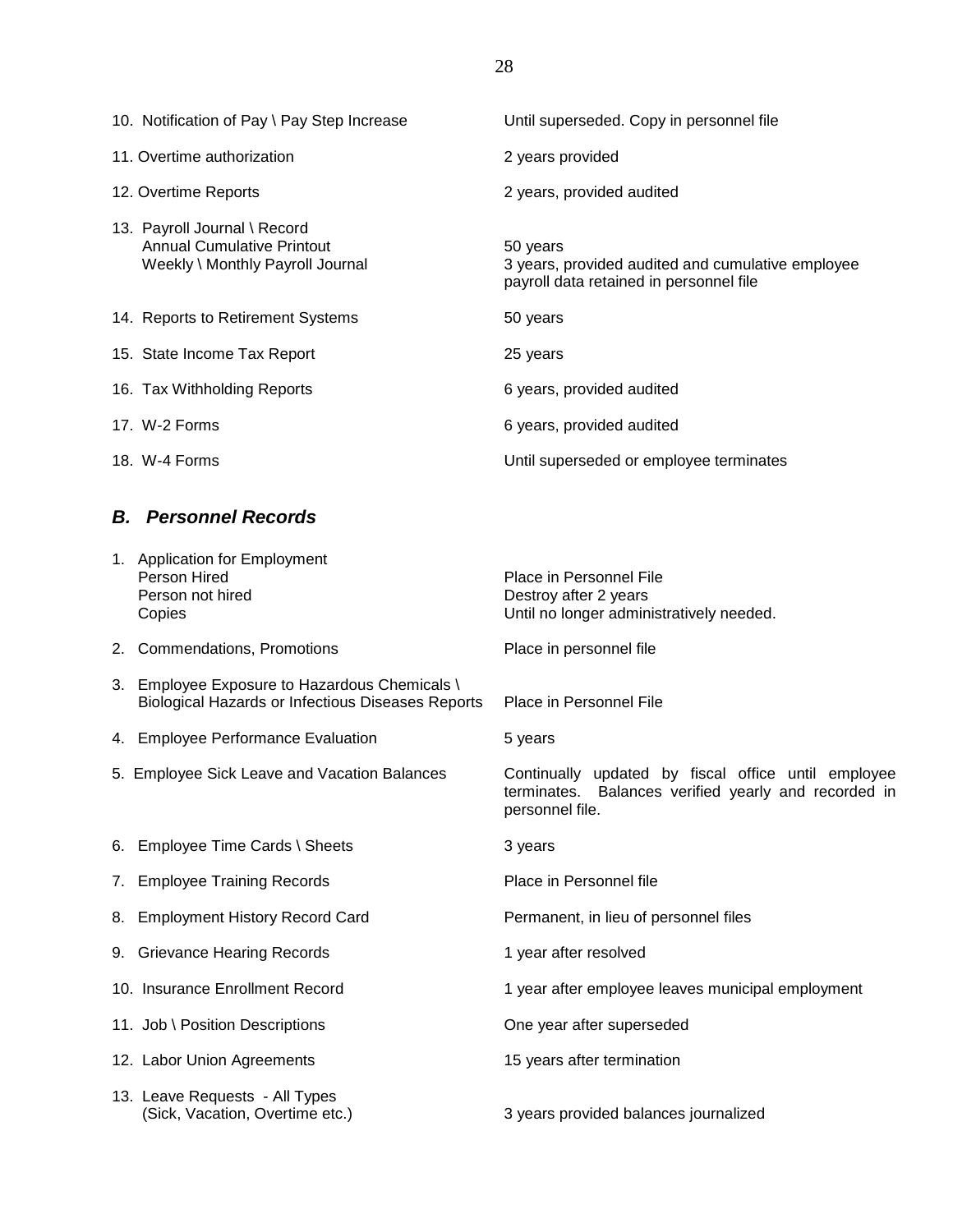| 14. Letter of Appointment                    | Place in personnel file                                                                                                                                                                                                                                                                                                             |
|----------------------------------------------|-------------------------------------------------------------------------------------------------------------------------------------------------------------------------------------------------------------------------------------------------------------------------------------------------------------------------------------|
| 15. Letters of Reference                     | 2 years after hired                                                                                                                                                                                                                                                                                                                 |
| 16. Letter of Resignation                    | Place in Personnel file                                                                                                                                                                                                                                                                                                             |
| 17. Personnel Actions                        | Place in Personnel File                                                                                                                                                                                                                                                                                                             |
| 18. Personnel File \ Records                 | Purge 2 years after employee leaves municipal service.<br>Retain permanent record of service time, salary history,<br>leaves balances, taxes paid, resignation letter, retirement<br>information and waivers. In lieu of these documents, use<br>a duly certified Employment History Card. Retain OSHA<br>related records 20 years. |
| 19. Promotion Action                         | Place in Personnel File                                                                                                                                                                                                                                                                                                             |
| 20. Record of Disciplinary Action            | 4 years                                                                                                                                                                                                                                                                                                                             |
| 21. Reports to Bureau of Employment Services | 2 years                                                                                                                                                                                                                                                                                                                             |
| 22. Unemployment Compensation Case Files     | 4 years after date of final payment                                                                                                                                                                                                                                                                                                 |
| 23. Worker's Compensation Case Files         | 10 years after date of final payment                                                                                                                                                                                                                                                                                                |

### *C. Civil Service Commission Records*

| 1. Background Investigations                                                             | 2 years after position eligibility lists expires |
|------------------------------------------------------------------------------------------|--------------------------------------------------|
| 2. Civil Service Examination Forms, Tests, Booklets.<br>Score Sheets, Answer Sheets etc. | 2 years after position eligibility lists expires |
| 3. Classified Employees List                                                             | Until superseded                                 |
| 4. Eligibility List                                                                      | Until list expires                               |
| 5. Employment Information Files                                                          | Until superseded                                 |
| 6. Hearing Case Files                                                                    | 10 years                                         |
| 7. Job Classification List                                                               | Until superseded                                 |
| 8. Job \ Position Descriptions                                                           | One year after superseded                        |
| 9. Polygraph \ Voice Analysis Exams                                                      | 2 years after the eligibility list expires       |
| 10. Substance Reports                                                                    | 2 years after the eligibility list expires       |

## Section 14 - Water and Sewer Records

*Record Series Title Suggested Retention Period*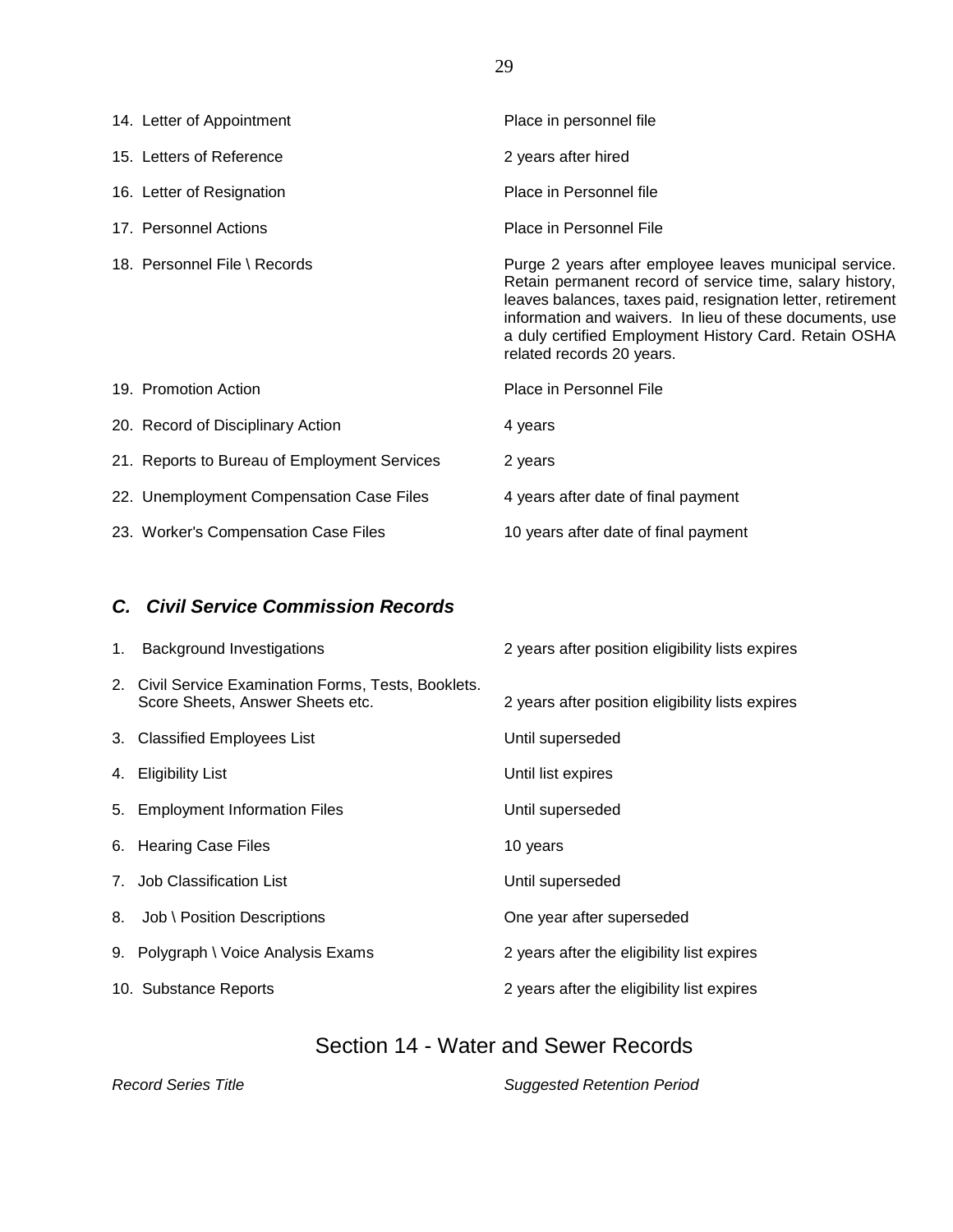# *A. Billing and Administration Records*

| 1. Applications for Service                                                       | Until service terminated                            |
|-----------------------------------------------------------------------------------|-----------------------------------------------------|
| 2. Application for Water or Sewer Tap Permits                                     | 1 year after final decision rendered                |
| 3. Billing Adjustment Books                                                       | Until audited                                       |
| 4. Billing Ledger Cards                                                           | 3 years after date of final entry, provided audited |
| 5. Cost Control Data                                                              | Until no longer of administrative value             |
| 5. Curb Box Location Record                                                       | Permanent                                           |
| 6. Customer Meter Reader Cards                                                    | 2 years                                             |
| 7. Daily Meter Repair Sheets                                                      | 3 years                                             |
| 8. Daily Over and Short Reports                                                   | 3 years, provided audited                           |
| 9. Daily Work Orders                                                              | 3 years                                             |
| 10. Dam Inspection Reports                                                        | Permanent                                           |
| 11. House Service Cards                                                           | Permanent                                           |
| 12. Industrial Waste Records                                                      | Permanent                                           |
| 13. Meter and Valve Location Record                                               | Permanent                                           |
| 14. Meter Reading Records                                                         | 4 years                                             |
| 15. Meter Test Records                                                            | 3 years                                             |
| 16. Monthly Account Register                                                      | 10 years                                            |
| 17. Monthly Collection Report                                                     | 3 years, provided audited                           |
| 18. Project Files                                                                 | Until project completed and final report issued     |
| 19. Project Final Reports                                                         | Permanent                                           |
| 20. Property Records (Deeds, Rights-of-Way,<br>Annexations, Vacations, Easements) | Permanent                                           |
| 21. Rate Schedules                                                                | Until superseded                                    |
| 22. Security Deposit Records                                                      | Until refunded to the Depositor                     |
| 23. Security Deposit Refund Requests                                              | Until audited                                       |
| 24. Sewer Rent Record                                                             | 3 years, provided audited                           |
| 25. Sewer \ Water Billing Stubs                                                   | 3 years provided audited                            |
| 26. Shut-Off Lists                                                                | 3 years                                             |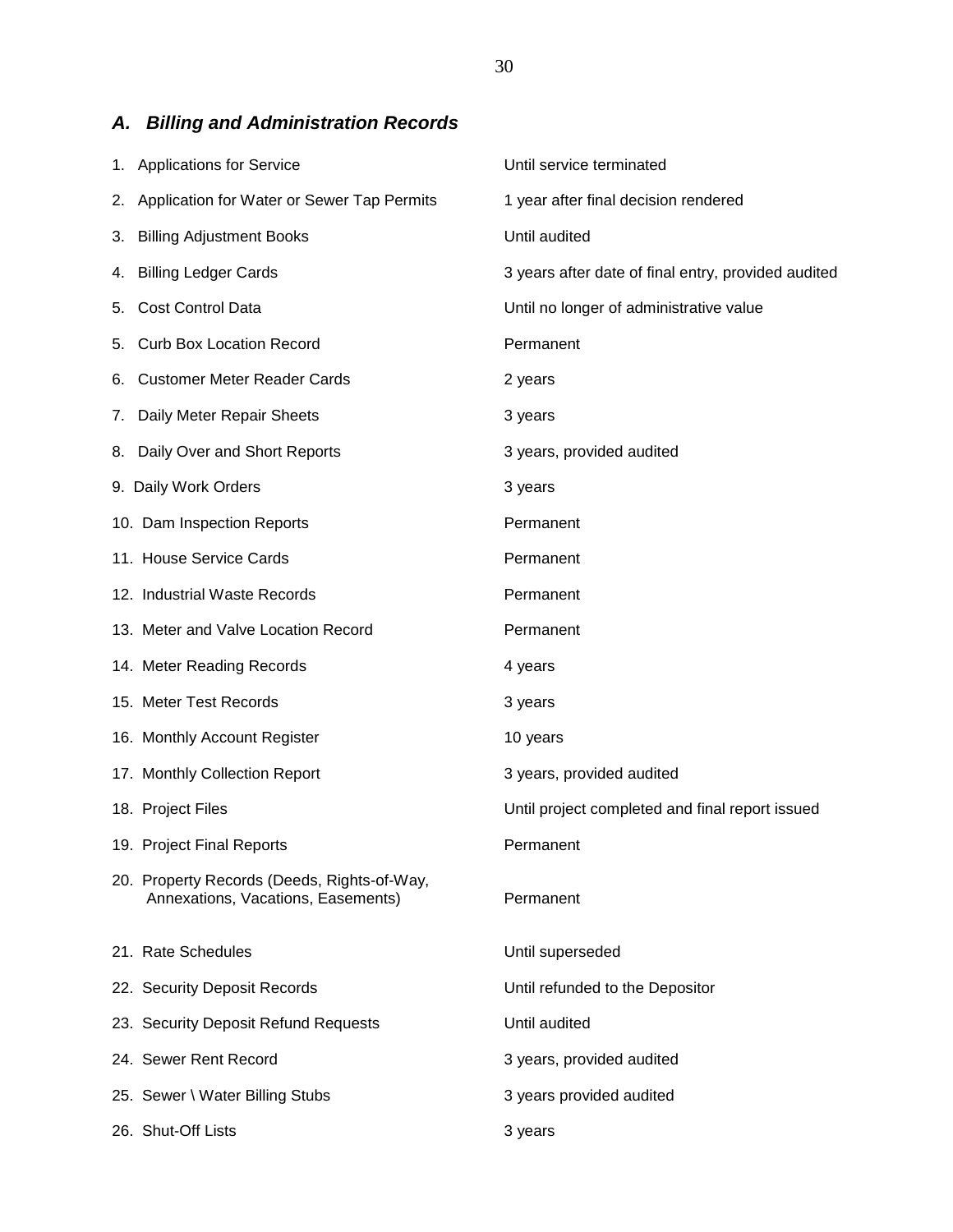| 27. Special Sewer Authorizations or Hookups | Permanent                               |
|---------------------------------------------|-----------------------------------------|
| 28. Suspense Account Record                 | Until account settled, provided audited |
| 29. Test Boring Record                      | Permanent                               |
| 30. Water and Sewer Receipt Books           | 2 years, provided audited               |
| 31. Water and Sewer Tap Record              | Permanent                               |
| 32. Water Main Location Record              | Permanent                               |
| 33. Water Usage Reports                     | 3 years                                 |

## *B. Plant Operation Records*

| 1. | Analytical Data \ Chemical Analyses \ Monitoring<br>Records \ EPA Reports \ Water Quality Reports \ |                               |
|----|-----------------------------------------------------------------------------------------------------|-------------------------------|
|    | Operating Logs \ Monthly Reports - All types                                                        | 10 years                      |
|    | 2. Flow-Charts - Fluids                                                                             | 5 years                       |
|    | 3. Laboratory Testing Records                                                                       | 5 years                       |
|    | 4. Lime Sale Tickets                                                                                | 3 years, provided audited     |
|    | 5. Monthly Laboratory Testing Summary Reports                                                       | 25 years                      |
|    | 6. Rainfall Statistics                                                                              | 5 years                       |
|    | 7. Septic Tank Hauler Record                                                                        | 3 years, provided audited     |
|    | 8. Well Maintenance and Field Logs                                                                  | 10 years after well is capped |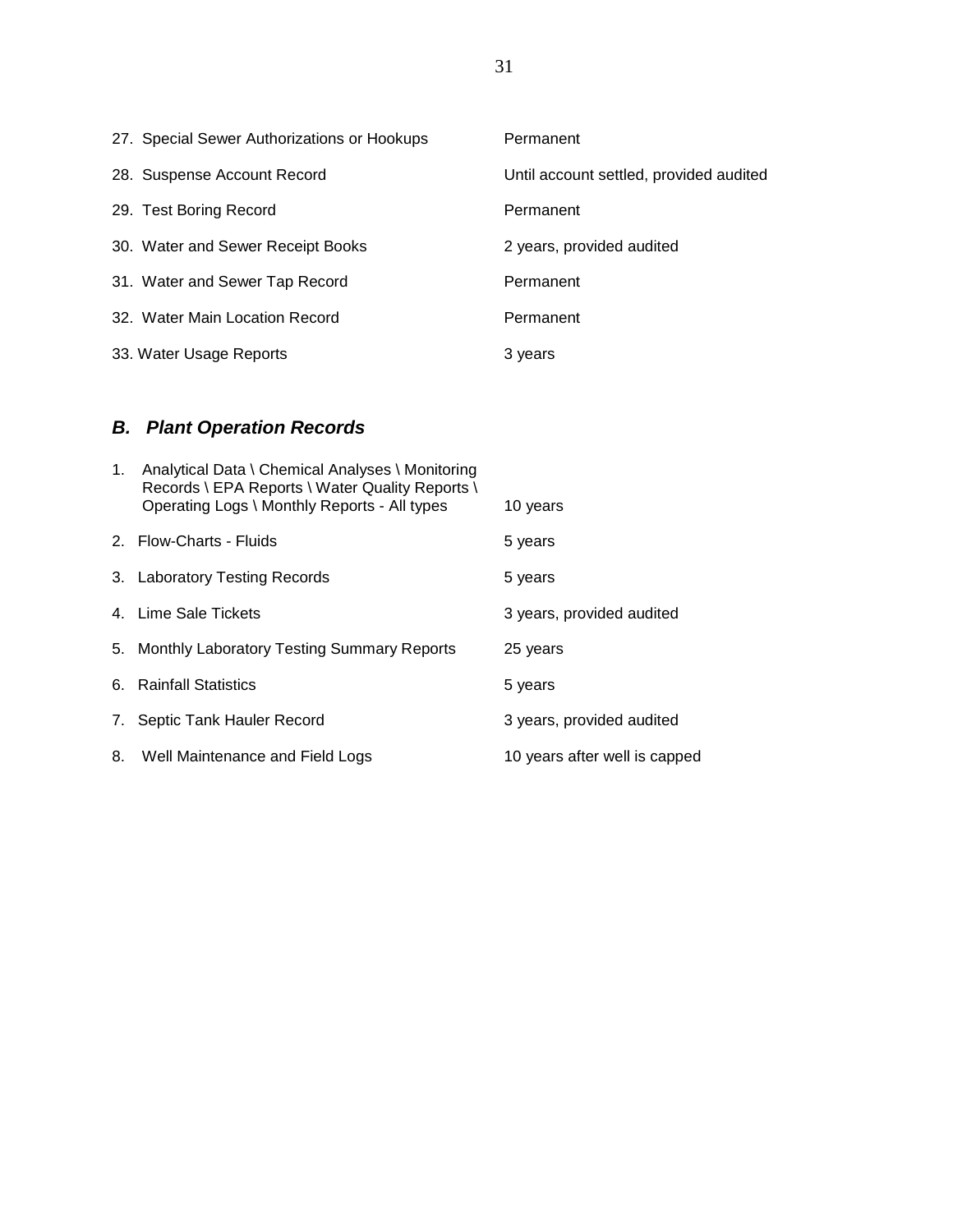### Appendix 1

Targets suggested for use in municipal planetary camera microfilm programs. (See ANSI Standards)

| Microfilm Targets for Each Roll |                                                                                                  |                                                                                                                                                                |  |
|---------------------------------|--------------------------------------------------------------------------------------------------|----------------------------------------------------------------------------------------------------------------------------------------------------------------|--|
|                                 | <b>Target</b>                                                                                    | Explanation                                                                                                                                                    |  |
| 1.                              | <b>BEGIN ROLL#</b>                                                                               | Must be eye-legible; begin each record series anew with roll #1.                                                                                               |  |
| 2.                              | <b>TITLE BOARD</b>                                                                               | Must be eye-legible; for example:<br>Akron<br><b>City Council</b><br>Ordinances, 1945 - 1947                                                                   |  |
| 3.                              | UNIT CONTINUED FROM<br>PREVIOUS ROLL (if applicable)                                             | Must be eye-legible.                                                                                                                                           |  |
| 4.                              |                                                                                                  | PUBLIC OFFICIAL'S CERTIFICATION Certifies microfilm is an official record of a public office and<br>complies with Section 9.01 ORC                             |  |
| 5.                              | <b>NOTES TO RESEARCHERS</b>                                                                      | Typed on white paper providing user with information such as<br>where original the material is located, who filmed records, and<br>where copies are available. |  |
| 6.                              | <b>TECHNICAL TARGETS</b>                                                                         | Include the five (5) standard resolution charts and state the<br>reduction ratio being used                                                                    |  |
| 7.                              | <b>CERTIFICATION BY MICROFILM</b><br>CAMERA OPERATOR OR VENDOR                                   | Certifies the date microfilm created and type<br>of work performed by camera operator and vendor.                                                              |  |
| 8.                              | <b>SPECIAL NOTATIONS</b><br><b>MATERIAL MISSING</b><br>PAGES MISNUMBERED<br>RETAKE INSERTED HERE | Other eye-legible targets may be made up on white<br>paper as needed.                                                                                          |  |
| 9.                              | UNIT CONTINUES ON NEXT ROLL                                                                      | Must be eye-legible. (If applicable)                                                                                                                           |  |
| 10.                             | <b>END OF ROLL REWIND</b>                                                                        | Must be eye-legible                                                                                                                                            |  |

#### ANSI STANDARDS

For copies of ANSI/AIIM Standards which cover microfilm, microfiche, and computer output microfilm (COM), contact The Association for Information and Image Management International (AIIM), 1100 Wayne Avenue, Suite 1100, Silver Spring, Maryland 20910-5603. Printed copies of the ANSI standards and technical reports are not inexpensive. Professionals creating or processing microfilm should know and comply with ANSI standards especially if the micrographic image is replacing an original record pursuant to Section 9.01 ORC. After microfilming, do not destroy any public record unless you have an approved RC-2 which clearly states that the records will be destroyed after microfilming and a properly completed RC-3 submitted fifteen business days prior to the disposal. Municipal Courts should dispose of their records pursuant to Sup. Rule 26(E), of the Supreme Court of Ohio Rules of Superintendence.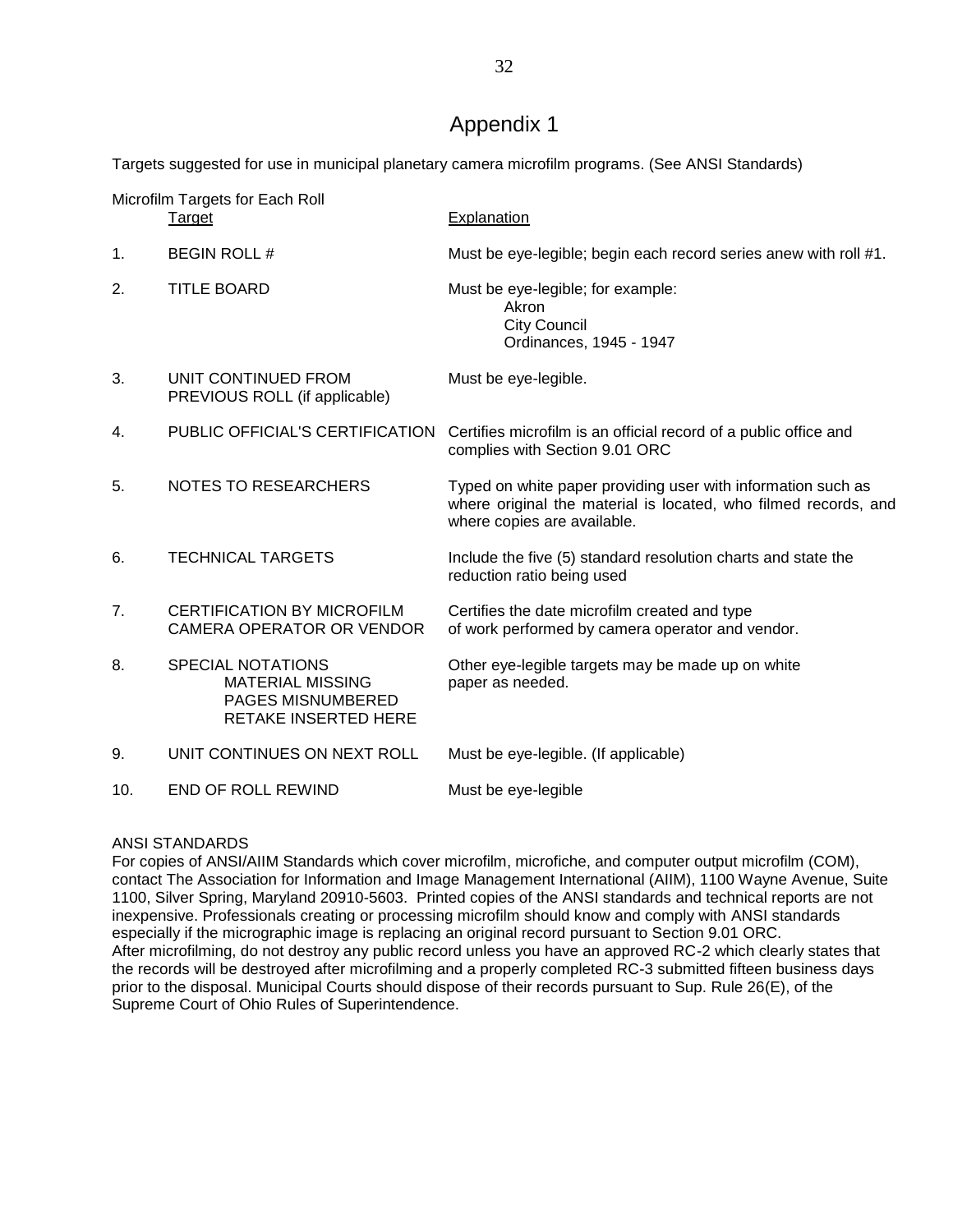### Appendix 2

#### 1.Local Government Records Forms:

#### Application for One-Time Records Disposal of Obsolete Records (RC-1)

This form is used to request authorization to dispose of obsolete records series or record series no longer being created. Only the specific records listed on the application may be disposed of.

#### Schedule of Records Retention and Disposition (RC-2)

This form is used to request continuing authority to dispose of records after the end of the approved record retention period. Each records series must be listed separately, given a unique schedule number, and assigned a retention period. Use the retention period suggested in this manual or one based upon the administrative, fiscal, or legal value of the records to your municipality. Once a RC-2 form has been properly approved it is in effect and should be followed. Before a disposal takes place, it is not necessary for a Municipal Records Commission to review or reapprove the RC-2 that authorized the disposal.

#### Certificate of Records Disposal (RC-3)

Fifteen business days before a disposal takes place, the originating office should send an original Certificate of Records Disposal (RC-3) to the Ohio Historical Society's Local Government Records Program (LGRP), if required, and a copy to their municipal records commission. The RC-3 certificate serves as official notification of the proposed intent to dispose of municipal records.

#### Records Inventory Form

This form is for use when conducting a municipal records inventory. It is designed to allow for the recording of all pertinent information about each record series inventoried, and is suitable for use as a worksheet for records appraisal. Use a separate sheet for each record series. It does not need to be sent to the OHS-LGRP.

#### 2.Supreme Court Rules of Superintendence - Rules 26 - 26.05. Effective October 1, 1997

The following Rules of Superintendence for the Courts of Ohio, adopted by the Ohio Supreme Court on July 7, 1997, apply to municipal and county court records:

- Rule 26 Court Records Management and Retention
- Rule 26.01 Retention Schedule for the Administrative Records of the Courts
- Rule 26.05 Municipal and County Courts Records Retention Schedule

Consult the Ohio Bar Journal, August 11, 1997, issue for the complete rules or contact the Ohio Supreme Court (614-466-4199) or the Supreme Court Website at**: [www.state.oh.us](http://www.state.oh.us/)**

These rules of superintendence concern court records management and retention. Sup. Rule 26 (E)(2) requires that a written notice be sent to the Ohio Historical Society at least Sixty (60) Days prior to the destruction of a court record having a retention period greater than 10 years old or created prior to 1960. This written notice should be sent to: The Ohio Historical Society, State Archives of Ohio, Local Government Records Program (LGRP), 800 E. 17<sup>th</sup> Ave., Columbus, OH 43211-2497. During the sixty (60) day review period, the OHS - LGRP will notify the Court if any of the records set for disposal have continuing historical value. Transfer or disposition of court records to entities other that to the OHS-LGRP are subject to Section 149.31 ORC which requires a signed agreement between the Ohio Historical Society (OHS-LGRP) and the entity receiving the record. Currently, there are no American National Standards Institute (ANSI) standards for the long-term preservation of electronic data.

### General Index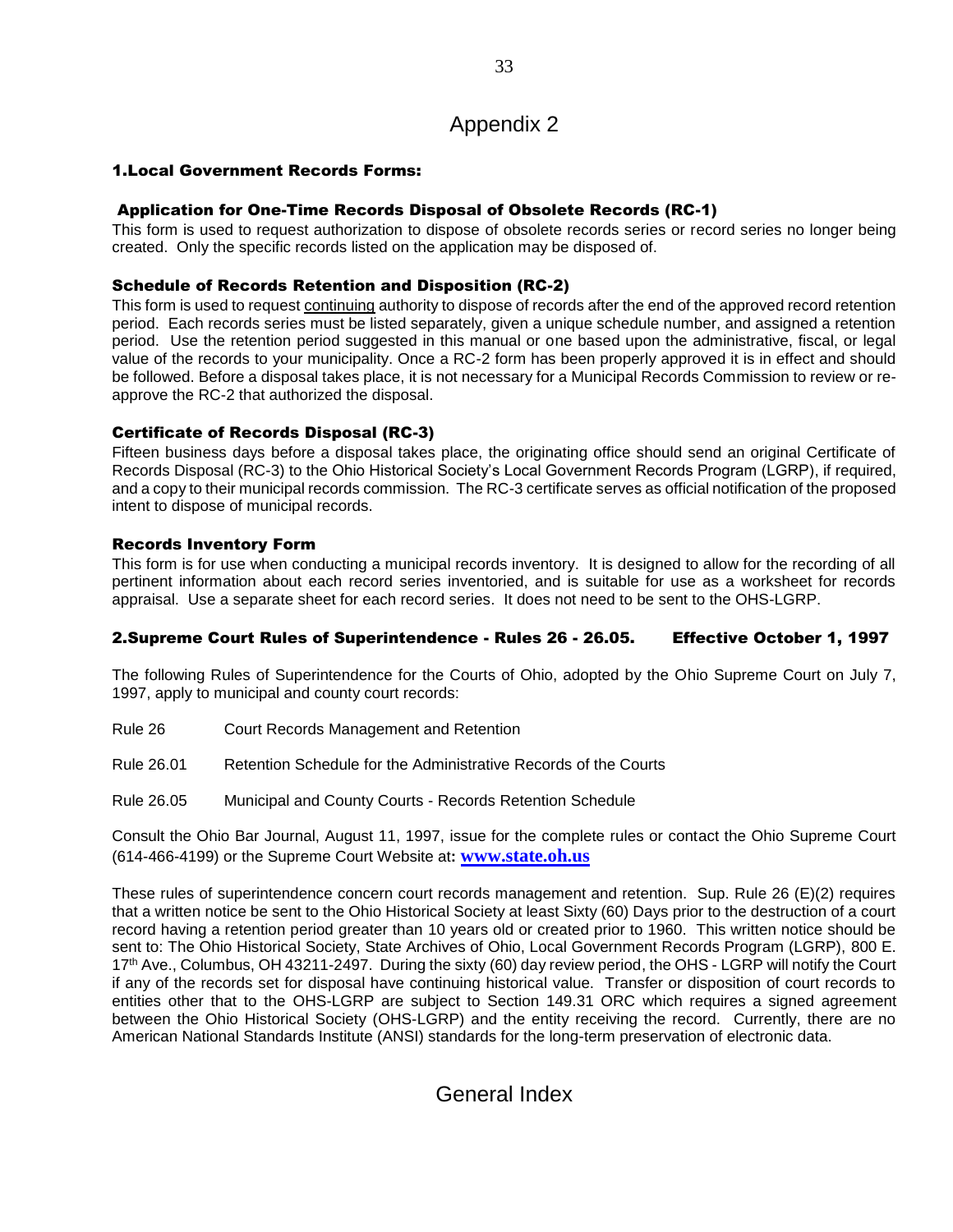*9*

| A                                              |
|------------------------------------------------|
| Above and Underground Storage Tank Records20   |
| Acceptance of Utility Rate Ordinance Notices15 |
| <b>Accident Reports</b>                        |
|                                                |
| Accident Reports \ Files                       |
|                                                |
|                                                |
|                                                |
|                                                |
| Accounts Receivable Ledger, General  15        |
| Accounts Receivable Ledger, Income Tax 16      |
|                                                |
|                                                |
|                                                |
|                                                |
|                                                |
| Alcohol Breath Testing Records 21              |
|                                                |
|                                                |
|                                                |
|                                                |
|                                                |
|                                                |
| Annual Appropriation Ordinances (copies)  16   |
| Annual Certificate of Estimated Resources  16  |
|                                                |
|                                                |
|                                                |
| Annual Municipal Financial Report 16           |
|                                                |
| Annual Report to Auditor of State 16           |
| Annual Statement and Yearly Report  13         |
| Annual Summary of Cash Collected               |
|                                                |
| Appeals on Interpretation of Code 10           |
| Appendix 1                                     |
|                                                |
| <b>Appendix 2</b>                              |

### Records Disposition Forms \ Supreme

| Application for PERS Refund or Waiver27      |  |
|----------------------------------------------|--|
| Application for Water or Sewer Tap Permits30 |  |
| Applications                                 |  |
|                                              |  |
|                                              |  |
|                                              |  |
|                                              |  |
|                                              |  |
|                                              |  |

| Arrest Cards \ Records (Non - Traffic)21       |  |
|------------------------------------------------|--|
| Arrest Cards \ Records \ Reports (Juvenile) 21 |  |
|                                                |  |
|                                                |  |
|                                                |  |
|                                                |  |
|                                                |  |
|                                                |  |
|                                                |  |
|                                                |  |

### *B*

| Bad Check or Bad Debt Records  16               |  |
|-------------------------------------------------|--|
|                                                 |  |
|                                                 |  |
|                                                 |  |
|                                                 |  |
|                                                 |  |
|                                                 |  |
|                                                 |  |
|                                                 |  |
|                                                 |  |
|                                                 |  |
|                                                 |  |
| Biohazards Waste Destruction Records24          |  |
|                                                 |  |
|                                                 |  |
|                                                 |  |
|                                                 |  |
|                                                 |  |
|                                                 |  |
| Board of Zoning Adjustments Case Files 10       |  |
| Board of Zoning Adjustments Journal 10          |  |
|                                                 |  |
|                                                 |  |
|                                                 |  |
|                                                 |  |
|                                                 |  |
|                                                 |  |
| Budget Preparation Documents (Working Papers) 6 |  |
|                                                 |  |
|                                                 |  |
|                                                 |  |
|                                                 |  |
|                                                 |  |
|                                                 |  |
|                                                 |  |
|                                                 |  |
| Bulletins, Posters and Notices to Employees6    |  |
|                                                 |  |
|                                                 |  |
| <b>Burial Transit Permits</b>                   |  |
|                                                 |  |
|                                                 |  |
|                                                 |  |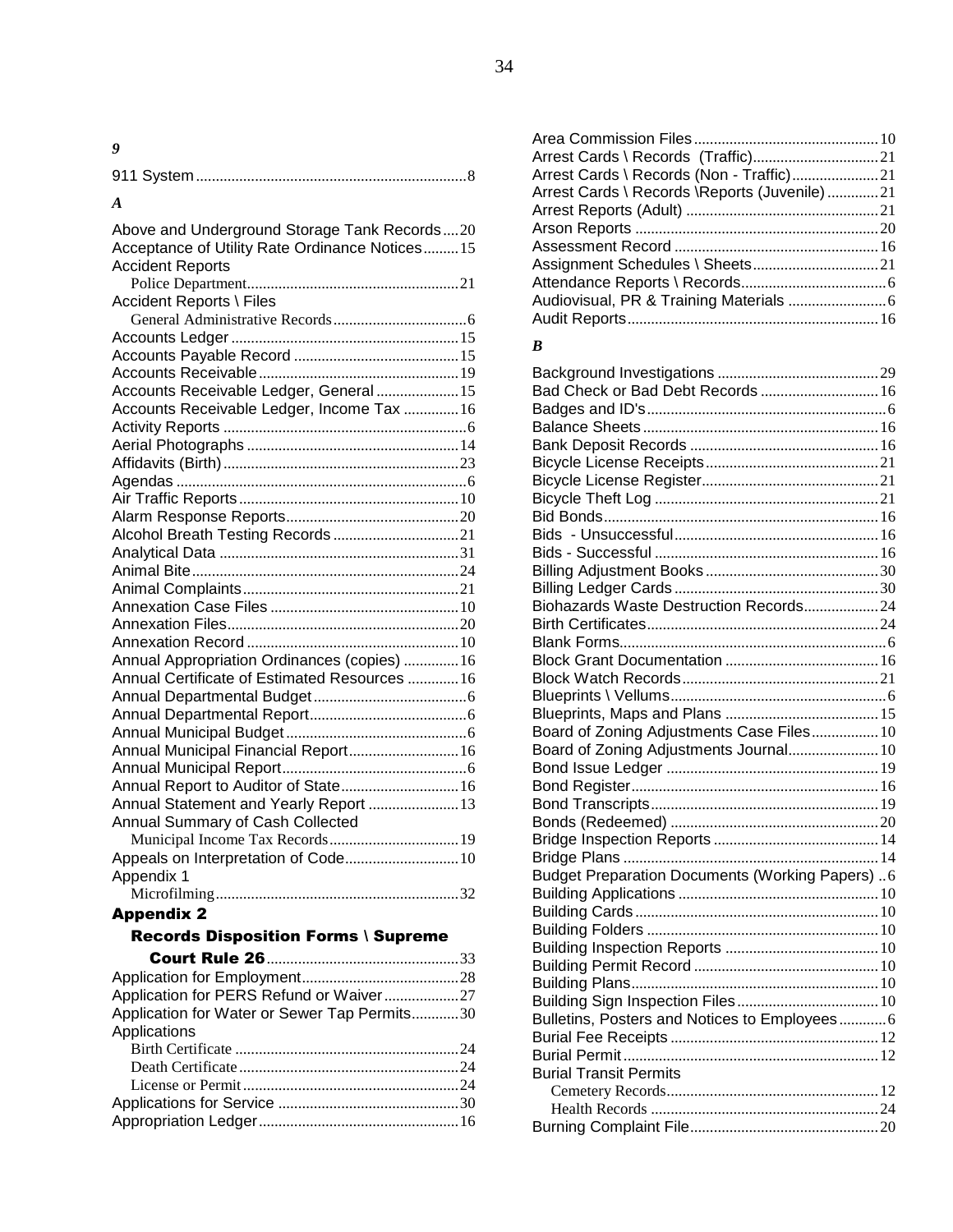Business Income Tax Reconciliation Form..............19 Business Security Records.........................................22

#### *C*

| <b>Case Files</b>                                   |  |
|-----------------------------------------------------|--|
| Board of Building Standards and Appeals 10          |  |
|                                                     |  |
|                                                     |  |
|                                                     |  |
|                                                     |  |
|                                                     |  |
|                                                     |  |
|                                                     |  |
|                                                     |  |
|                                                     |  |
|                                                     |  |
|                                                     |  |
|                                                     |  |
| Cash Receipts and Disbursements 16                  |  |
| Cash Register Tapes \ Records 16                    |  |
| Certificate of Result of Election (Bond Issues)  16 |  |
|                                                     |  |
|                                                     |  |
|                                                     |  |
| Chargeback Reports \ Records  16                    |  |
|                                                     |  |
| Check Registers \ Stubs \ Carbons  16               |  |
|                                                     |  |
|                                                     |  |
|                                                     |  |
|                                                     |  |
|                                                     |  |
|                                                     |  |
|                                                     |  |
|                                                     |  |
|                                                     |  |
|                                                     |  |
|                                                     |  |
|                                                     |  |
|                                                     |  |
|                                                     |  |
|                                                     |  |
|                                                     |  |
|                                                     |  |
|                                                     |  |
|                                                     |  |
|                                                     |  |
| Communicable Disease Records24                      |  |
| Community Development Reports 11                    |  |
|                                                     |  |
|                                                     |  |
|                                                     |  |

| Compliance Reports - All Types                     |  |
|----------------------------------------------------|--|
|                                                    |  |
| Computer Generated Financial Reports 17            |  |
| Condemnation and Demolition Records 11             |  |
| Continuing Education Certifications \ Class \      |  |
| Seminar \ Training Attendance Records6             |  |
| Contractors' Prevailing Wage Records 14            |  |
|                                                    |  |
|                                                    |  |
|                                                    |  |
|                                                    |  |
| Corporate Partnership Fiduciary Income Tax Return  |  |
|                                                    |  |
|                                                    |  |
|                                                    |  |
|                                                    |  |
|                                                    |  |
|                                                    |  |
|                                                    |  |
| Court Orders for Payroll Deduction27               |  |
|                                                    |  |
| Criminal Case Files - Felonies Except Homicide  22 |  |
|                                                    |  |
|                                                    |  |
|                                                    |  |

### *D*

| Dairy Farm Records - All Types  24               |  |
|--------------------------------------------------|--|
| Dairy Producers Records - All Types 24           |  |
|                                                  |  |
|                                                  |  |
|                                                  |  |
|                                                  |  |
| Declaration of Estimated Income Tax 19           |  |
|                                                  |  |
|                                                  |  |
|                                                  |  |
|                                                  |  |
|                                                  |  |
| Deposit Record - Perpetual Care  12              |  |
|                                                  |  |
| Detailed Cash Receipt Record  19                 |  |
| Disaster Plan                                    |  |
|                                                  |  |
| <b>Disaster Plans</b>                            |  |
|                                                  |  |
|                                                  |  |
|                                                  |  |
| Dispatch Sheet \ Log (Record of Runs)22          |  |
|                                                  |  |
| Dispatcher Radio/Phone Calls Audio Recordings  7 |  |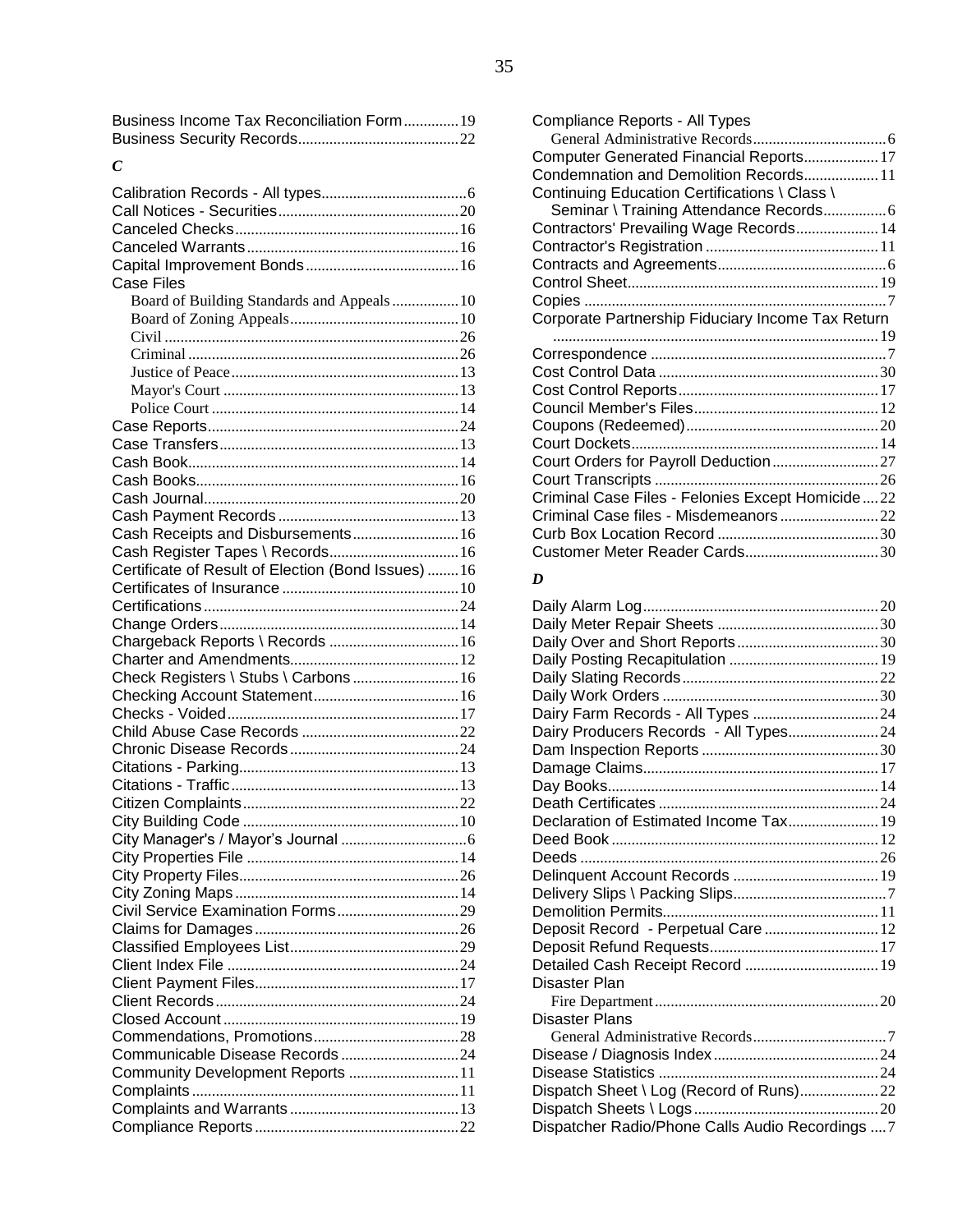### *E*

| Employee Exposure to Hazardous Chemicals \ |  |
|--------------------------------------------|--|

Biological Hazards or Infectious Diseases Reports

| Employee Income Tax Withholding27           |
|---------------------------------------------|
|                                             |
| Employee Performance Evaluation28           |
| Employee Sick Leave and Vacation Balances28 |
|                                             |
|                                             |
|                                             |
| Employer Quarterly Federal Tax Return 27    |
| Employment History Record Card28            |
|                                             |
| Encumbrance and Expenditure Journal 17      |
|                                             |
| Environmental Monitoring Records 24         |
|                                             |
|                                             |
|                                             |
|                                             |
| Equipment Maintenance Records 7             |
| Equipment Records - Personal Use Items7     |
|                                             |
|                                             |
|                                             |
|                                             |
|                                             |
|                                             |

### *F*

| Federal Revenue Sharing Account 17 |  |
|------------------------------------|--|
|                                    |  |
|                                    |  |
|                                    |  |
|                                    |  |
|                                    |  |
|                                    |  |
|                                    |  |
|                                    |  |
|                                    |  |
|                                    |  |
|                                    |  |

### *G*

| General Orders, Directives, Policies, Rules, |  |
|----------------------------------------------|--|
|                                              |  |
|                                              |  |
|                                              |  |
|                                              |  |
|                                              |  |

### *H*

| Hazardous Materials Emergency Response \         |  |
|--------------------------------------------------|--|
|                                                  |  |
|                                                  |  |
|                                                  |  |
|                                                  |  |
| Hearings (Not Employee Related) 7                |  |
| HIV Counseling and Test Report Forms  25         |  |
|                                                  |  |
|                                                  |  |
| House Number Record                              |  |
|                                                  |  |
|                                                  |  |
|                                                  |  |
| Housing, Land Use, Population, and Other Special |  |
|                                                  |  |
|                                                  |  |
|                                                  |  |

### *I*

| Index                                      |  |
|--------------------------------------------|--|
|                                            |  |
| Board of Zoning Adjustments Case Files  11 |  |
|                                            |  |
|                                            |  |
|                                            |  |
|                                            |  |
|                                            |  |
|                                            |  |
|                                            |  |
|                                            |  |
|                                            |  |
|                                            |  |
|                                            |  |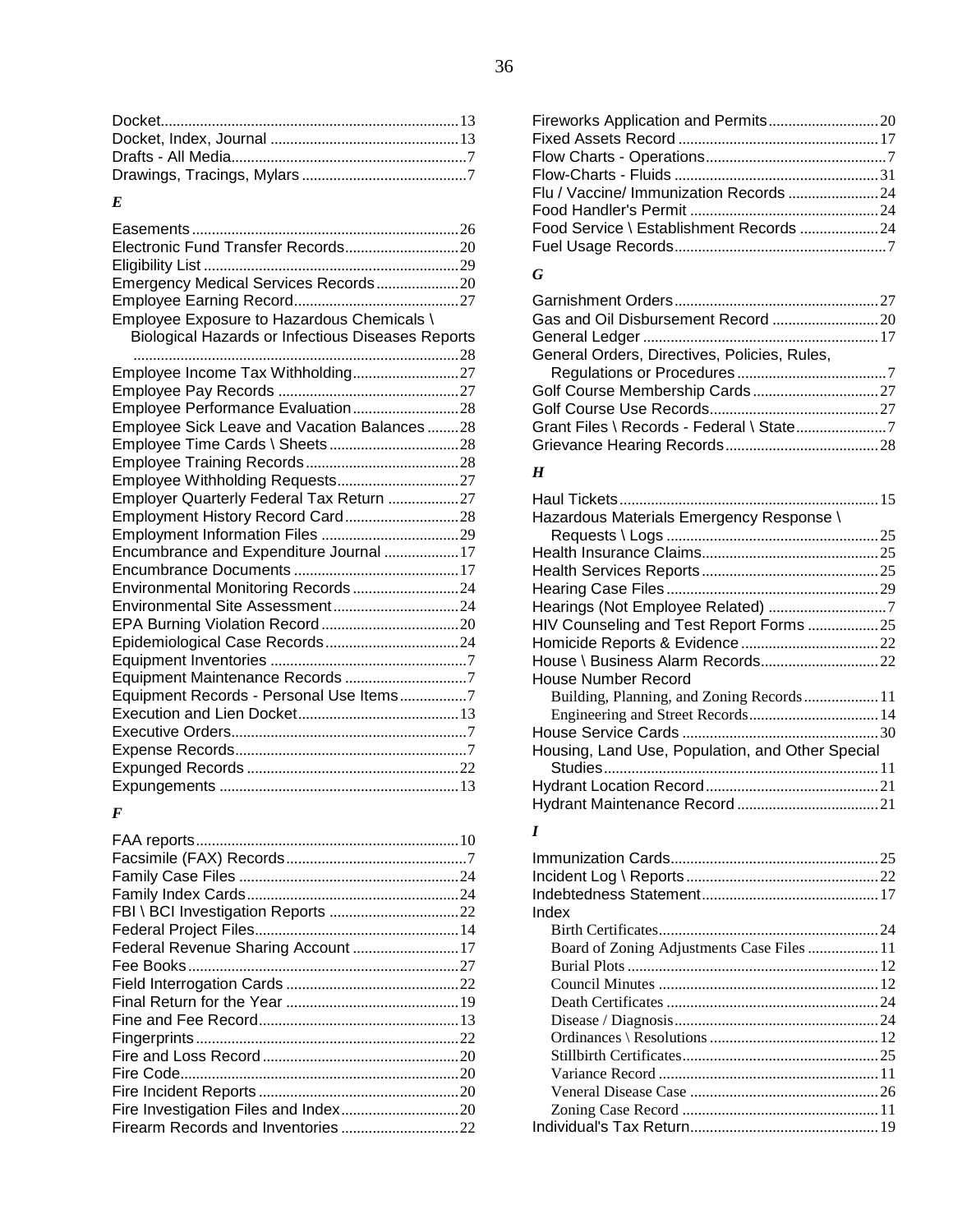37

| Invoices and Supporting Documents17 |  |
|-------------------------------------|--|
|                                     |  |

### *J*

### *L*

| Law Enforcement Automatic Data System Records |  |
|-----------------------------------------------|--|
|                                               |  |
|                                               |  |
|                                               |  |
|                                               |  |
|                                               |  |
| Legal Opinions from Municipal Legal Counsel26 |  |
| Legislative Research Files \ Drafts 11        |  |
|                                               |  |
|                                               |  |
|                                               |  |
|                                               |  |
|                                               |  |
|                                               |  |
|                                               |  |
|                                               |  |
|                                               |  |
|                                               |  |
| Loan and Grant Applications (copies) 11       |  |

#### *M*

| Meter and Valve Location Record30            |  |
|----------------------------------------------|--|
|                                              |  |
|                                              |  |
|                                              |  |
| Minutes                                      |  |
|                                              |  |
|                                              |  |
|                                              |  |
|                                              |  |
|                                              |  |
|                                              |  |
| Monthly Laboratory Testing Summary Reports31 |  |
| Monthly Report of Municipal Court 17         |  |
| Monthly Statement of Balances 17             |  |
| Monthly Statements and Reports 14            |  |
|                                              |  |
|                                              |  |
|                                              |  |
|                                              |  |

### *N*

| Note Books - Field Visits \ Inspections 25 |  |
|--------------------------------------------|--|
| Notification of Pay \ Pay Step Increase 28 |  |
|                                            |  |
| Nuisance Investigation Summary Records25   |  |
|                                            |  |

### *O*

| Offense Reports, Felonies Except Homicide23 |  |
|---------------------------------------------|--|
|                                             |  |
|                                             |  |
|                                             |  |
|                                             |  |
|                                             |  |
|                                             |  |
|                                             |  |

### *P*

| Parking Lot Receipts and Ticket Stubs 10 |  |
|------------------------------------------|--|
|                                          |  |
|                                          |  |
|                                          |  |
| <b>Performance Bonds</b>                 |  |
|                                          |  |
| Performance Bonds - Contractors 11       |  |
|                                          |  |
| Permits                                  |  |
|                                          |  |
|                                          |  |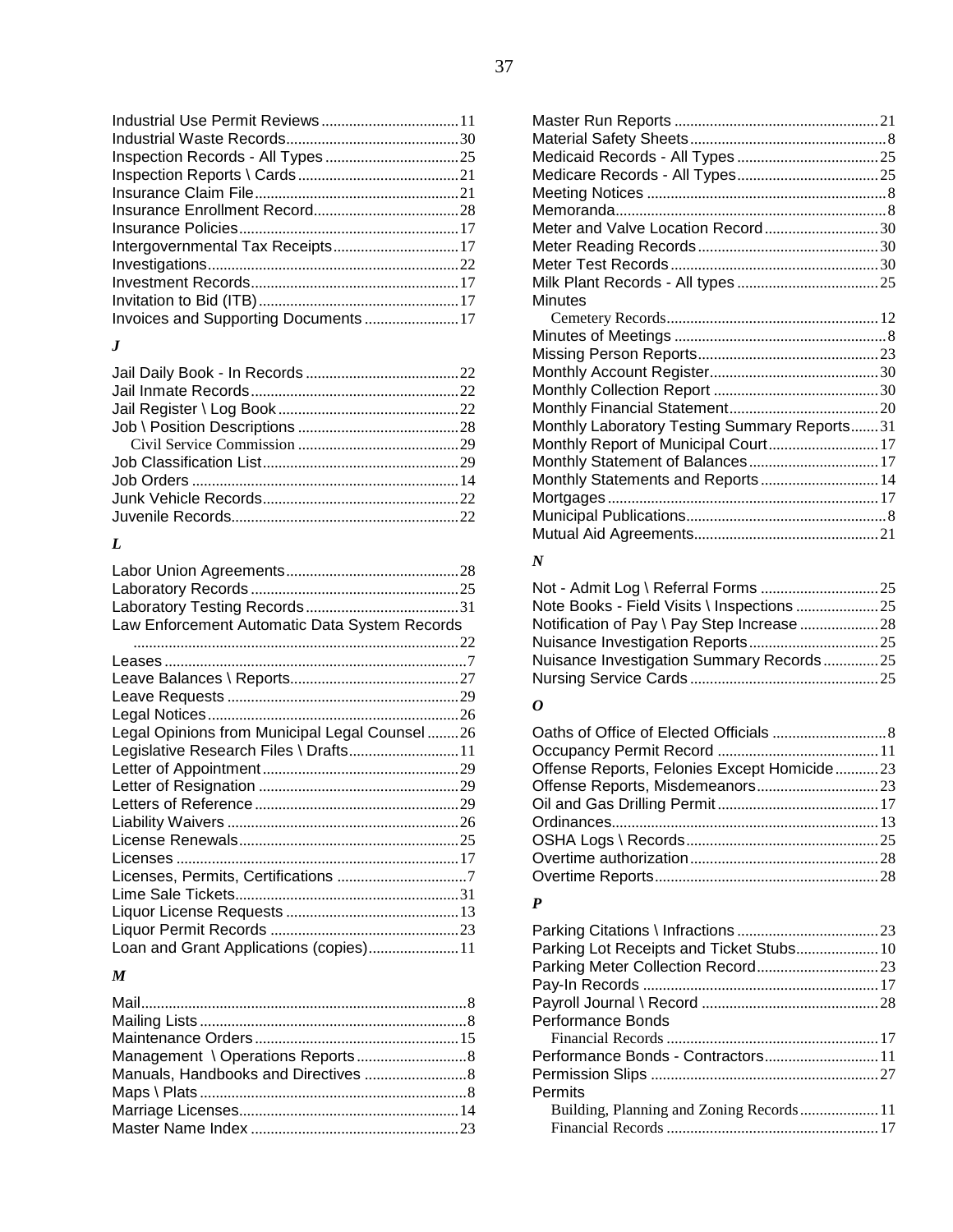| Personal or Professional Services Invoice or |  |
|----------------------------------------------|--|
|                                              |  |
|                                              |  |
| Pesticide Application Records  15            |  |
|                                              |  |
|                                              |  |
|                                              |  |
| Photo File and Related Photographic Items 8  |  |
|                                              |  |
| Planning Commission Case Files 11            |  |
|                                              |  |
| <b>Plat Maps</b>                             |  |
|                                              |  |
| Polygraph \ Voice Analysis Exams29           |  |
| Posting Sheets and Cards for Paid Bills 18   |  |
|                                              |  |
|                                              |  |
|                                              |  |
| Prisoner Booking Video Recording Tape 23     |  |
|                                              |  |
| <b>Project Files</b>                         |  |
|                                              |  |
|                                              |  |
|                                              |  |
|                                              |  |
|                                              |  |
|                                              |  |
|                                              |  |
|                                              |  |
|                                              |  |
|                                              |  |
|                                              |  |
| Proposals for Street Improvement 15          |  |
|                                              |  |

# *Q*

### *R*

| Radio \ Phone Calls Audio Recordings           |  |
|------------------------------------------------|--|
|                                                |  |
|                                                |  |
| Radio/Phone Calls Audio Recordings21           |  |
|                                                |  |
|                                                |  |
|                                                |  |
| Receipts and Expenditures Report to Auditor of |  |
|                                                |  |
|                                                |  |
|                                                |  |
|                                                |  |
|                                                |  |
|                                                |  |
|                                                |  |
|                                                |  |

| Records (Background) Check Requests23           |  |
|-------------------------------------------------|--|
|                                                 |  |
|                                                 |  |
|                                                 |  |
|                                                 |  |
|                                                 |  |
|                                                 |  |
|                                                 |  |
|                                                 |  |
|                                                 |  |
|                                                 |  |
| Reports to Bureau of Employment Services29      |  |
|                                                 |  |
|                                                 |  |
|                                                 |  |
|                                                 |  |
|                                                 |  |
|                                                 |  |
| Retirement System Exemption Record (Waiver)  18 |  |
| Retirement System Payments \ Records  18        |  |
|                                                 |  |
|                                                 |  |
|                                                 |  |
|                                                 |  |
|                                                 |  |
| <b>Rules and Regulations</b>                    |  |
|                                                 |  |

### *S*

| Security Deposit Refund Requests 30       |  |
|-------------------------------------------|--|
|                                           |  |
|                                           |  |
| Settlement Sheet or Tax Distribution  18  |  |
|                                           |  |
| Sewage Disposal System Applications 25    |  |
|                                           |  |
|                                           |  |
|                                           |  |
|                                           |  |
|                                           |  |
|                                           |  |
|                                           |  |
|                                           |  |
|                                           |  |
|                                           |  |
|                                           |  |
| Special Sewer Authorizations or Hookups31 |  |
|                                           |  |
|                                           |  |
|                                           |  |
|                                           |  |